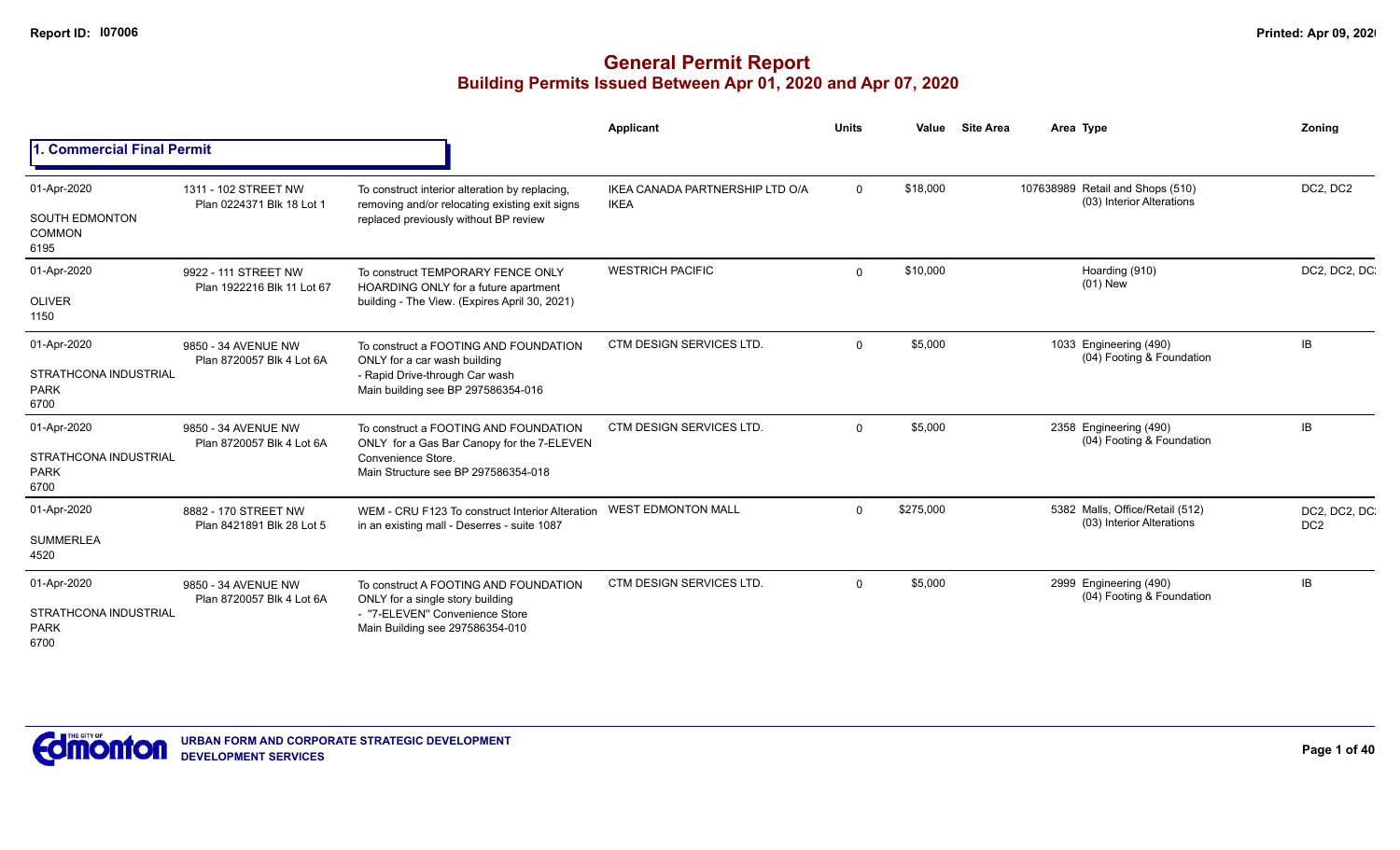|                                  |                                                   |                                                                                                          | Applicant                        | <b>Units</b> | Value       | <b>Site Area</b> | Area Type                                                             | Zoning                          |
|----------------------------------|---------------------------------------------------|----------------------------------------------------------------------------------------------------------|----------------------------------|--------------|-------------|------------------|-----------------------------------------------------------------------|---------------------------------|
| <b>Commercial Final Permit</b>   |                                                   |                                                                                                          |                                  |              |             |                  |                                                                       |                                 |
| 01-Apr-2020                      | 9919 - 78 AVENUE NW<br>Plan 1524650 Blk 22 Lot 9A | To construct Interior Alteration to an existing<br>brewery - Add a "Cooler Room" to the third            | THE MONOLITH BY BLIND ENTHUSIASM | $\Omega$     | \$40,000    |                  | 1152 Storage Buildings, Warehouses (460)<br>(03) Interior Alterations | IM                              |
| <b>RITCHIE</b><br>6610           |                                                   | floor warehouse area. Changes to sprinkler<br>system and fire alarm.                                     |                                  |              |             |                  |                                                                       |                                 |
| 01-Apr-2020                      | 9499 - 137 AVENUE NW<br>Plan 6594MC Blk 27        | To construct interior alterations to an existing<br>pharmacy in a doctor's office. Changes are in        | UNITED CONSTRUCTION SERVICE 2009 | $\Omega$     | \$22,000    |                  | 670 Malls, Office/Retail (512)<br>(03) Interior Alterations           | CSC                             |
| <b>GLENGARRY</b><br>2290         |                                                   | the pharmacy millwork, shelving and counters. -<br>North Edmonton Children's Center, Northgate<br>Mall.  |                                  |              |             |                  |                                                                       |                                 |
| 01-Apr-2020                      | 9330 - 45 AVENUE NW<br>Plan 7823370 Blk 3 Lot 20  | To construct interior alterations within General<br>Industrial building - installation of new fire alarm | <b>CANEM SYSTEMS LTD.</b>        | $\Omega$     | \$26,100    |                  | Storage Buildings, Warehouses (460)<br>(03) Interior Alterations      | IM                              |
| PAPASCHASE INDUSTRIAL<br>6560    |                                                   | system                                                                                                   |                                  |              |             |                  |                                                                       |                                 |
| 01-Apr-2020                      | 15207 - 111 AVENUE NW<br>Plan 191KS Blk 8 Lot 1   | To Change the Use from a Restaurant to a<br>Cannabis Retail sales use and to construct                   | 1484347 ALBERTA LTD              | $\Omega$     | \$55,000    |                  | 1173 Retail and Shops (510)<br>(03) Interior Alterations              | CHY                             |
| <b>HIGH PARK</b><br>4200         |                                                   | interior alterations. Tenant fitup of shell space<br>"Lucid Cannabis"<br>(Refer to 229627629-007)        |                                  |              |             |                  |                                                                       |                                 |
| 01-Apr-2020                      | 8882 - 170 STREET NW                              | (WEM) To construct interior alteration within<br>retail building - occupancy of existing retail suite    | <b>WEST EDMONTON MALL</b>        | $\Omega$     | \$500       |                  | 3718 Retail and Shops (510)<br>(03) Interior Alterations              | DC2, DC2, DC<br>DC <sub>2</sub> |
| <b>SUMMERLEA</b><br>4520         | Plan 8421891 Blk 28 Lot 5                         | - no new construction, installation of moveable<br>furniture and merchandise display                     |                                  |              |             |                  |                                                                       |                                 |
| 01-Apr-2020                      | 7055 - ARGYLL ROAD NW                             | To construct interior alterations to an existing<br>building. Renovating and updating finishes.          | LEDCOR CONSTRUCTION LTD          | $\Omega$     | \$3,787,000 |                  | 50000 Restaurants and Bars (540)<br>(03) Interior Alterations         | DC <sub>2</sub>                 |
| <b>GIRARD INDUSTRIAL</b><br>6260 | Plan 9021542 Blk 2 Lot 7                          | (Pure Casino)                                                                                            |                                  |              |             |                  |                                                                       |                                 |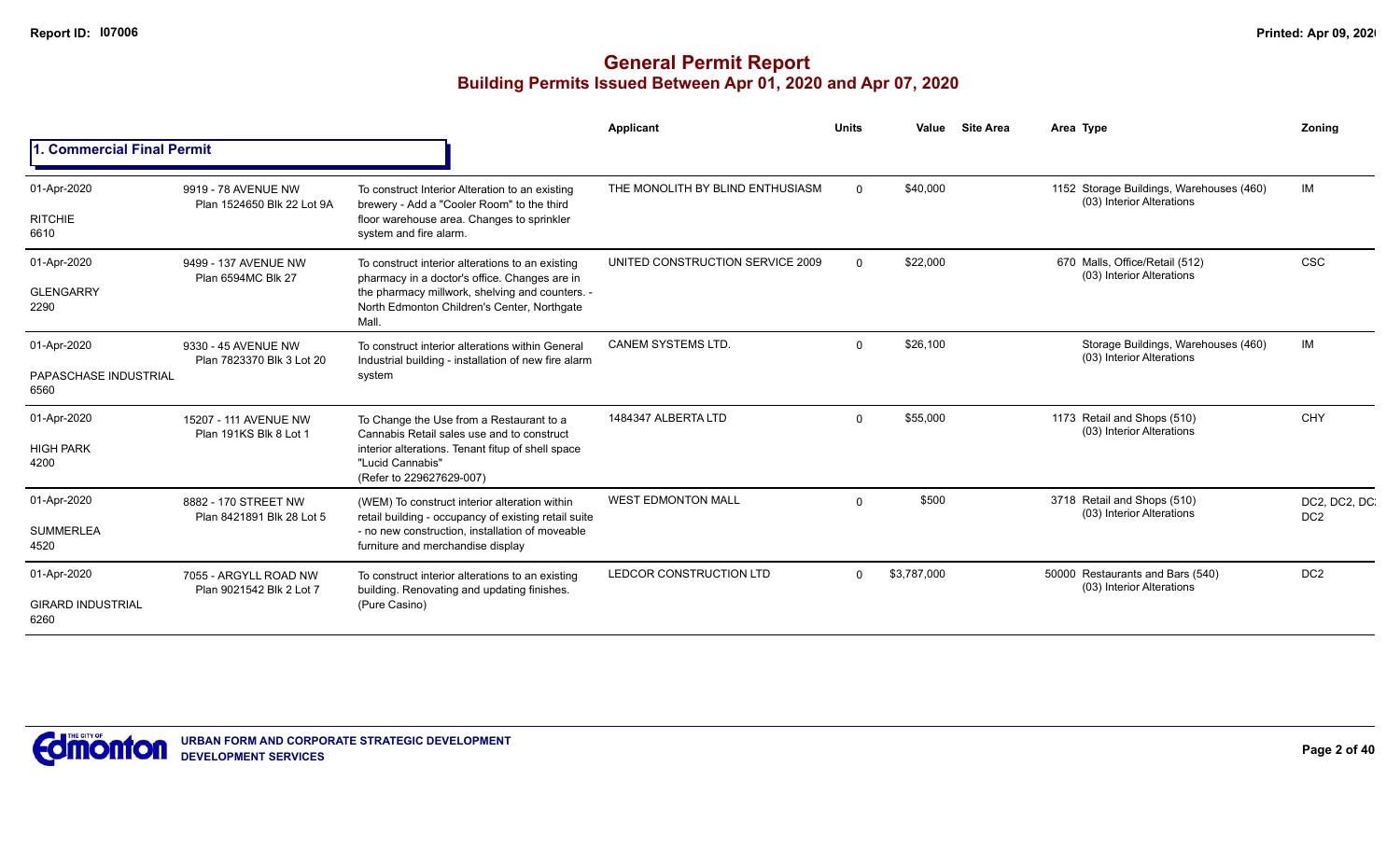|                                                                        |                                                                                                        |                                                                                                                                                                                                                                                                                                                                                                                                         | Applicant                     | <b>Units</b> | Value     | <b>Site Area</b> | Area Type                                                              | Zoning          |
|------------------------------------------------------------------------|--------------------------------------------------------------------------------------------------------|---------------------------------------------------------------------------------------------------------------------------------------------------------------------------------------------------------------------------------------------------------------------------------------------------------------------------------------------------------------------------------------------------------|-------------------------------|--------------|-----------|------------------|------------------------------------------------------------------------|-----------------|
| 1. Commercial Final Permit                                             |                                                                                                        |                                                                                                                                                                                                                                                                                                                                                                                                         |                               |              |           |                  |                                                                        |                 |
| 01-Apr-2020<br><b>BOYLE STREET</b><br>1020                             | 10365 - 97 STREET NW<br>Plan 1421737 Blk 11 Lot 1C                                                     | To construct exterior Alteration to an existing<br>building - Barrel Roof Skylight Replacement -<br>Remove existing exterior skylight, install a new<br>vertical glazed curtain wall. Extend structure to<br>suit and modify sprinkler line. Complete tie-ins to<br>the roof where necessary. Install a new SBS<br>roof on top of the new storey structure.                                             | <b>RENCON INDUSTRIES INC</b>  | $\Omega$     | \$665,300 |                  | 4015 Office Buildings (520)<br>(03) Interior Alterations               | AJ              |
| 01-Apr-2020<br><b>WESTMOUNT</b><br>3440                                | 10446 - 122 STREET NW<br>Plan RN22 Blk 9 Lots 12-13                                                    | To construct Interior Alterations to an existing<br>suite in an office building - Arla suite 102 -<br>removing some non-structural 8-foot walls and<br>infilling some doors and reusing those doors in<br>new walls we are building. Replacing one<br>office wall with a glass wall system. The<br>existing kitchenette sink location will move with<br>a second sink put in, paint put new carpet etc. | DECORE HOLDINGS, ISAAC        | $\Omega$     | \$50,000  |                  | 1500 Office Buildings (520)<br>(03) Interior Alterations               | DC <sub>1</sub> |
| 02-Apr-2020<br><b>EAUX CLAIRES</b><br>2241                             | 16561 - 97 STREET NW<br>Plan 9824982 Blk 111 Lot 10                                                    | To construct Interior Alteration to an existing<br>restaurant - Starbucks - INTERIOR<br>ALTERATIONS INCLUDING ASSOCIATED<br>MECHANICAL, ELECTRICAL AND PLUMBING<br><b>WORK</b>                                                                                                                                                                                                                          | DANIEL JOHNSON ARCHITECT INC. | $\Omega$     | \$150,000 |                  | 2021 Restaurants and Bars (540)<br>(03) Interior Alterations           | <b>CSC</b>      |
| 03-Apr-2020<br><b>WESTMOUNT</b><br>3440                                | 10911 - 124 STREET NW<br>Plan RN39B Blk 57 Lot 21<br>12320 - 109 AVENUE NW<br>Plan RN39B Blk 57 Lot 22 | To demolish 3 residential apartment buildings,<br>and 1 detached accessory building - CONFIRM<br>DP HAS CLEARED NOTICES - JOB 002                                                                                                                                                                                                                                                                       | SPACE STUDIO INC              | -4           | \$30,000  |                  | Apartments (310)<br>(99) Demolition                                    | DC <sub>2</sub> |
| 03-Apr-2020<br><b>HUFF BREMNER</b><br><b>ESTATE INDUSTRIAL</b><br>3230 | 11224 - 143 STREET NW<br>Plan 4990HW Blk 3 Lot 2                                                       | To construct Exterior Alterations (add rooftop<br>MUA) and Interior Alterations (construct a<br>central kitchen for fried products to be<br>packaged) in the warehouse area for Food<br><b>Production Manufacturing</b>                                                                                                                                                                                 | N/A                           | $\Omega$     | \$560,000 |                  | 15000 Storage Buildings, Warehouses (460)<br>(03) Interior Alterations | IM              |
| 03-Apr-2020<br><b>BOYLE STREET</b><br>1020                             | 10305 - 97 STREET NW<br>Plan ND Blk 10 Lots 33,A                                                       | To construct Interior Alteration in Downtown<br>Farmers Market (GWG Building) - S43 - SPUN<br>SUGAR. (See 346242013-004 for landlords<br>permit)                                                                                                                                                                                                                                                        | <b>SPUN SUGAR</b>             | $\Omega$     | \$5,000   |                  | 69 Malls, Office/Retail (512)<br>(03) Interior Alterations             | DC <sub>1</sub> |

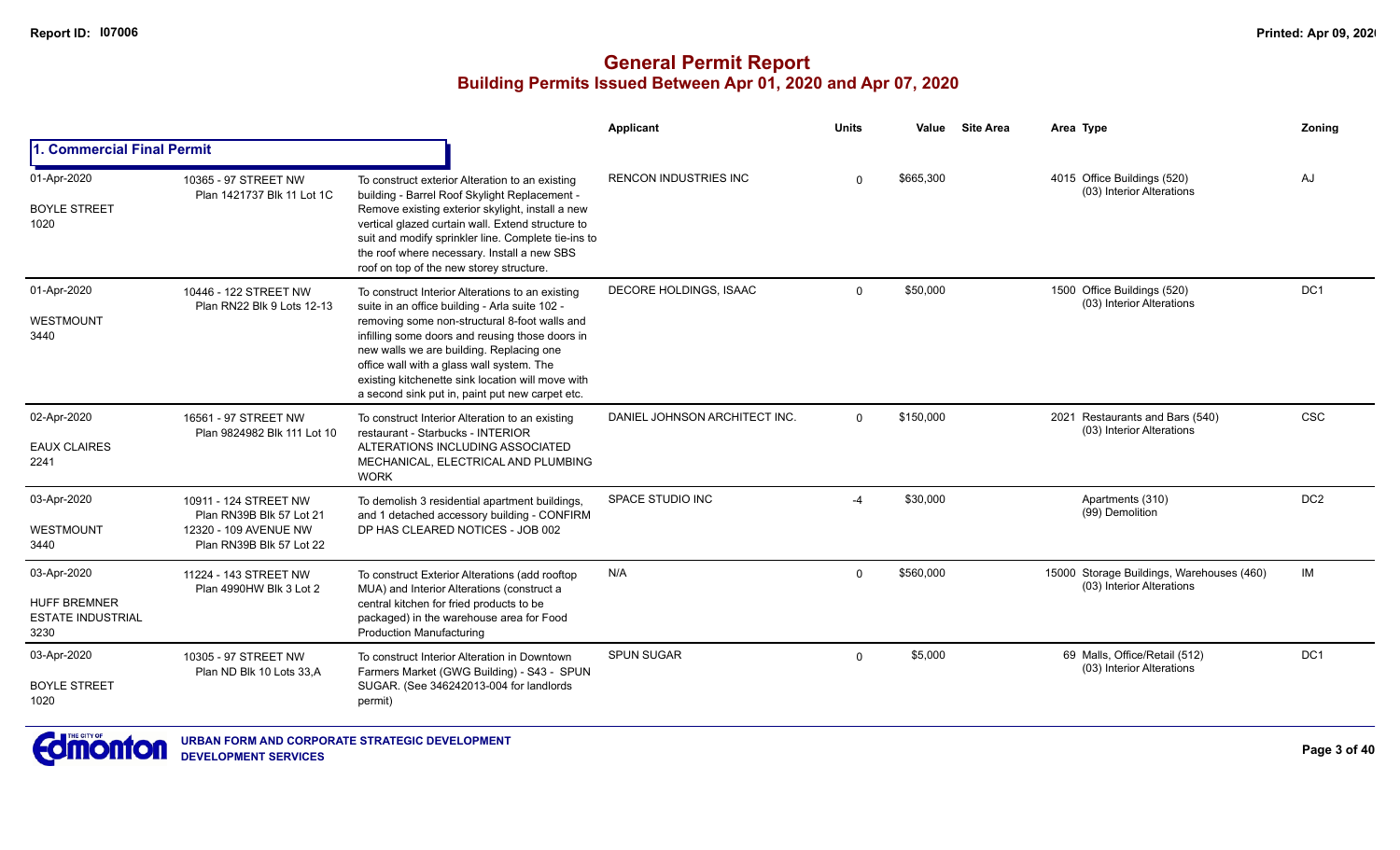|                                                                   |                                                                                         |                                                                                                                                                                                      | Applicant                                         | <b>Units</b> | Value       | <b>Site Area</b> | Area Type                                                        | Zoning          |
|-------------------------------------------------------------------|-----------------------------------------------------------------------------------------|--------------------------------------------------------------------------------------------------------------------------------------------------------------------------------------|---------------------------------------------------|--------------|-------------|------------------|------------------------------------------------------------------|-----------------|
| 1. Commercial Final Permit                                        |                                                                                         |                                                                                                                                                                                      |                                                   |              |             |                  |                                                                  |                 |
| 03-Apr-2020<br><b>ELLERSLIE INDUSTRIAL</b><br>6214                | 1230C - 91 STREET SW<br>Condo Common Area (Plan<br>1921745,1920749,1923361,2020<br>500) | To construct interior alterations within office<br>building - tenant improvement - Sinocan Supply<br>Office                                                                          | <b>LATVIAN DESIGN LINE</b>                        | $\Omega$     | \$80,000    |                  | 1428 Office Buildings (520)<br>(03) Interior Alterations         | EIB             |
| 03-Apr-2020<br><b>DOWNTOWN</b><br>1090                            | 9920 - 108 STREET NW<br>Plan NB Blk 8 Lot 63                                            | To construct interior alteration in existing<br>building - Forestry Building Tranche 3.                                                                                              | KASIAN ARCHITECTURE AND INTERIOR<br><b>DESIGN</b> | $\Omega$     | \$2,750,000 |                  | 21646 Office Buildings (520)<br>(03) Interior Alterations        | CMU             |
| 03-Apr-2020<br><b>MONTROSE</b><br>2550                            | Plan 1721125 Blk 14 Lot 1                                                               | 6715 - YELLOWHEAD TRAIL NW To demolish a General Industrial Use building,<br>(24.5 m x 61.1 m). Demolition completed<br>without Permit.                                              | <b>LEGACY SERVICES</b>                            | $\Omega$     | \$193,000   |                  | Storage Buildings, Warehouses (460)<br>(99) Demolition           | <b>IM</b>       |
| 03-Apr-2020<br><b>CALGARY TRAIL SOUTH</b><br>5120                 | 10321 - 34 AVENUE NW<br>Plan 9222983 Blk 36 Lot 1C                                      | to construct Interior Alteration for a new retail<br>store - telus - Interior renovation to include new<br>flooring, demising walls, electrical, fixtures and<br><b>HVAC ducting</b> | TELUS RETAIL, PADDY                               | $\Omega$     | \$275,000   |                  | 2000 Retail and Shops (510)<br>(03) Interior Alterations         | DC <sub>2</sub> |
| 03-Apr-2020<br><b>TAMARACK</b><br>6443                            | 3735 - 17 STREET NW<br>Plan 0829569 Blk 1 Lot 68                                        | To construct Interior Alterations for a new<br>restaurant -initial fitup - top donair                                                                                                | PRO CONSULTING DESIGN & BUILD INC                 | $\Omega$     | \$105,000   |                  | 1475 Retail and Shops (510)<br>(03) Interior Alterations         | <b>CSC</b>      |
| 03-Apr-2020<br><b>HAGMANN ESTATE</b><br><b>INDUSTRIAL</b><br>3220 | 12510 - 126 AVENUE NW<br>Plan 6012MC Blk 7 Lot 2                                        | To construct Interior Alteration and minor<br>exterior alterations for a lab/office/cannabis<br>processing facility - Token Refinery                                                 | <b>DELNOR CONSTRUCTION LTD</b>                    | $\Omega$     | \$3,000,000 |                  | Storage Buildings, Warehouses (460)<br>(03) Interior Alterations | <b>IM</b>       |
| 03-Apr-2020<br><b>BONAVENTURE INDUSTRIAL</b><br>4050              | 13140 - ST ALBERT TRAIL NW<br>Plan 9825640 Blk 12 Lot 20                                | To construct interior alteration to an existing<br>building, "Bonaventure Gate Community Service<br>Building' - AHS Tenant Fit up                                                    | ALPHA INK CONSTRUCTION                            | $\Omega$     | \$404,300   |                  | 92623 Office Buildings (520)<br>(03) Interior Alterations        | IB              |

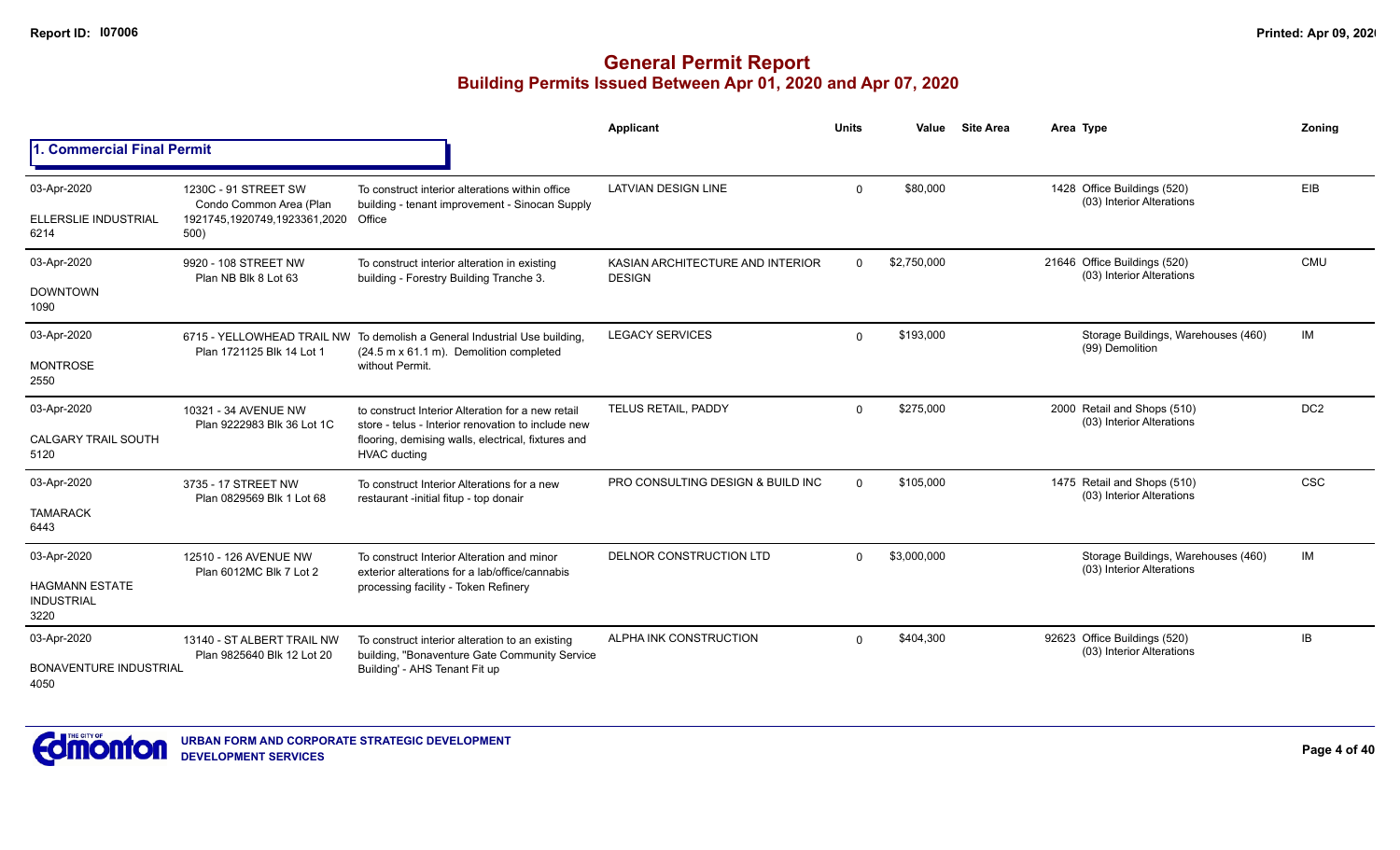|                                                      |                                                                       |                                                                                                                                                                                                                                                                                                  | Applicant                  | <b>Units</b> | Value     | <b>Site Area</b> | Area Type                                                      | Zoning          |
|------------------------------------------------------|-----------------------------------------------------------------------|--------------------------------------------------------------------------------------------------------------------------------------------------------------------------------------------------------------------------------------------------------------------------------------------------|----------------------------|--------------|-----------|------------------|----------------------------------------------------------------|-----------------|
| 1. Commercial Final Permit                           |                                                                       |                                                                                                                                                                                                                                                                                                  |                            |              |           |                  |                                                                |                 |
| 03-Apr-2020<br><b>BONAVENTURE INDUSTRIAL</b><br>4050 | 12708 - ST ALBERT TRAIL NW<br>Plan 2259NY Blk 1 Lot 1                 | To change the use from industrial (Group F2) to<br>indoor recreation (Group D MAX 10 Persons),<br>construct exterior alteration (adding 2 rooftop<br>units) and to construct interior alterations and<br>adding an open mezzanine - TrueSport Fitness.                                           | N/A                        | $\mathbf 0$  | \$25,000  |                  | 1500 Mixed Use (522)<br>(03) Interior Alterations              | IB              |
| 03-Apr-2020<br>AMBLESIDE<br>5505                     | 5110 - WINDERMERE<br><b>BOULEVARD NW</b><br>Plan 0822223 Blk 14 Lot 2 | To construct interior alterations to a Suite in a<br>commercial mixed use building, "Barcelos Flame<br>Grilled Chicken". Full tenant fit-up. Construct<br>interior partition wall, commercial kitchen,<br>complete interior finishes, 1 new RTU. Includes<br>Plumbing, Electrical and HVAC work. | N/A                        | $\Omega$     | \$180,000 |                  | 1475 Mixed Use (522)<br>(03) Interior Alterations              | UVCa, UVCa      |
| 06-Apr-2020<br>PAPASCHASE INDUSTRIAL<br>6560         | 4703 - 101 STREET NW<br>Plan 3248TR Blk 1 Lot 9                       | To construct exterior/interior alterations to<br>general industrial suite - installation of new<br>cooking equipment with new roof makeup air<br>unit - "El Mercado"                                                                                                                             | EL MERCADO INC             | $\mathbf 0$  | \$25,000  |                  | 323 Manufacturing Buildings (430)<br>(03) Interior Alterations | IM              |
| 06-Apr-2020<br>ELLERSLIE INDUSTRIAL<br>6214          | 904 - 91 STREET SW<br>Plan 0728307 Blk 1 Lot 7                        | To construct interior alterations for a new<br>restaurant. - Prime Time Donair & Poutine                                                                                                                                                                                                         | <b>GSKSC GROUP INC</b>     | $\Omega$     | \$200,000 |                  | Restaurants and Bars (540)<br>(03) Interior Alterations        | <b>CSC</b>      |
| 06-Apr-2020<br><b>OLIVER</b><br>1150                 | 10235 - 124 STREET NW<br>Plan RN22 Blk 20 Lots 3-6                    | To change the use of a Suite from Personal<br>Service to Retail and to construct<br>interior/exterior alterations, "Cannabis Retail".<br>Tenant fit-up, re-configure interior partition<br>walls. 2 new exterior doors.<br>(DP 310942980-001)                                                    | N/A                        | $\mathbf 0$  | \$30,500  |                  | 1927 Mixed Use (522)<br>(03) Interior Alterations              | CB <sub>1</sub> |
| 06-Apr-2020<br><b>STRATHCONA</b><br>5480             | 10115 - 88 AVENUE NW<br>Plan 1921275 Blk 114 Lot 31A                  | To Construct FOOTING AND FOUNDATION<br>ONLY for a new 4 storey Apartment Condo<br>building - URBAN GREEN CO-HOUSING<br><b>COOPERATIVE</b>                                                                                                                                                        | <b>CORMODE AND DICKSON</b> | $\Omega$     | \$1,000   |                  | Apartment Condos (315)<br>(04) Footing & Foundation            | DC <sub>2</sub> |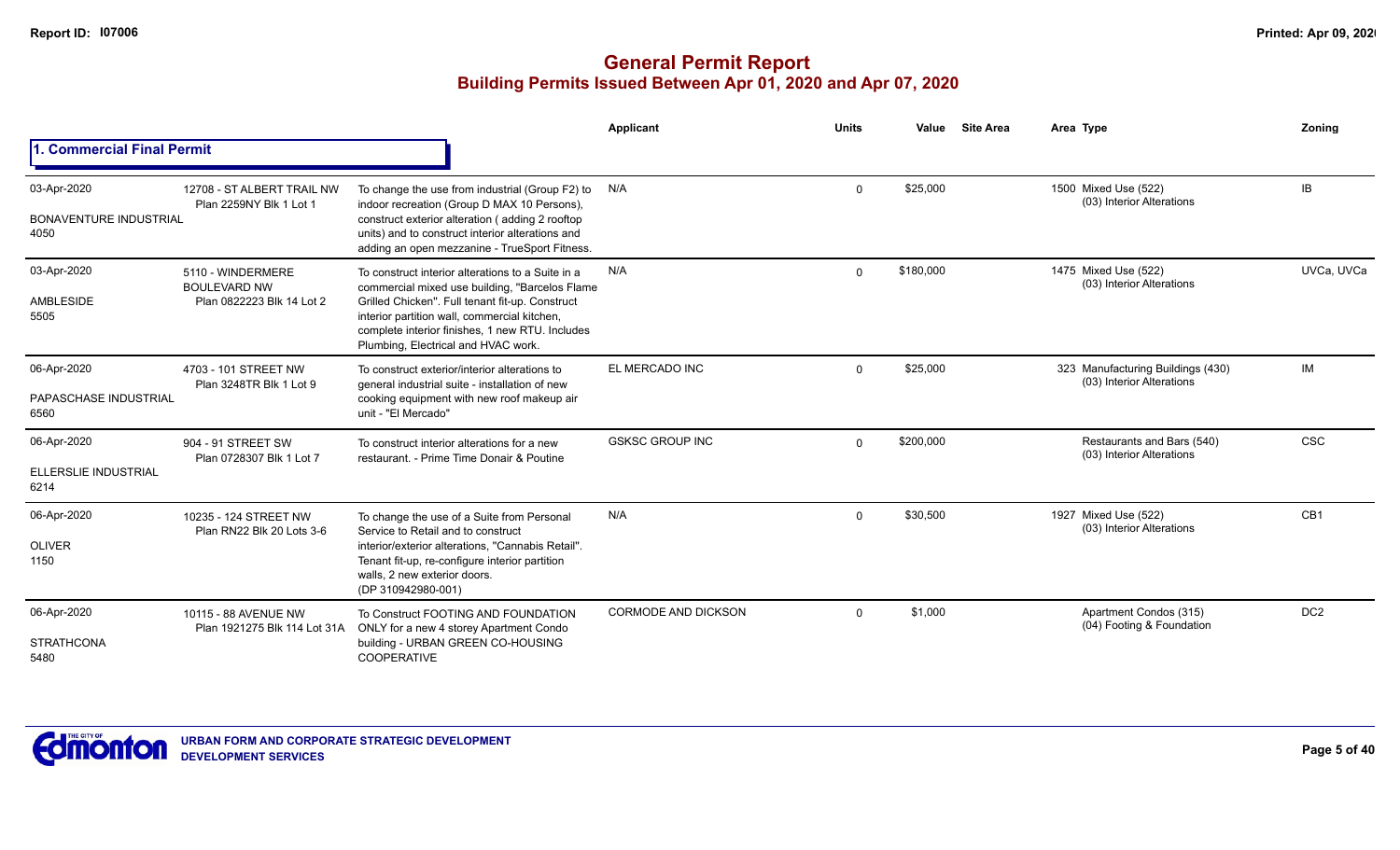|                                                                         |                                                                                                               |                                                                                                                                                                                                                                                                                                                                                                                                 | Applicant                                        | <b>Units</b> | Value     | <b>Site Area</b> | Area Type                                                             | Zonina          |
|-------------------------------------------------------------------------|---------------------------------------------------------------------------------------------------------------|-------------------------------------------------------------------------------------------------------------------------------------------------------------------------------------------------------------------------------------------------------------------------------------------------------------------------------------------------------------------------------------------------|--------------------------------------------------|--------------|-----------|------------------|-----------------------------------------------------------------------|-----------------|
| . Commercial Final Permit                                               |                                                                                                               |                                                                                                                                                                                                                                                                                                                                                                                                 |                                                  |              |           |                  |                                                                       |                 |
| 06-Apr-2020<br><b>MITCHELL INDUSTRIAL</b><br>4330                       | 12110 - 154 STREET NW<br>Plan 0523352 Blk 1 Lot 28                                                            | To construct Interior Alteration to an existing<br>spaced for a new tenant - SDM 6300<br>MediSystems - New partition walls, ceiling,<br><b>HVAC and electrical</b>                                                                                                                                                                                                                              | OYSTRYK TAFF ARCHITECTURE LTD.                   | $\mathbf{0}$ | \$400,000 |                  | 5823 Storage Buildings, Warehouses (460)<br>(03) Interior Alterations | IL              |
| 06-Apr-2020<br><b>WINTERBURN INDUSTRIAL</b><br><b>AREA EAST</b><br>4650 | 11043 - 201 STREET NW<br>Plan 7822069 Blk 4 Lot 8                                                             | To Construct a new accessory building<br>(Quonset A: 19.00m x 12.52m) for cold storage<br>only<br>- F2 Occupancy, accessory to an existing<br>General Industrial Use Building.                                                                                                                                                                                                                  | <b>PERMIT MASTERS</b>                            | $\mathbf 0$  | \$19,000  |                  | 2557 Storage Buildings, Warehouses (460)<br>$(01)$ New                | IM              |
| 07-Apr-2020<br>KING EDWARD PARK<br>6360                                 | 8927 - 82 AVENUE NW<br>Plan 5036S Blk 24 Lots 23-30                                                           | To construct interior alterations to an existing<br>retail suite (E occupancy) to a cafe/pastry<br>shop (A2 occupancy)                                                                                                                                                                                                                                                                          | CALIBER MASTER BUILDER LTD, ALEX<br><b>KOGAN</b> | $\mathbf 0$  | \$70,000  |                  | 1738 Retail and Shops (510)<br>(03) Interior Alterations              | CB1, CSC        |
| 07-Apr-2020<br><b>EMPIRE PARK</b><br>5170                               | 5015 - 111 STREET NW<br>Plan 0725320 Blk D Lot 4A                                                             | To construct interior alterations within the retail<br>building - renovation and expansion of existing<br>Lenscrafters Optometry Clinic - CRU 366                                                                                                                                                                                                                                               | DEHAAN DESIGN CO INC                             | $\Omega$     | \$550,000 |                  | 4528 Retail and Shops (510)<br>(03) Interior Alterations              | DC <sub>2</sub> |
| 07-Apr-2020<br>SHEFFIELD INDUSTRIAL<br>4490                             | 15712C - 112 AVENUE NW<br>Condo Common Area (Plan<br>1323624)<br>15630 - 112 AVENUE NW<br>Plan 1323624 Unit 8 | To construct Interior Alterations - A single spiral<br>staircase (structural cosmetic) to be<br>constructed and installed in the SE corner of<br>the bay The stair in this building permit is to be<br>used ONLY as a structural cosmetic feature<br>with a swing gate at the top, with no egress<br>purposes, no exit purposes, not used by the<br>public and not used as an access to exits). | <b>MADEBYSLOAN</b>                               | $\Omega$     | \$5,000   |                  | 0 Retail and Shops (510)<br>(03) Interior Alterations                 | IM              |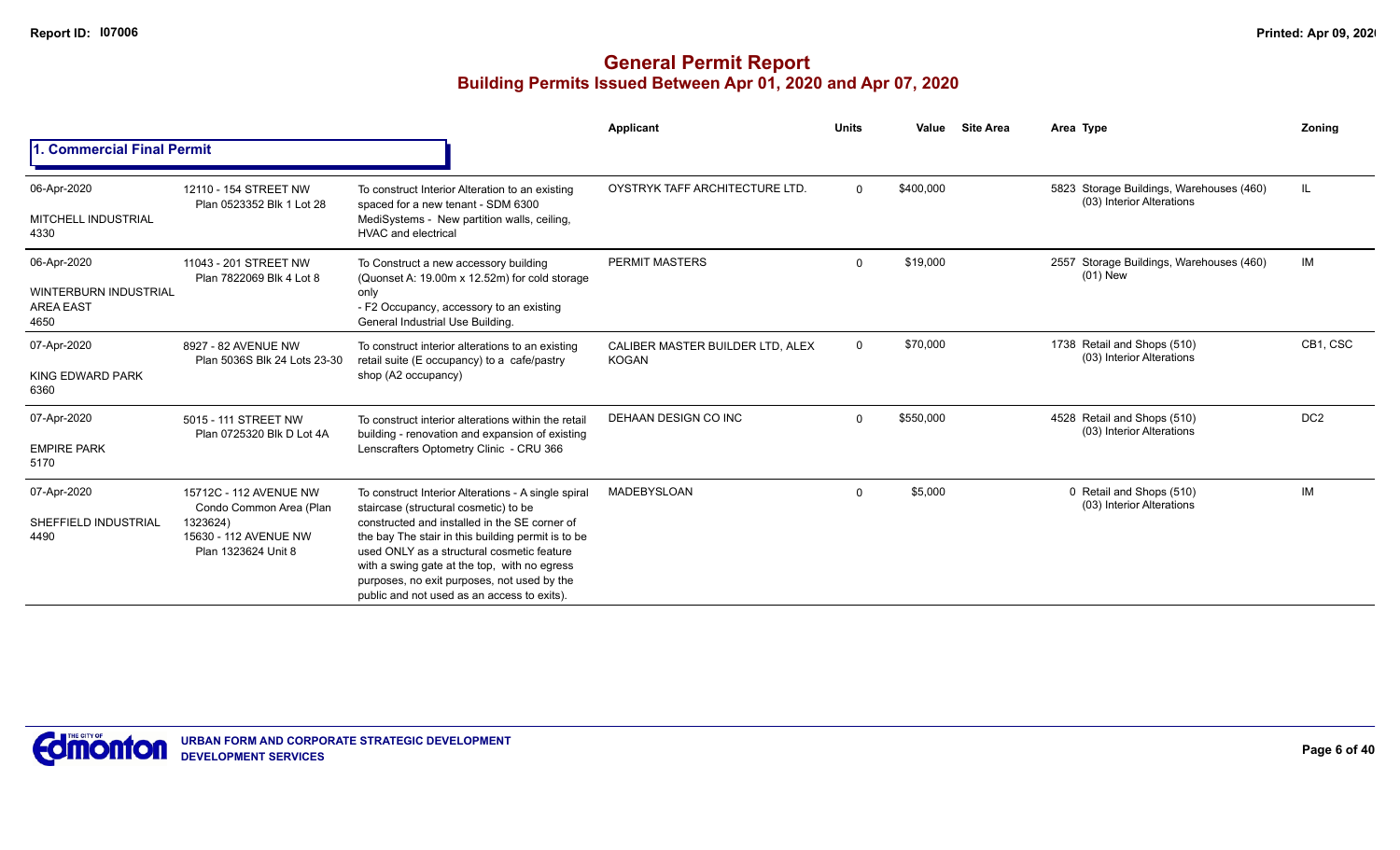|                                                                  |                                                   |                                                                                                                                                                                                                                                                                                                                                                                                  | Applicant                     | <b>Units</b> | Value       | <b>Site Area</b> | Area Type                                                               | Zoning          |
|------------------------------------------------------------------|---------------------------------------------------|--------------------------------------------------------------------------------------------------------------------------------------------------------------------------------------------------------------------------------------------------------------------------------------------------------------------------------------------------------------------------------------------------|-------------------------------|--------------|-------------|------------------|-------------------------------------------------------------------------|-----------------|
| 1. Commercial Final Permit                                       |                                                   |                                                                                                                                                                                                                                                                                                                                                                                                  |                               |              |             |                  |                                                                         |                 |
| 07-Apr-2020<br><b>DOMINION INDUSTRIAL</b><br>3160                | 14410 - 118 AVENUE NW<br>Plan 6473KS Blk 1 Lot 17 | To change the Use of a Suite from Automotive<br>and Equipment Repair Shop to a Creation and<br>Production Establishment (glassblowing<br>workshop with retail) and to construct interior<br>alterations. Construct a 30.5 m2 mezzanine.<br>interior partition walls, small electrical changes,<br>a new furnace, NG radiant heating in the shop,<br>and MUA. Addition of 1 bathroom and 2 sinks. | <b>J.STARR ENGINEERING</b>    | $\Omega$     | \$20,000    |                  | 2539 Manufacturing Buildings (430)<br>(03) Interior Alterations         | IM              |
| 07-Apr-2020<br><b>STRATHCONA</b><br>5480                         | 10504 - 82 AVENUE NW<br>Plan I Blk 66 Lots 1-4    | To construct a covered Hoarding (3.05 m x 6.39)<br>m) for the Winners on Whyte project. April 6th<br>to April 30th.                                                                                                                                                                                                                                                                              | PEMCO CONSTRUCTION LTD.       | $\mathbf 0$  | \$4,500     |                  | Hoarding (910)<br>(03) Exterior Alterations                             | CB <sub>2</sub> |
| 07-Apr-2020<br><b>GREENFIELD</b><br>5220                         | 3904 - 117 STREET NW<br>Plan 3073NY Blk 45 Lot 20 | To change the use of a single family dwelling to<br>a child care facility (Group C to A2) and to<br>construct interior alterations - Chinese Out of<br>School Care.                                                                                                                                                                                                                              | SPAN ARCHITECTURE INC         | $-1$         | \$20,000    |                  | 1179 Single Detached House (110)<br>(10) Convert Residential to Non-Res | RF <sub>1</sub> |
| 07-Apr-2020<br>MILL WOODS TOWN<br><b>CENTRE</b><br>6520          |                                                   | To construct a public transit building - Millwoods<br><b>Transit Center.</b>                                                                                                                                                                                                                                                                                                                     | PCL CONSTRUCTION C/O GREYSON  | $\Omega$     | \$3,400,000 |                  | 3444 Transportation Terminals (440)<br>$(01)$ New                       |                 |
| 07-Apr-2020<br><b>DOWNTOWN</b><br>1090                           | 9925 - 109 STREET NW<br>Plan NB Blk 8 Lots 21-22  | To construct Interior Alteration to an existing<br>parkade - Structural concrete restoration,<br>coating repairs, and drainage repairs in interior<br>of parkade.                                                                                                                                                                                                                                | DESCO COATINGS OF ALBERTA LTD | $\Omega$     | \$35,000    |                  | Parkade (490)<br>(03) Interior Alterations                              | CMU             |
| 07-Apr-2020<br>WINTERBURN INDUSTRIAL<br><b>AREA EAST</b><br>4650 | 11043 - 201 STREET NW<br>Plan 7822069 Blk 4 Lot 8 | To Construct a new Commercial building - an<br>Accessory building (Quonset B: 9.17m x<br>14.05m), cold storage F2 Occupancy, attached<br>to an existing General Industrial Use Building.                                                                                                                                                                                                         | <b>PERMIT MASTERS</b>         | $\mathbf 0$  | \$8,000     |                  | 1387 Storage Buildings, Warehouses (460)<br>$(01)$ New                  | IM              |

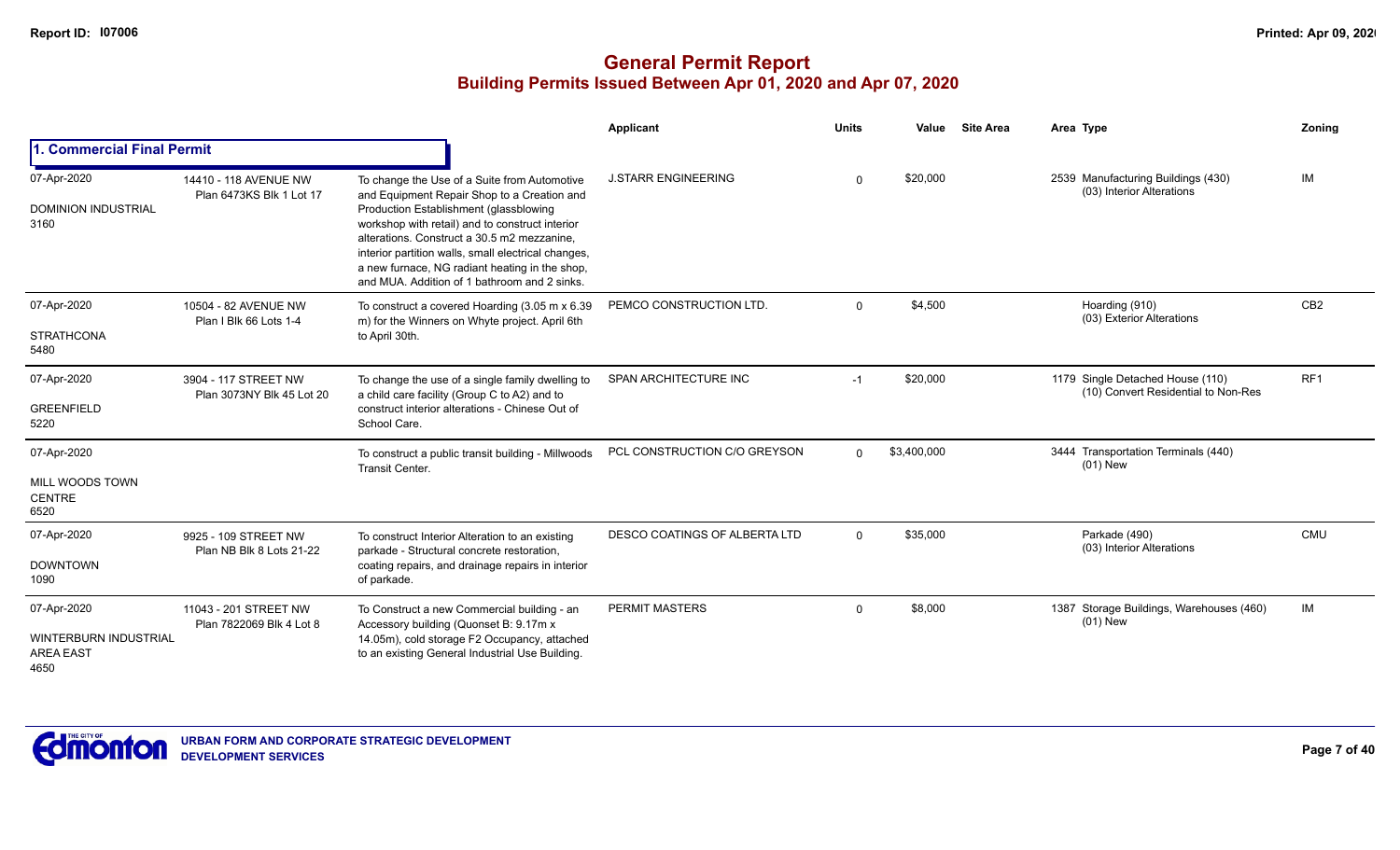|                                                |                                                              |                                                                                                                                                                                                                                                                   | Applicant                    | <b>Units</b> | Value     | <b>Site Area</b> | Area Type                                                              | Zoning          |
|------------------------------------------------|--------------------------------------------------------------|-------------------------------------------------------------------------------------------------------------------------------------------------------------------------------------------------------------------------------------------------------------------|------------------------------|--------------|-----------|------------------|------------------------------------------------------------------------|-----------------|
| . Commercial Final Permit                      |                                                              |                                                                                                                                                                                                                                                                   |                              |              |           |                  |                                                                        |                 |
| 07-Apr-2020<br><b>RAMSAY HEIGHTS</b><br>5340   | 14808 - 45 AVENUE NW<br>Condo Common Area (Plan<br>8121371)  | To construct interior alterations within<br>residential condo building - 2nd floor unit -<br>removal of non-loadbearing walls, new interior<br>finishes, revised floor layout                                                                                     | N/A                          | $\Omega$     | \$50,000  |                  | 1480 Apartment Condos (315)<br>(03) Interior Alterations               | RF <sub>5</sub> |
| 07-Apr-2020<br><b>ROPER INDUSTRIAL</b><br>6640 | 5605 - 70 STREET NW<br>Plan 0721485 Blk 9 Lot 15             | To construct interior alterations (installation of<br>pallet racking) within general industrial building<br>- G2S Equipment                                                                                                                                       | CAM INDUSTRIAL SUPPLY LTD    | $\Omega$     | \$30,000  |                  | 12000 Storage Buildings, Warehouses (460)<br>(03) Interior Alterations | IB.             |
| 6. House Building Permit                       |                                                              |                                                                                                                                                                                                                                                                   |                              |              |           |                  |                                                                        |                 |
| 01-Apr-2020<br><b>CHAPPELLE AREA</b><br>5462   | 9333 - COOPER BEND SW<br>Plan 1823130 Blk 15 Lot 27          | To construct a Single Detached House with<br>front attached Garage, Unenclosed Front Porch<br>and Secondary Suite in the Basement.                                                                                                                                | STERLING HOMES EDMONTON LTD. | 2            | \$267,300 |                  | 2324 Single Detached House (110)<br>(01) Building - New<br>2-storey    | <b>RMD</b>      |
| 01-Apr-2020<br><b>ROSENTHAL</b><br>4750        | 8515 - 219 STREET NW<br>Plan 1521325 Blk 3 Lot 49            | To construct a Single Detached House with<br>front attached Garage, Unenclosed Front<br>Porch, rear uncovered deck (8.53m x 3.66m),<br>Secondary Suite in the basement (2 bedrooms,<br>1 bathroom, mechanical room, kitchen),<br>fireplace, and walkout Basement. | <b>SAN RUFO HOMES LTD</b>    | 2            | \$288,300 |                  | 2507 Single Detached House (110)<br>$(01)$ Building - New<br>2-storey  | <b>RSL</b>      |
| 01-Apr-2020<br><b>DESROCHERS AREA</b><br>5463  | 2636 - DONAGHEY CRESCENT<br>SW<br>Plan 1923442 Blk 20 Lot 47 | To construct a Single Detached House with<br>front attached Garage and Unenclosed Front<br>Porch.                                                                                                                                                                 | PACESETTER HOMES LTD         |              | \$183,000 |                  | 1525 Single Detached House (110)<br>(01) Building - New<br>2-storey    | <b>RMD</b>      |
| 01-Apr-2020<br>CAVANAGH<br>5467                | 1181 - CHRISTIE VISTA SW<br>Plan 1923129 Blk 13 Lot 30       | To construct a Single Detached House with<br>front attached Garage and Unenclosed Front<br>Porch.                                                                                                                                                                 | ROHIT COMMUNITIES INC        |              | \$252,500 |                  | 2104 Single Detached House (110)<br>(01) Building - New<br>2-storey    | <b>RMD</b>      |

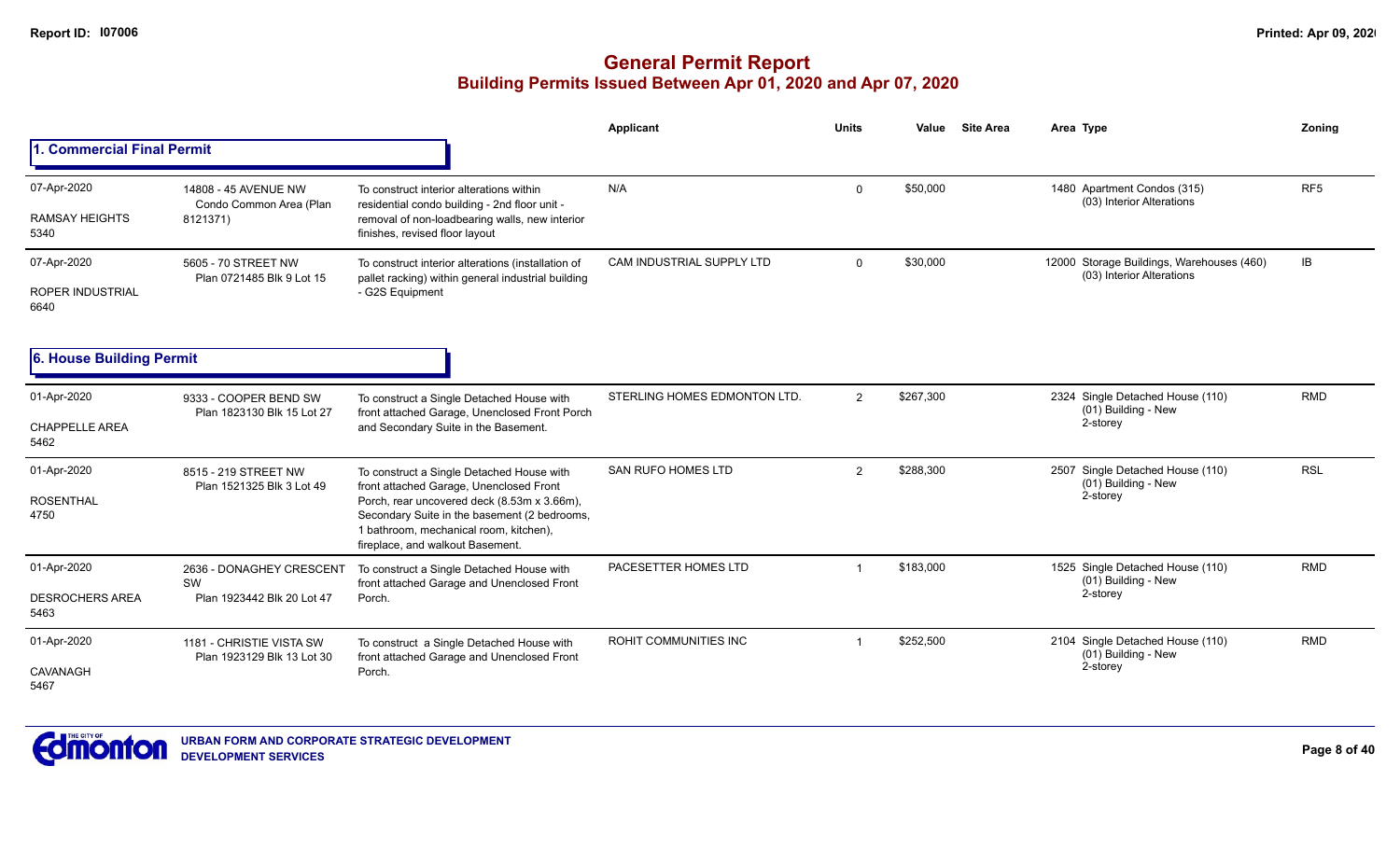|                                      |                                                    |                                                                                            | Applicant                     | <b>Units</b> | Value     | <b>Site Area</b> | Area Type                                                  | Zonina          |
|--------------------------------------|----------------------------------------------------|--------------------------------------------------------------------------------------------|-------------------------------|--------------|-----------|------------------|------------------------------------------------------------|-----------------|
| 6. House Building Permit             |                                                    |                                                                                            |                               |              |           |                  |                                                            |                 |
| 01-Apr-2020                          | 22520 - 82 AVENUE NW<br>Plan 1521595 Blk 3 Lot 57  | To construct a Single Detached House with<br>front attached Garage and Unenclosed Front    | <b>HOMES BY AVI</b>           |              | \$220,800 |                  | 1840 Single Detached House (110)<br>(01) Building - New    | <b>RMD</b>      |
| <b>ROSENTHAL</b><br>4750             |                                                    | Porch.                                                                                     |                               |              |           |                  | 2-storey                                                   |                 |
| 01-Apr-2020                          | 2922C - MAPLE WAY NW<br>Condo Common Area (Plan    | To construct a Row House 8 units (Building 8A<br>units 38 to 45).                          | SPATIAL DYNAMICS ARCHITECTURE | 8            | \$628,100 |                  | 5234 Row House Condo (335)<br>(01) Building - New          | RA7             |
| MAPLE<br>6441                        | 1524011)                                           |                                                                                            |                               |              |           |                  | 3-storey                                                   |                 |
| 01-Apr-2020                          | 17446 - 9A AVENUE SW<br>Plan 1525626 Blk 19 Lot 16 | To construct a Single Detached House with<br>front attached Garage, Unenclosed Front Porch | PACESETTER HOMES LTD          |              | \$274.900 |                  | 2291 Single Detached House (110)<br>(01) Building - New    | DC <sub>1</sub> |
| <b>WINDERMERE</b><br>5570            |                                                    | and fireplace.                                                                             |                               |              |           |                  | 2-storey                                                   |                 |
| 01-Apr-2020                          | 7356 - 178 AVENUE NW<br>Plan 1920842 Blk 9 Lot 26  | To construct a Single Detached House with<br>Unenclosed Front Porch.                       | DAYTONA HOMES INC             |              | \$223,400 |                  | 1862 Single Detached House (110)<br>(01) Building - New    | RPL, RPL        |
| <b>CRYSTALLINA NERA WEST</b><br>2463 |                                                    |                                                                                            |                               |              |           |                  | 2-storey                                                   |                 |
| 01-Apr-2020                          | 15612 - 15 AVENUE SW                               | To construct a Single Detached House with<br>front attached Garage, Unenclosed Front       | <b>HOMES BY AVI</b>           |              | \$168,200 |                  | 1402 Single Detached House (110)<br>(01) Building - New    | <b>RSL</b>      |
| <b>GLENRIDDING RAVINE</b><br>5579    | Plan 1823052 Blk 20 Lot 62                         | Porch, Basement development (NOT to be used<br>as an additional Dwelling) and fireplace.   |                               |              |           |                  | bungalow                                                   |                 |
| 01-Apr-2020                          | 20819 - 130 AVENUE NW                              | To construct a Single Detached House with<br>front attached Garage, and rear Uncovered     | <b>BAY HORIZON BUILT LTD</b>  |              | \$264,100 |                  | Single Detached House (110)<br>2201<br>(01) Building - New | <b>RSL</b>      |
| <b>TRUMPETER AREA</b><br>4471        | Plan 1425609 Blk 8 Lot 92                          | Deck (3.96m x 3.05m).                                                                      |                               |              |           |                  | 2-storey                                                   |                 |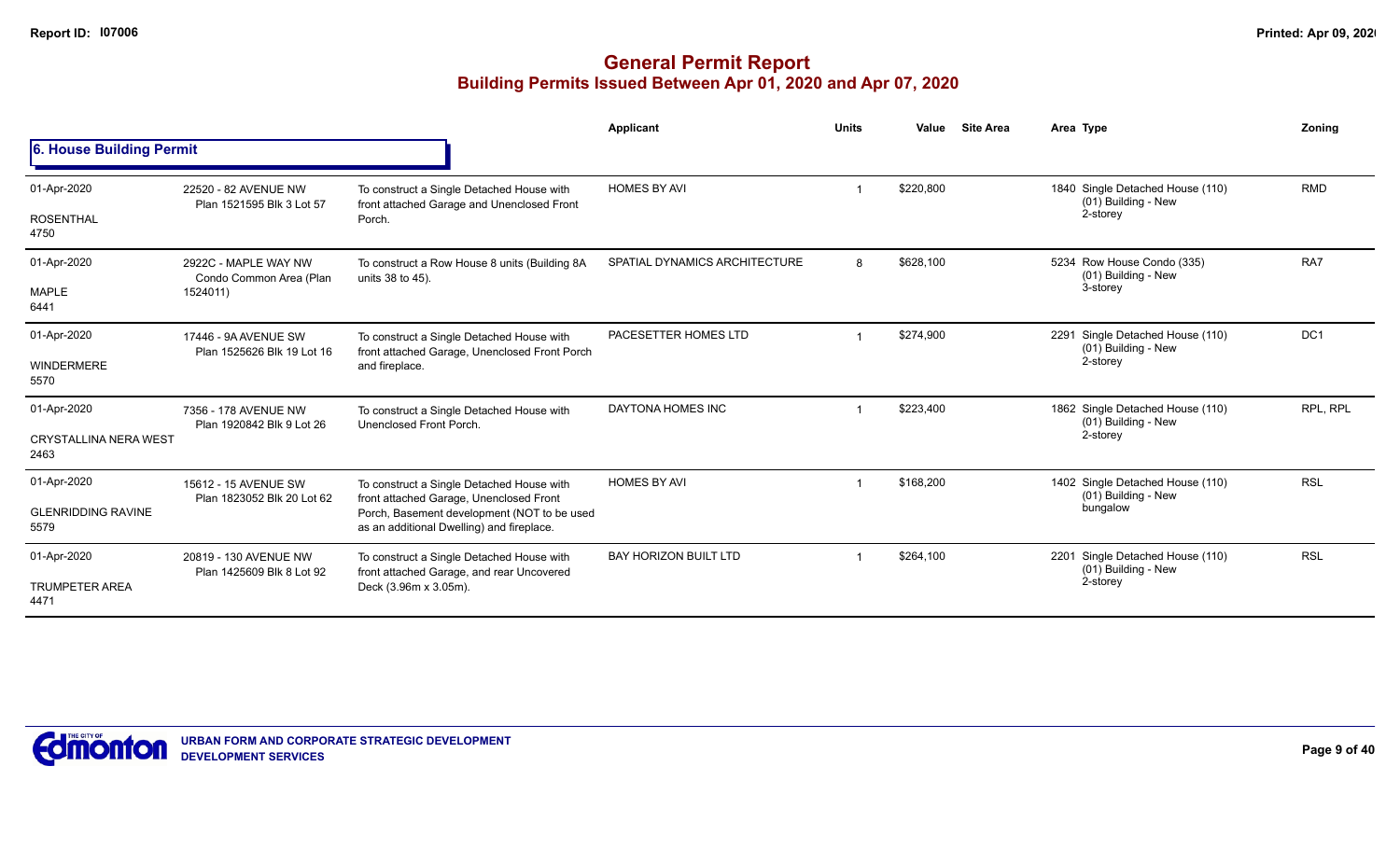|                                                            |                                                                                                                                                                                                                                                                                                                  |                                                                                                                                                          | <b>Applicant</b>         | <b>Units</b> | Value     | <b>Site Area</b> | Area Type                                                           | Zoning           |
|------------------------------------------------------------|------------------------------------------------------------------------------------------------------------------------------------------------------------------------------------------------------------------------------------------------------------------------------------------------------------------|----------------------------------------------------------------------------------------------------------------------------------------------------------|--------------------------|--------------|-----------|------------------|---------------------------------------------------------------------|------------------|
| 6. House Building Permit                                   |                                                                                                                                                                                                                                                                                                                  |                                                                                                                                                          |                          |              |           |                  |                                                                     |                  |
| 01-Apr-2020<br><b>GRIESBACH</b><br>3111                    | 5369 - ADMIRAL GIROUARD<br><b>STREET NW</b><br>Plan 1822492 Blk 25 Lot 61<br>5367 - ADMIRAL GIROUARD<br><b>STREET NW</b><br>Plan 1822492 Blk 25 Lot 62<br>5365 - ADMIRAL GIROUARD<br><b>STREET NW</b><br>Plan 1822492 Blk 25 Lot 63<br>5363 - ADMIRAL GIROUARD<br><b>STREET NW</b><br>Plan 1822492 Blk 25 Lot 64 | To construct a 4 Dwelling unit Row House with<br>Unenclosed Front Porches.                                                                               | PACESETTER HOMES LTD     |              | \$621,900 |                  | 5408 Row House (330)<br>(01) Building - New<br>2-storey             | RF <sub>5g</sub> |
| 01-Apr-2020<br>THE ORCHARDS AT<br><b>ELLERSLIE</b><br>6216 | SW<br>Plan 1822463 Blk 18 Lot 32                                                                                                                                                                                                                                                                                 | 2932 - CHOKECHERRY COMMO To construct a Single Detached House with<br>Unenclosed Front Porch and fireplace.                                              | DAYTONA HOMES INC        |              | \$207,400 |                  | 1728 Single Detached House (110)<br>(01) Building - New<br>2-storey | <b>RMD</b>       |
| 01-Apr-2020<br>WALKER<br>6662                              | 5222 - 23 AVENUE SW<br>Plan 1922598 Blk 11 Lot 38                                                                                                                                                                                                                                                                | To construct a Single Detached House with<br>front attached Garage, Unenclosed Front<br>Porch, rear uncovered deck (3.20m x 2.90m)<br>and Side Entrance. | MONTORIO HOMES           |              | \$239,800 |                  | 1998 Single Detached House (110)<br>(01) Building - New<br>2-storey | DC1              |
| 01-Apr-2020<br><b>CHARLESWORTH</b><br>6661                 | 3520 - 5 AVENUE SW<br>Plan 1923068 Blk 16 Lot 2                                                                                                                                                                                                                                                                  | To construct a Single Detached House with<br>front attached Garage and Unenclosed Front<br>Porch.                                                        | <b>BEDROCK HOMES LTD</b> |              | \$231,400 |                  | 1928 Single Detached House (110)<br>(01) Building - New<br>2-storey | <b>RLD</b>       |
| 01-Apr-2020<br><b>CRYSTALLINA NERA WEST</b><br>2463        | 481 - CRYSTALLINA NERA<br>DRIVE NW<br>Plan 1524653 Blk 15 Lot 8                                                                                                                                                                                                                                                  | To construct a Single Detached House with<br>front attached Garage, Unenclosed Front<br>Porch, rear uncovered deck (3.05m x 3.05m)<br>and fireplace.     | DAYTONA HOMES INC        |              | \$267,200 |                  | 2227 Single Detached House (110)<br>(01) Building - New<br>2-storey | <b>RSL</b>       |

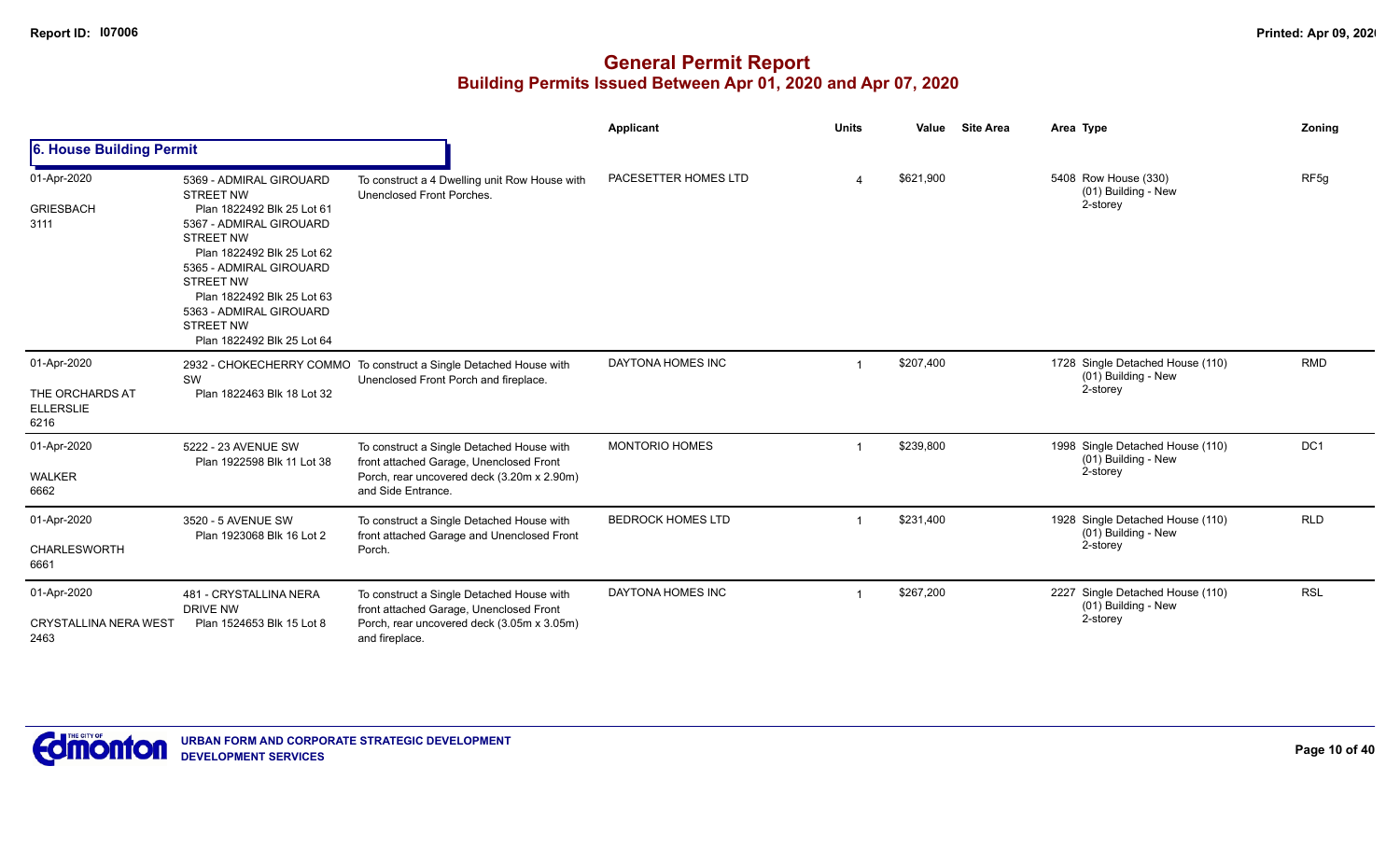|                                             |                                                                                              |                                                                                                                                                                 | Applicant                               | <b>Units</b>   | Value     | <b>Site Area</b> | Area Type                                                           | Zoning     |
|---------------------------------------------|----------------------------------------------------------------------------------------------|-----------------------------------------------------------------------------------------------------------------------------------------------------------------|-----------------------------------------|----------------|-----------|------------------|---------------------------------------------------------------------|------------|
| 6. House Building Permit                    |                                                                                              |                                                                                                                                                                 |                                         |                |           |                  |                                                                     |            |
| 01-Apr-2020                                 | 4624 - 175 AVENUE NW<br>Plan 1823038 Blk 22 Lot 5                                            | To construct a Single Detached House with<br>Unenclosed Front Porch.                                                                                            | STERLING HOMES EDMONTON LTD.            |                | \$170,000 |                  | 1417 Single Detached House (110)<br>(01) Building - New             | <b>RPL</b> |
| <b>CY BECKER</b><br>2611                    |                                                                                              |                                                                                                                                                                 |                                         |                |           |                  | 2-storey                                                            |            |
| 01-Apr-2020                                 | 2717 - CHOKECHERRY PLACE<br>SW                                                               | To construct a Semi-Detached House with front<br>attached Garages and Unenclosed Front                                                                          | <b>BROOKFIELD RESIDENTIAL PROPERTIE</b> | $\mathfrak{p}$ | \$402,800 |                  | 3357 Semi-Detached House (210)<br>(01) Building - New               | RF4        |
| THE ORCHARDS AT<br><b>ELLERSLIE</b><br>6216 | Plan 1722245 Blk 14 Lot 137<br>2715 - CHOKECHERRY PLACE<br>SW<br>Plan 1722245 Blk 14 Lot 138 | Porches.                                                                                                                                                        |                                         |                |           |                  | 2-storey                                                            |            |
| 02-Apr-2020                                 | 11511 - FORT ROAD NW<br>Plan RN50 Blk 101 Lot 3                                              | To construct a Single Detached House with<br>Unenclosed Front Porch, rear attached Garage,                                                                      | <b>CENTURYLAND HOMES LTD</b>            |                | \$183,300 |                  | 1594 Single Detached House (110)<br>(01) Building - New             | RF3        |
| PARKDALE<br>1160                            |                                                                                              | Basement development (NOT to be used as an<br>additional Dwelling), side door.                                                                                  |                                         |                |           |                  | 2-storey                                                            |            |
| 02-Apr-2020<br><b>ALLARD</b><br>5458        | 4621 - ALWOOD WAY SW<br>Plan 1823179 Blk 19 Lot 34                                           | To construct a Single Detached House with<br>Unenclosed Front Porch, and to install a<br>Renewable Energy Device (6 Solar-electric<br>(PV) panels on the roof). | JAYMAN MASTERBUILT INC                  |                | \$194,000 |                  | 1617 Single Detached House (110)<br>(01) Building - New<br>2-storey | <b>RMD</b> |
| 01-Apr-2020                                 | 5841 - KOOTOOK LINK SW                                                                       | To construct a Single Detached House with                                                                                                                       | ROHIT COMMUNITIES INC                   |                | \$283,000 |                  | 2358 Single Detached House (110)                                    | DC1, DC1   |
| <b>KESWICK AREA</b><br>5576                 | Plan 1920109 Blk 10 Lot 4                                                                    | front attached Garage and Unenclosed Front<br>Porch.                                                                                                            |                                         |                |           |                  | (01) Building - New<br>2-storey                                     |            |
| 02-Apr-2020                                 | 17826 - 62A STREET NW                                                                        | To construct a Single Detached House with                                                                                                                       | PARK ROYAL HOMES (2016) LTD             | -1             | \$279,600 |                  | 2330 Single Detached House (110)<br>(01) Building - New             | <b>RSL</b> |
| <b>MCCONACHIE AREA</b><br>2521              | Plan 1823225 Blk 26 Lot 40                                                                   | front attached Garage, Unenclosed Front<br>Porch, rear Uncovered Deck (3.66m x 4.57m),<br>walkout Basement, and side door.                                      |                                         |                |           |                  | 2-storey                                                            |            |
| 02-Apr-2020                                 | 17419 - 77 STREET NW                                                                         | To construct a Single Detached House with                                                                                                                       | <b>COVENTRY HOMES INC</b>               |                | \$216.000 |                  | 1800 Single Detached House (110)<br>(01) Building - New             | <b>RLD</b> |
| <b>CRYSTALLINA NERA WEST</b><br>2463        | Plan 1820022 Blk 16 Lot 35                                                                   | front attached Garage, Unenclosed Front<br>Porch, and Basement development (NOT to be<br>used as an additional Dwelling).                                       |                                         |                |           |                  | 2-storey                                                            |            |

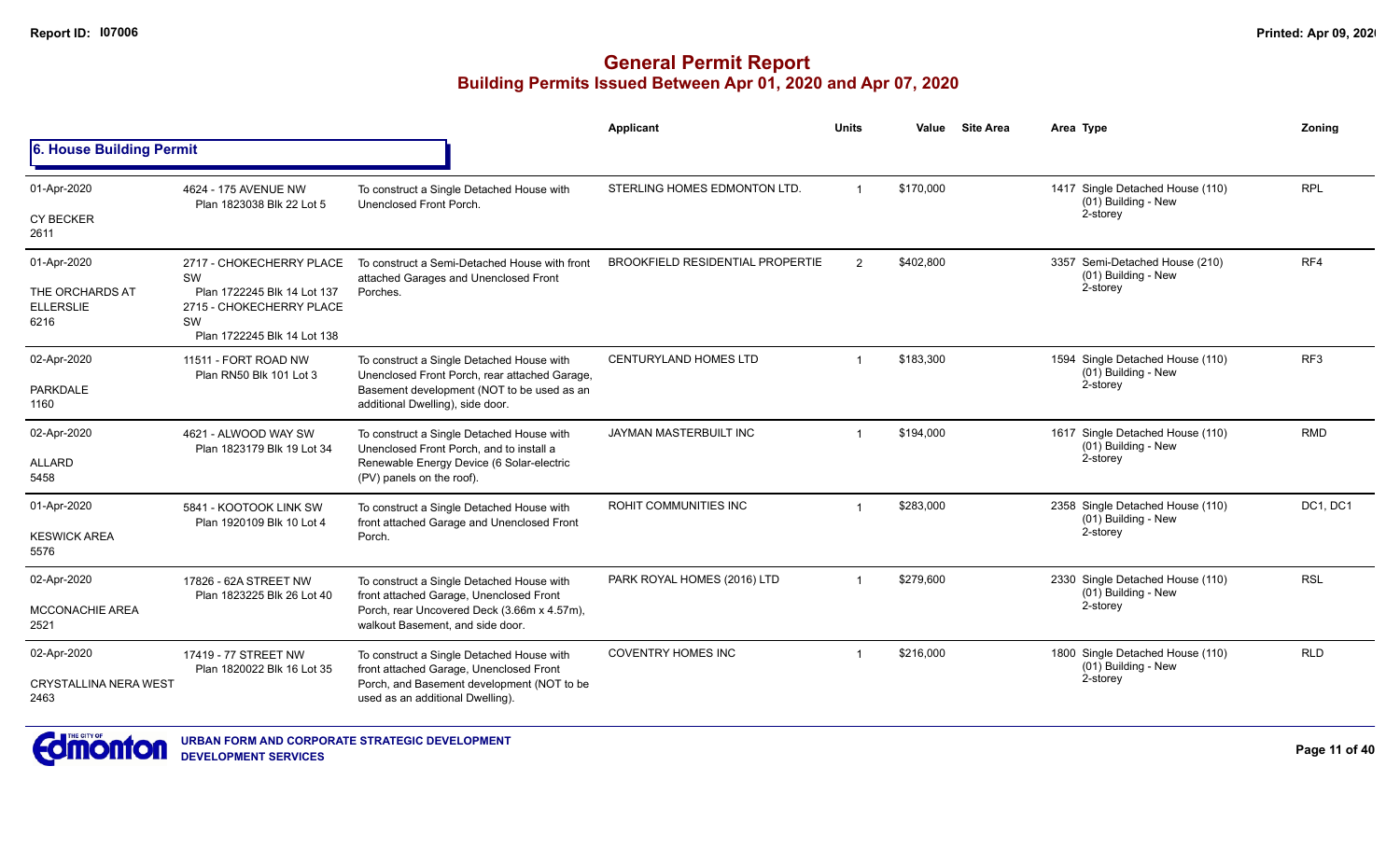|                                                  |                                                                                                            |                                                                                                                                                                                                                                                                                                                                                | Applicant                               | <b>Units</b>   | Value     | <b>Site Area</b> | Area Type                                                           | Zoning          |
|--------------------------------------------------|------------------------------------------------------------------------------------------------------------|------------------------------------------------------------------------------------------------------------------------------------------------------------------------------------------------------------------------------------------------------------------------------------------------------------------------------------------------|-----------------------------------------|----------------|-----------|------------------|---------------------------------------------------------------------|-----------------|
| <b>6. House Building Permit</b>                  |                                                                                                            |                                                                                                                                                                                                                                                                                                                                                |                                         |                |           |                  |                                                                     |                 |
| 02-Apr-2020<br><b>PAISLEY</b><br>5469            | 531 - PATERSON WAY SW<br>Plan 1821022 Blk 14 Lot 37<br>529 - PATERSON WAY SW<br>Plan 1821022 Blk 14 Lot 38 | To construct a Semi-detached House with<br>Unenclosed Front Porch(s).                                                                                                                                                                                                                                                                          | <b>BROOKFIELD RESIDENTIAL PROPERTIE</b> | $\overline{2}$ | \$316,000 |                  | 2633 Semi-Detached House (210)<br>(01) Building - New<br>2-storey   | <b>HVLD</b>     |
| 02-Apr-2020<br><b>WINDERMERE</b><br>5570         | 716 - 180 STREET SW<br>Plan 1520722 Blk 15 Lot 40                                                          | To construct a Single Detached House with<br>front attached Garage, Unenclosed Front<br>Porch, rear covered decks (1: 2.44m x 2.74m,<br>2: 3.05m x 2.44m), rear uncovered deck (3.05m<br>x 1.22m), Basement development (NOT to be<br>used as an additional Dwelling, 1 Bedroom, 1<br>Bathroom, 1 Living Area, 1 Mech Room.) and<br>fireplace. | <b>MARCSON HOMES LTD</b>                |                | \$309,800 |                  | 2582 Single Detached House (110)<br>(01) Building - New<br>2-storey | <b>RSL</b>      |
| 02-Apr-2020<br><b>WALKER</b><br>6662             | 2148 - 51 STREET SW<br>Plan 1822899 Blk 6 Lot 39                                                           | To construct a Single Detached House with<br>Unenclosed Front Porch and rear uncovered<br>deck (3.05 m x 3.05 m).                                                                                                                                                                                                                              | <b>MONTORIO HOMES LTD</b>               |                | \$190,800 |                  | 1590 Single Detached House (110)<br>(01) Building - New<br>2-storey | <b>RPL</b>      |
| 02-Apr-2020<br>CAVANAGH<br>5467                  | Plan 1820144 Blk 4 Lot 45                                                                                  | 3311 - CHECKNITA COMMON SV To construct a Single Detached House with<br>front attached Garage, Unenclosed Front Porch<br>and side door.                                                                                                                                                                                                        | <b>EXCEL HOMES</b>                      |                | \$267,600 |                  | 2230 Single Detached House (110)<br>(01) Building - New<br>2-storey | <b>RMD</b>      |
| 02-Apr-2020<br><b>ROSENTHAL</b><br>4750          | 8115 - 222 STREET NW<br>Plan 1823188 Blk 21 Lot 40<br>8117 - 222 STREET NW<br>Plan 1823188 Blk 21 Lot 41   | To construct a Semi-detached House with front<br>attached Garage(s), Unenclosed Front<br>Porch(s), rear uncovered deck (Lot 40 - 3.05m<br>$x 5.64m$ , Lot 41 - 3.51m $x 5.49m$ ), fireplace(s)<br>and Basement development(s) (NOT to be used<br>as an additional Dwelling(s)).                                                                | <b>HOMES BY AVI</b>                     | 2              | \$301,700 |                  | 2514 Semi-Detached House (210)<br>(01) Building - New<br>bungalow   | RF4, RF4        |
| 02-Apr-2020<br><b>GLENRIDDING RAVINE</b><br>5579 | 15840 - 22 AVENUE SW<br>Plan 1823043 Blk 15 Lot 15                                                         | To construct a Single Detached House with<br>front attached Garage, Unenclosed Front Porch<br>and fireplace.                                                                                                                                                                                                                                   | LANDMARK CLASSIC INC                    |                | \$247,400 |                  | 2062 Single Detached House (110)<br>(01) Building - New<br>2-storey | DC <sub>1</sub> |

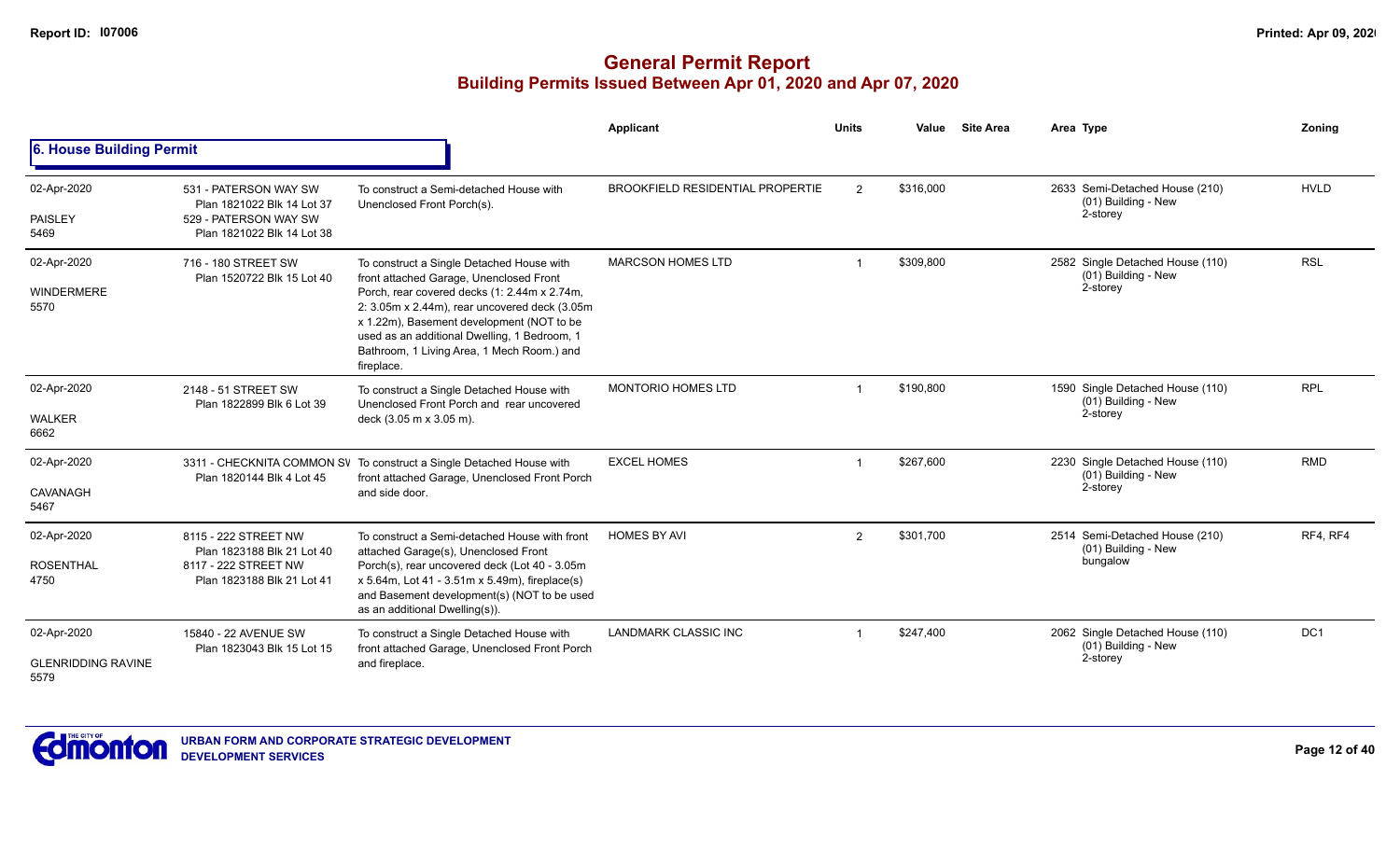|                                               |                                                                                                          |                                                                                                                                                                                                               | Applicant                        | <b>Units</b>   | Value     | <b>Site Area</b> | Area Type                                                           | Zonina          |
|-----------------------------------------------|----------------------------------------------------------------------------------------------------------|---------------------------------------------------------------------------------------------------------------------------------------------------------------------------------------------------------------|----------------------------------|----------------|-----------|------------------|---------------------------------------------------------------------|-----------------|
| <b>6. House Building Permit</b>               |                                                                                                          |                                                                                                                                                                                                               |                                  |                |           |                  |                                                                     |                 |
| 02-Apr-2020<br><b>MCCONACHIE AREA</b><br>2521 | 6535 - 168 AVENUE NW<br>Plan 1922266 Blk 11 Lot 74<br>6537 - 168 AVENUE NW<br>Plan 1922266 Blk 11 Lot 75 | To construct a Semi-Detached House with front<br>attached Garages, Unenclosed Front Porches,<br>and side entrances.                                                                                           | CITY HOMES MASTER BUILDER INC    | $\overline{2}$ | \$441.600 |                  | 3680 Semi-Detached House (210)<br>(01) Building - New<br>2-storey   | RF <sub>5</sub> |
| 02-Apr-2020<br>CAVANAGH<br>5467               | 3734 - CRANG VISTA SW<br>Plan 1823329 Blk 2 Lot 26                                                       | To construct a Single Detached House with<br>front attached Garage, Unenclosed Front<br>Porch, rear Uncovered Deck (4.72m x 3.05m)<br>and Basement development (NOT to be used as<br>an additional Dwelling). | <b>CAMERON HOMES INC</b>         | $\overline{1}$ | \$327.200 |                  | 2727 Single Detached House (110)<br>(01) Building - New<br>2-storey | <b>RSL</b>      |
| 02-Apr-2020<br><b>SECORD</b><br>4487          | 9922 - 222A STREET NW<br>Plan 1820330 Blk 20 Lot 77                                                      | To construct a Single Detached House with<br>front attached Garage and Unenclosed Front<br>Porch.                                                                                                             | STERLING HOMES EDMONTON LTD.     |                | \$213,400 |                  | 1778 Single Detached House (110)<br>(01) Building - New<br>2-storey | <b>RMD</b>      |
| 02-Apr-2020<br><b>WALKER</b><br>6662          | 2140 - 51 STREET SW<br>Plan 1822899 Blk 6 Lot 41                                                         | To construct a Single Detached House with<br>Unenclosed Front Porch, rear uncovered deck<br>(3.05m x 3.05m), Secondary Suite (2 bedrooms,<br>1 bathroom, mechanical room, kitchen) and side<br>entrance.      | <b>MONTORIO HOMES LTD</b>        | $\overline{2}$ | \$190,800 |                  | 1590 Single Detached House (110)<br>(01) Building - New<br>2-storey | <b>RPL</b>      |
| 02-Apr-2020<br><b>MCCONACHIE AREA</b><br>2521 | 17841 - 62A STREET NW<br>Plan 1823225 Blk 21 Lot 97                                                      | To construct a Single Detached House with<br>front attached Garage, Unenclosed Front Porch<br>and SIDE DOOR.                                                                                                  | STERLING HOMES EDMONTON LTD.     |                | \$213,400 |                  | 1778 Single Detached House (110)<br>(01) Building - New<br>2-storey | <b>RSL</b>      |
| 02-Apr-2020<br>LAUREL<br>6444                 | 2504 - 13 AVENUE NW<br>Plan 1723189 Blk 7 Lot 30                                                         | To construct a Single Detached House with<br>front attached Garage and Unenclosed Front<br>Porch.                                                                                                             | PACESETTER HOMES LTD             |                | \$328,700 |                  | 2739 Single Detached House (110)<br>(01) Building - New<br>2-storey | <b>RSL</b>      |
| 02-Apr-2020<br><b>SUMMERSIDE</b><br>6213      | 2025 - 89B STREET SW<br>Plan 1720993 Blk 30 Lot 118                                                      | To construct a Single Detached House with<br>front attached Garage, Unenclosed Front<br>Porch, fireplace and side entrance.                                                                                   | CANYON SPRING MASTER BUILDER INC |                | \$351,400 |                  | 2928 Single Detached House (110)<br>(01) Building - New<br>2-storey | <b>RSL</b>      |

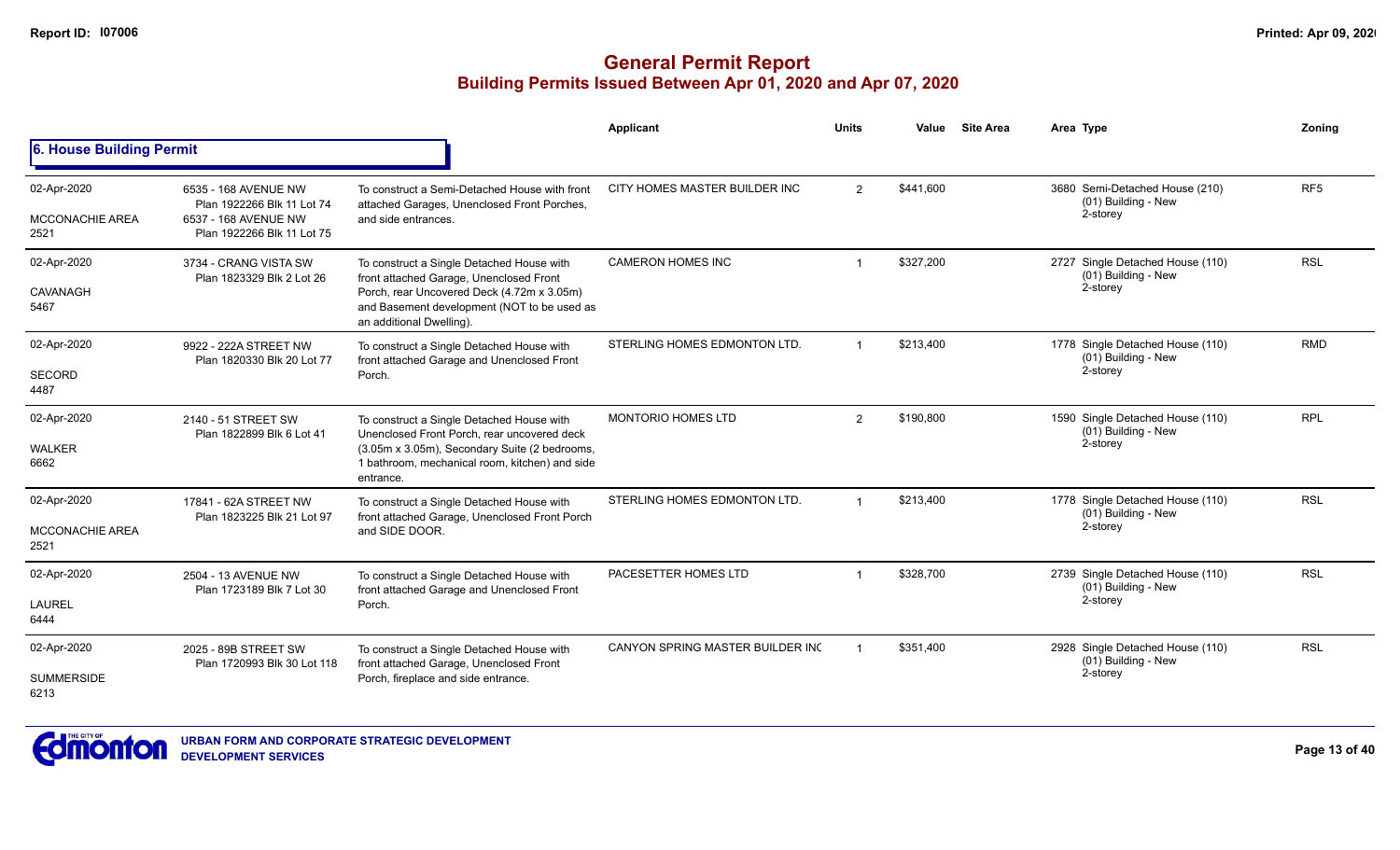|                                                  |                                                                                                            |                                                                                                                                                                                                                                                                    | Applicant                 | <b>Units</b> | Value     | <b>Site Area</b> | Area Type                                                           | Zoning          |
|--------------------------------------------------|------------------------------------------------------------------------------------------------------------|--------------------------------------------------------------------------------------------------------------------------------------------------------------------------------------------------------------------------------------------------------------------|---------------------------|--------------|-----------|------------------|---------------------------------------------------------------------|-----------------|
| 6. House Building Permit                         |                                                                                                            |                                                                                                                                                                                                                                                                    |                           |              |           |                  |                                                                     |                 |
| 02-Apr-2020<br><b>MCCONACHIE AREA</b><br>2521    | 6421 - 167A AVENUE NW<br>Plan 1822753 Blk 11 Lot 25<br>6423 - 167A AVENUE NW<br>Plan 1822753 Blk 11 Lot 26 | To construct a Semi-Detached House with front<br>attached Garage(s), Unenclosed Front<br>Porche(s), rear uncovered deck(s) (lot 26 -<br>3.058m x 3.05m, lot 25 - 3.05m x 3.05m),<br>fireplace(s) and side door(s).                                                 | NEEL'S CUSTOM HOMES LTD   | 2            | \$404,400 |                  | 3370 Semi-Detached House (210)<br>(01) Building - New<br>2-storey   | <b>RMD</b>      |
| 02-Apr-2020<br><b>STARLING</b><br>4474           | 3390 - CHICKADEE DRIVE NW<br>Plan 1524288 Blk 3 Lot 36                                                     | To construct a Single Detached House with<br>front attached Garage, rear Uncovered Deck<br>(4.57m x 3.05m) and Unenclosed Front Porch.                                                                                                                             | N KALER CUSTOM HOMES LTD  |              | \$280,600 |                  | 2338 Single Detached House (110)<br>(01) Building - New<br>2-storey | <b>RSL</b>      |
| 03-Apr-2020<br><b>LAURIER HEIGHTS</b><br>3270    | 8119 - 133 STREET NW<br>Plan 4697NY Blk 4 Lot 5                                                            | To construct a Single Detached House with<br>front attached Garage, rear uncovered deck<br>(3.35m x 2.44m), side uncovered deck (5.70m x<br>4.88m), Basement development (NOT to be<br>used as an additional Dwelling), fireplace, side<br>door and rooftop patio. | <b>Liske Developments</b> |              | \$318,200 |                  | 2767 Single Detached House (110)<br>(01) Building - New<br>2-storey | RF <sub>1</sub> |
| 06-Apr-2020<br><b>CHAPPELLE AREA</b><br>5462     | 3047 - CARPENTER LANDING<br>SW<br>Plan 1820258 Blk 1 Lot 23                                                | To construct a Single Detached House with<br>front attached Garage, Unenclosed Front<br>Porch, rear uncovered deck (5.18m x 2.44m)<br>and side entrance.                                                                                                           | FIVE STAR HOMES INC       |              | \$329,300 |                  | 2744 Single Detached House (110)<br>(01) Building - New<br>2-storey | <b>RSL</b>      |
| 06-Apr-2020<br><b>SECORD</b><br>4487             | 22342 - 92A AVENUE NW<br>Plan 1922399 Blk 28 Lot 4                                                         | To construct a Single Detached House with<br>Unenclosed Front Porch and Basement<br>development (NOT to be used as an additional<br>Dwelling).                                                                                                                     | <b>IMPACT HOMES LTD</b>   |              | \$200,500 |                  | 1671 Single Detached House (110)<br>(01) Building - New<br>2-storey | <b>RMD</b>      |
| 06-Apr-2020<br><b>GLENRIDDING RAVINE</b><br>5579 | 1315 - 157 STREET SW<br>Plan 1822721 Blk 20 Lot 40                                                         | To construct a Single Detached House with<br>front attached Garage, Unenclosed Front Porch<br>and rear uncovered deck (3.66m x 7.92m).                                                                                                                             | LANDMARK CLASSIC INC      |              | \$268,900 |                  | 2241 Single Detached House (110)<br>(01) Building - New<br>2-storey | <b>RSL</b>      |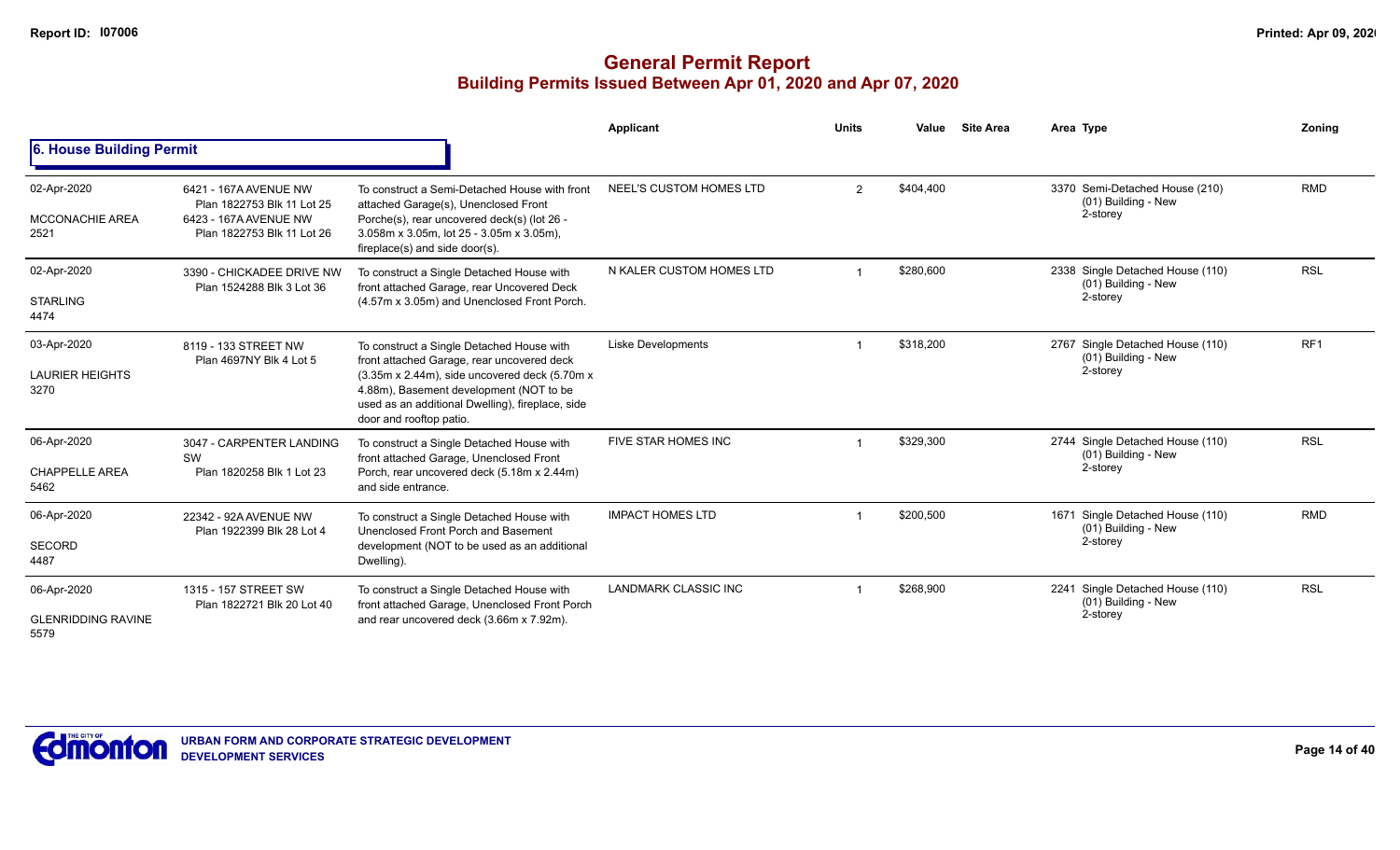|                                              |                                                                                                                              |                                                                                                                                          | Applicant                               | <b>Units</b>   | Value     | <b>Site Area</b> | Area Type                                                           | Zonina     |
|----------------------------------------------|------------------------------------------------------------------------------------------------------------------------------|------------------------------------------------------------------------------------------------------------------------------------------|-----------------------------------------|----------------|-----------|------------------|---------------------------------------------------------------------|------------|
| 6. House Building Permit                     |                                                                                                                              |                                                                                                                                          |                                         |                |           |                  |                                                                     |            |
| 06-Apr-2020<br><b>LAUREL</b>                 | 1109 - 28 STREET NW<br>Plan 1722070 Blk 22 Lot 40<br>1107 - 28 STREET NW                                                     | To construct a Semi-detached House with front<br>attached Garages, Unenclosed Front Porches,<br>and side doors.                          | <b>ACTIVE HOMES LTD</b>                 | $\overline{2}$ | \$405,600 |                  | 3380 Semi-Detached House (210)<br>(01) Building - New<br>2-storey   | RF4        |
| 6444                                         | Plan 1722070 Blk 22 Lot 41                                                                                                   |                                                                                                                                          |                                         |                |           |                  |                                                                     |            |
| 06-Apr-2020                                  | 22627 - 98 AVENUE NW<br>Plan 1920151 Blk 17 Lot 110                                                                          | To construct a Single Detached House with<br>Unenclosed Front Porch.                                                                     | <b>CRIMSON COVE HOMES INC</b>           |                | \$123,400 |                  | 1028 Single Detached House (110)<br>(01) Building - New             | <b>RPL</b> |
| <b>SECORD</b><br>4487                        |                                                                                                                              |                                                                                                                                          |                                         |                |           |                  | 2-storey                                                            |            |
| 06-Apr-2020                                  | 5844 - KOOTOOK LINK SW<br>Plan 1920109 Blk 11 Lot 5                                                                          | To construct a Single Detached House with<br>front attached Garage, Unenclosed Front Porch                                               | <b>ART HOMES</b>                        |                | \$223,800 |                  | 1865 Single Detached House (110)<br>(01) Building - New             | DC1, DC1   |
| <b>KESWICK AREA</b><br>5576                  |                                                                                                                              | and side door.                                                                                                                           |                                         |                |           |                  | 2-storey                                                            |            |
| 07-Apr-2020<br><b>CHAPPELLE AREA</b><br>5462 | 3805 - CHRUSTAWKA PLACE<br>SW<br>Plan 1723560 Blk 15 Lot 117<br>3803 - CHRUSTAWKA PLACE<br>SW<br>Plan 1723560 Blk 15 Lot 118 | To construct a Semi-Detached House with Front<br>attached Garages and Unenclosed Front<br>Porches.                                       | <b>BROOKFIELD RESIDENTIAL PROPERTIE</b> | $\overline{2}$ | \$360,100 |                  | 3001 Semi-Detached House (210)<br>(01) Building - New<br>2-storey   | <b>RMD</b> |
| 02-Apr-2020<br><b>RAPPERSWILL</b><br>3370    | 12343 - 176 AVENUE NW<br>Plan 1525031 Blk 111 Lot 27                                                                         | To construct a Single Detached House with<br>front attached Garage, Unenclosed Front Porch<br>and rear uncovered deck (3.81 m x 2.44 m). | PRIMARY HOMES INC.                      |                | \$258,000 |                  | 2150 Single Detached House (110)<br>(01) Building - New<br>2-storey | <b>RSL</b> |
| 02-Apr-2020                                  | 12347 - 176 AVENUE NW<br>Plan 1525031 Blk 111 Lot 28                                                                         | To construct a Single Detached House with<br>front attached Garage, Unenclosed Front Porch                                               | PRIMARY HOMES INC.                      |                | \$244,900 |                  | 2041 Single Detached House (110)<br>(01) Building - New             | <b>RSL</b> |
| <b>RAPPERSWILL</b><br>3370                   |                                                                                                                              | and rear uncovered deck (2.44 m x 4.11 m).                                                                                               |                                         |                |           |                  | 2-storey                                                            |            |

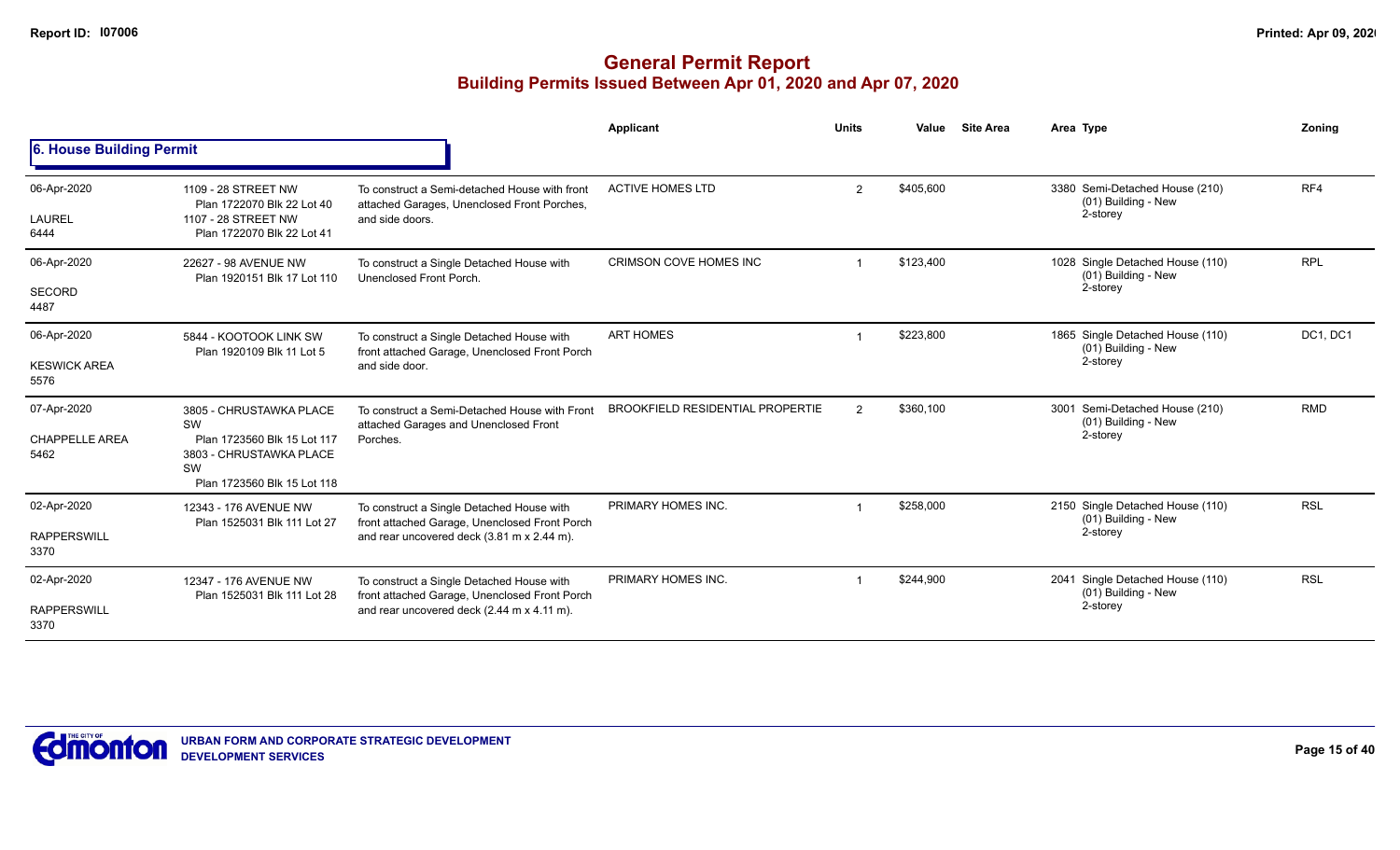|                                               |                                                              |                                                                                                                                                                                                                                                                                                                                                                           | Applicant                        | <b>Units</b> | Value     | <b>Site Area</b> | Area Type                                                           | Zoning     |
|-----------------------------------------------|--------------------------------------------------------------|---------------------------------------------------------------------------------------------------------------------------------------------------------------------------------------------------------------------------------------------------------------------------------------------------------------------------------------------------------------------------|----------------------------------|--------------|-----------|------------------|---------------------------------------------------------------------|------------|
| 6. House Building Permit                      |                                                              |                                                                                                                                                                                                                                                                                                                                                                           |                                  |              |           |                  |                                                                     |            |
| 02-Apr-2020<br><b>DESROCHERS AREA</b><br>5463 | 2618 - DONAGHEY CRESCENT<br>SW<br>Plan 1923442 Blk 20 Lot 38 | To construct a Single Detached House with<br>front attached Garage, Unenclosed Front<br>Porch, rear uncovered deck (3.05m x 3.66m)<br>and to install a Renewable Energy Device to a<br>Single Detached House (6 Solar-electric (PV)<br>panels on the roof).                                                                                                               | JAYMAN MASTERBUILT INC           |              | \$276,000 |                  | 2300 Single Detached House (110)<br>(01) Building - New<br>2-storey | <b>RMD</b> |
| 03-Apr-2020<br><b>DESROCHERS AREA</b><br>5463 | 2640 - DONAGHEY CRESCENT<br>SW<br>Plan 1923442 Blk 20 Lot 49 | To construct a Single Detached House with<br>front attached Garage and Unenclosed Front<br>Porch.                                                                                                                                                                                                                                                                         | PACESETTER HOMES LTD             |              | \$179,900 |                  | 1499 Single Detached House (110)<br>(01) Building - New<br>2-storey | <b>RMD</b> |
| 03-Apr-2020<br><b>SUMMERSIDE</b><br>6213      | 8908 - 20 AVENUE SW<br>Plan 1820913 Blk 30 Lot 109           | To construct a Single Detached House with<br>front attached Garage, Unenclosed Front<br>Porch, rear uncovered deck (irregular 12.12 m<br>x 4.27 m), rear covered deck (4.11 m x 4.27 m),<br>Basement development (NOT to be used as an<br>additional Dwelling, 1 Gym, 1 Bathroom, 1<br>Bedroom, 1 Media Room, 1 Wine Cellar, 1 Mech<br>Room, 1 Games Room) and fireplace. | CANYON SPRING MASTER BUILDER INC |              | \$544.700 |                  | 4539 Single Detached House (110)<br>(01) Building - New<br>2-storey | <b>RSL</b> |
| 03-Apr-2020<br><b>HAWKS RIDGE</b><br>4473     | Plan 1525742 Blk 11 Lot 20                                   | 1257 - PEREGRINE TERRACE N To construct a Single Detached House with<br>front attached Garage, Unenclosed Front<br>Porch, rear covered deck (9.45m x 4.27m),<br>fireplace, Basement development (NOT to be<br>used as an additional Dwelling, 1 Bedroom, 1<br>Bathroom, 1 Mech Room, 1 Living Area, 1 Wet<br>Bar) and walkout Basement.                                   | DAVERY HOMES OF DISTINCTION LTD  |              | \$320,600 |                  | 2672 Single Detached House (110)<br>(01) Building - New<br>2-storey | <b>RSL</b> |
| 03-Apr-2020<br><b>WALKER</b><br>6662          | 5218 - 23 AVENUE SW<br>Plan 1922598 Blk 11 Lot 39            | To construct a Single Detached House with<br>front attached Garage, Unenclosed Front<br>Porch, rear uncovered deck (3.05m x 3.96m),<br>and side door.                                                                                                                                                                                                                     | <b>MONTORIO HOMES LTD</b>        |              | \$228,400 |                  | 1903 Single Detached House (110)<br>(01) Building - New<br>2-storey | DC1        |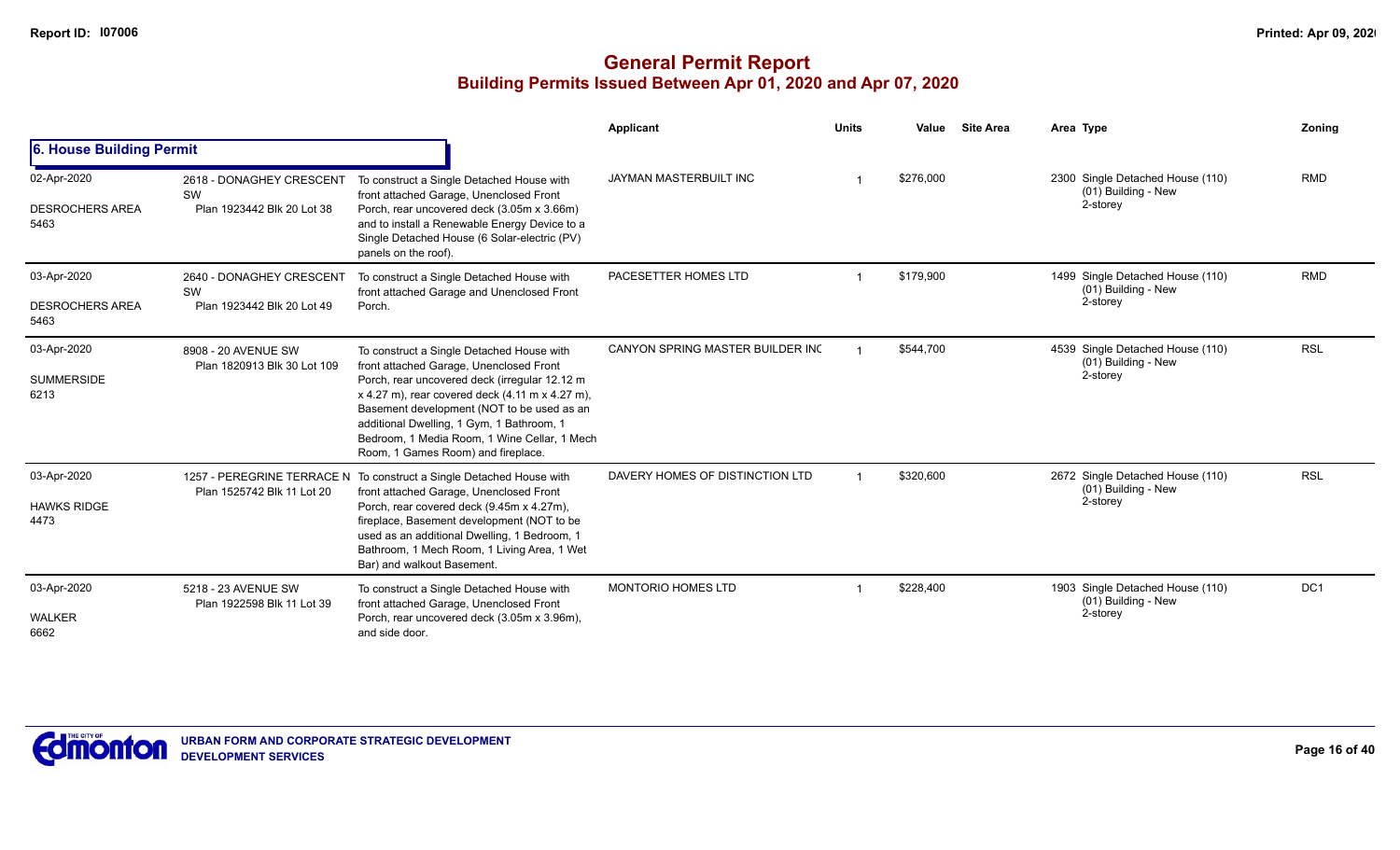|                                                  |                                                     |                                                                                                                                                                                                | <b>Applicant</b>                 | <b>Units</b>   | Value     | <b>Site Area</b> | Area Type                                                           | Zonina          |
|--------------------------------------------------|-----------------------------------------------------|------------------------------------------------------------------------------------------------------------------------------------------------------------------------------------------------|----------------------------------|----------------|-----------|------------------|---------------------------------------------------------------------|-----------------|
| 6. House Building Permit                         |                                                     |                                                                                                                                                                                                |                                  |                |           |                  |                                                                     |                 |
| 03-Apr-2020<br><b>CHAPPELLE AREA</b><br>5462     | Plan 1823306 Blk 30 Lot 51                          | 7424 - CHIVERS CRESCENT SW To construct a Single Detached House with<br>front attached Garage, Unenclosed Front<br>Porch, rear uncovered deck (3.66m x 3.05m),<br>fireplace and side entrance. | KLAIR CUSTOM HOMES (EDMONTON) L' |                | \$240.100 |                  | 2001 Single Detached House (110)<br>(01) Building - New<br>2-storey | <b>RMD</b>      |
| 03-Apr-2020<br><b>SECORD</b><br>4487             | 9935 - 222 STREET NW<br>Plan 1820330 Blk 23 Lot 89  | To construct a Single Detached House with<br>front attached Garage, Unenclosed Front Porch<br>and rear uncovered deck (6.1m x 3.05m).                                                          | NEW ERA LUXURY HOMES             |                | \$191,900 |                  | 1599 Single Detached House (110)<br>(01) Building - New<br>2-storey | <b>RMD</b>      |
| 03-Apr-2020<br><b>SECORD</b><br>4487             | 9926 - 222A STREET NW<br>Plan 1820330 Blk 20 Lot 76 | To construct a Single Detached House with<br>front attached Garage, Unenclosed Front Porch<br>and side door.                                                                                   | STERLING HOMES EDMONTON LTD.     | $\overline{1}$ | \$213,400 |                  | 1778 Single Detached House (110)<br>(01) Building - New<br>2-storey | <b>RMD</b>      |
| 03-Apr-2020<br><b>GLENRIDDING RAVINE</b><br>5579 | 2071 - 160 STREET SW<br>Plan 1723622 Blk 17 Lot 2   | To construct a Single Detached House with<br>Unenclosed Front Porch, rear uncovered deck<br>(3.35m x 2.74m) and Basement development<br>(NOT to be used as an additional Dwelling).            | <b>KIRKLAND HOMES LTD</b>        |                | \$192.700 |                  | 1606 Single Detached House (110)<br>(01) Building - New<br>2-storey | <b>RPL</b>      |
| 03-Apr-2020<br><b>KESWICK AREA</b><br>5576       | 6114 - KING LANDING SW<br>Plan 1723517 Blk 3 Lot 2  | To construct a Single Detached House with<br>front attached Garage, Unenclosed Front Porch<br>and Electric Fireplace.                                                                          | <b>KANVI HOMES</b>               |                | \$274,600 |                  | 2288 Single Detached House (110)<br>(01) Building - New<br>2-storey | <b>RSL</b>      |
| 03-Apr-2020<br><b>LAUREL</b><br>6444             | 1422 - 24A STREET NW<br>Plan 1922780 Blk 14 Lot 5   | To construct a Single Detached House with<br>front attached Garage, Unenclosed Front Porch<br>and fireplace.                                                                                   | PARKWOOD MASTER BUILDER INC      | $\overline{1}$ | \$282,100 |                  | 2351 Single Detached House (110)<br>(01) Building - New<br>2-storey | <b>RSL</b>      |
| 05-Apr-2020<br><b>WALKER</b><br>6662             | 5246 - 23 AVENUE SW<br>Plan 1922598 Blk 11 Lot 32   | To construct a Single Detached House with<br>front attached Garage, Unenclosed Front<br>Porch, rear uncovered deck (3.05m x 3.05m)<br>and side door.                                           | <b>MONTORIO HOMES LTD</b>        |                | \$203,000 |                  | 1692 Single Detached House (110)<br>(01) Building - New<br>2-storey | DC <sub>1</sub> |

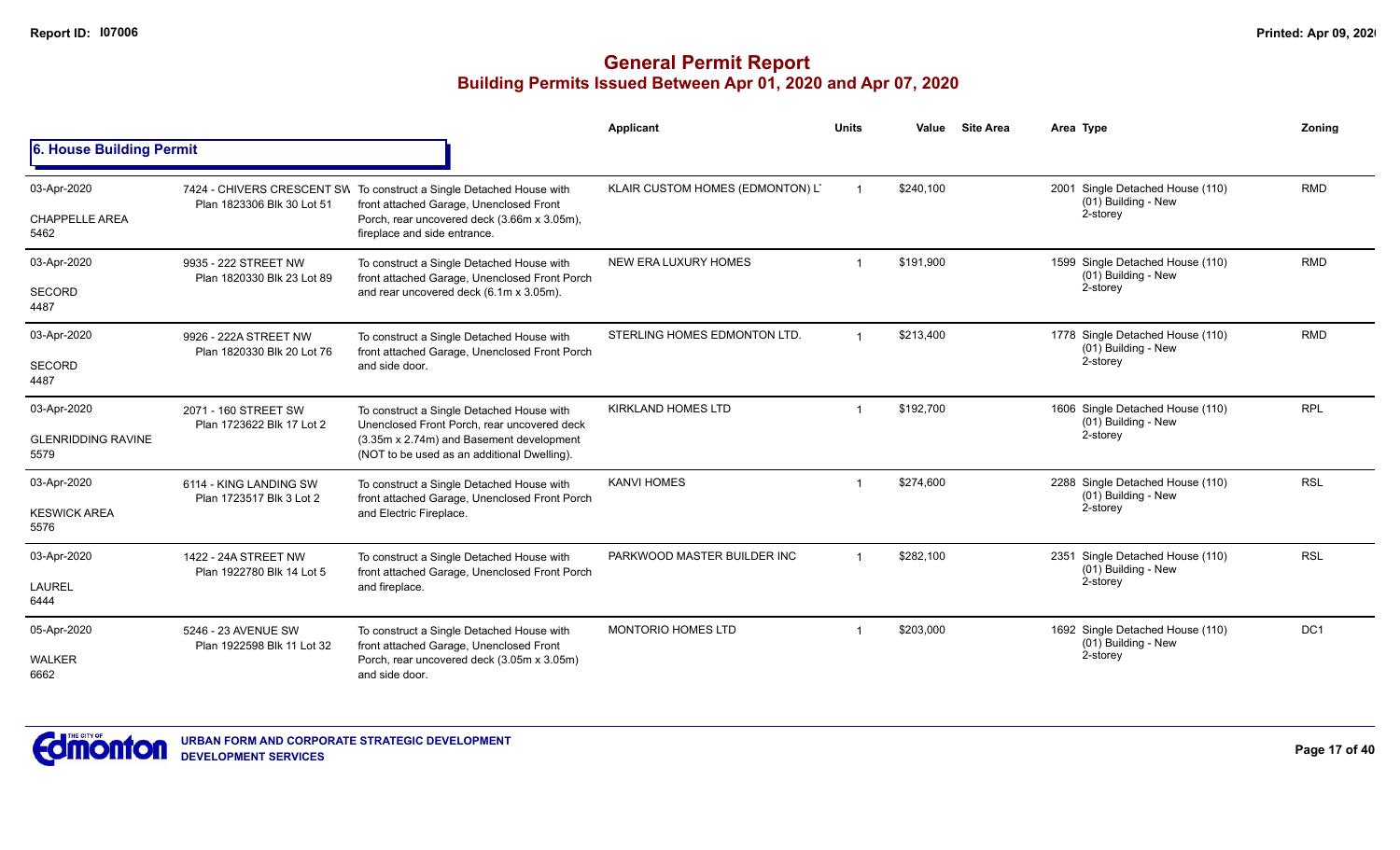|                                                            |                                                          |                                                                                                                                                                 | <b>Applicant</b>              | <b>Units</b>            | Value     | <b>Site Area</b> | Area Type                                                           | Zoning          |
|------------------------------------------------------------|----------------------------------------------------------|-----------------------------------------------------------------------------------------------------------------------------------------------------------------|-------------------------------|-------------------------|-----------|------------------|---------------------------------------------------------------------|-----------------|
| 6. House Building Permit                                   |                                                          |                                                                                                                                                                 |                               |                         |           |                  |                                                                     |                 |
| 06-Apr-2020<br><b>CHAPPELLE AREA</b><br>5462               | 9311 - COOPER BEND SW<br>Plan 1823130 Blk 15 Lot 38      | To construct a Single Detached House with<br>front attached Garage, Unenclosed Front Porch<br>and side door.                                                    | STERLING HOMES EDMONTON LTD.  |                         | \$213,400 |                  | 1778 Single Detached House (110)<br>(01) Building - New<br>2-storey | <b>RMD</b>      |
| 06-Apr-2020<br><b>GRAYDON HILL</b><br>5468                 | 1712 - GRAYDON HILL LINK SW<br>Plan 1822866 Blk 9 Lot 50 | To construct a Single Detached House with<br>Unenclosed Front Porch, balcony (0.25m x<br>2.44m) and side door.                                                  | LANDMARK LEGACY HOMES INC     | $\overline{\mathbf{1}}$ | \$216,600 |                  | 1805 Single Detached House (110)<br>(01) Building - New<br>2-storey | <b>GHLD</b>     |
| 07-Apr-2020<br><b>LAUREL</b><br>6444                       | 1710 - 25A STREET NW<br>Plan 1722382 Blk 9 Lot 61        | To construct a Single Detached House with<br>Unenclosed Front Porch, rear uncovered deck<br>$(6.10m \times 1.83m)$ , and side door.                             | <b>ART HOMES</b>              | -1                      | \$179.800 |                  | 1498 Single Detached House (110)<br>(01) Building - New<br>2-storey | DC <sub>1</sub> |
| 06-Apr-2020<br><b>GLENRIDDING RAVINE</b><br>5579           | 2043 - 159 STREET SW<br>Plan 1823043 Blk 16 Lot 5        | To construct a Single Detached House with<br>front attached Garage, Unenclosed Front<br>Porch, rear uncovered deck (3.81m x 3.66m)<br>and fireplace             | MORRISON HOMES (EDMONTON) LTD | $\overline{ }$          | \$228,200 |                  | 1902 Single Detached House (110)<br>(01) Building - New<br>2-storey | <b>RSL</b>      |
| 06-Apr-2020<br><b>CY BECKER</b><br>2611                    | 17132 - 46 STREET NW<br>Plan 1923410 Blk 14 Lot 56       | To construct a Single Detached House with<br>front attached Garage, Unenclosed Front<br>Porch, fireplace, Secondary Suite and side<br>entrance.                 | PACESETTER HOMES LTD          | $\overline{2}$          | \$260,400 |                  | 2170 Single Detached House (110)<br>(01) Building - New<br>2-storey | <b>RSL</b>      |
| 06-Apr-2020<br>THE ORCHARDS AT<br><b>ELLERSLIE</b><br>6216 | 8312 - MAYDAY LINK SW<br>Plan 1820076 Blk 2 Lot 23       | To construct a Single Detached House with<br>front attached Garage, Unenclosed Front<br>Porch, fireplace, rear uncovered deck (3.66m x<br>3.05m) and side door. | <b>ART HOMES</b>              |                         | \$222,000 |                  | 1850 Single Detached House (110)<br>(01) Building - New<br>2-storey | DC <sub>1</sub> |
| 06-Apr-2020<br>THE UPLANDS<br>4464                         | 19227 - 27 AVENUE NW<br>Plan 1923051 Blk 15 Lot 14       | To construct a Single Detached House with<br>Unenclosed Front Porch.                                                                                            | PACESETTER HOMES LTD          |                         | \$169,900 |                  | 1416 Single Detached House (110)<br>(01) Building - New<br>2-storey | <b>RPL</b>      |

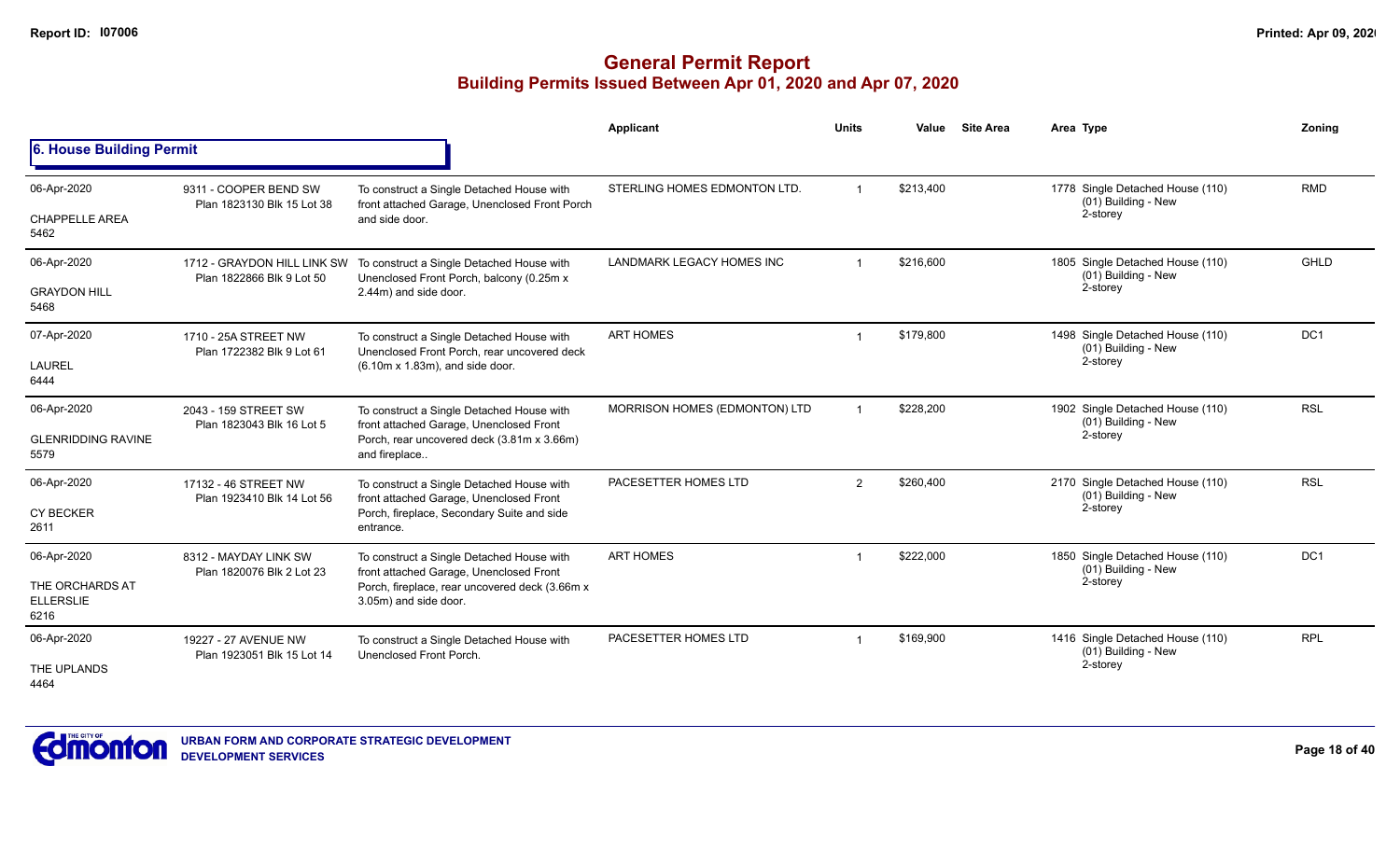|                                  |                                                          |                                                                                                                                                        | <b>Applicant</b>                 | <b>Units</b>            | Value     | <b>Site Area</b> | Area Type                                               | Zonina          |
|----------------------------------|----------------------------------------------------------|--------------------------------------------------------------------------------------------------------------------------------------------------------|----------------------------------|-------------------------|-----------|------------------|---------------------------------------------------------|-----------------|
| 6. House Building Permit         |                                                          |                                                                                                                                                        |                                  |                         |           |                  |                                                         |                 |
| 06-Apr-2020                      | 19223 - 27 AVENUE NW<br>Plan 1923051 Blk 15 Lot 15       | To construct a Single Detached House with<br>Unenclosed Front Porch.                                                                                   | PACESETTER HOMES LTD             | -1                      | \$150,800 |                  | 1257 Single Detached House (110)<br>(01) Building - New | <b>RPL</b>      |
| THE UPLANDS<br>4464              |                                                          |                                                                                                                                                        |                                  |                         |           |                  | 2-storey                                                |                 |
| 06-Apr-2020                      | 1804 - 25 STREET NW<br>Plan 1722382 Blk 8 Lot 18         | To construct a Single Detached House with<br>Unenclosed Front Porch.                                                                                   | <b>HOMES BY AVI</b>              | $\overline{1}$          | \$200,300 |                  | 1669 Single Detached House (110)<br>(01) Building - New | DC <sub>1</sub> |
| <b>LAUREL</b><br>6444            |                                                          |                                                                                                                                                        |                                  |                         |           |                  | 2-storey                                                |                 |
| 06-Apr-2020                      | 17508 - 47 STREET NW<br>Plan 1823038 Blk 19 Lot 100      | To construct a Single Detached House with<br>front attached Garage, Unenclosed Front                                                                   | STERLING HOMES EDMONTON LTD.     | $\overline{1}$          | \$226,600 |                  | 1888 Single Detached House (110)<br>(01) Building - New | <b>RSL</b>      |
| <b>CY BECKER</b><br>2611         |                                                          | Porch, fireplace and SIDE DOOR                                                                                                                         |                                  |                         |           |                  | 2-storey                                                |                 |
| 06-Apr-2020                      | 1108 - 30 STREET NW<br>Plan 1722070 Blk 22 Lot 72        | To construct a Semi-Detached House with front<br>attached Garages, Unenclosed Front Porches,                                                           | <b>ACTIVE HOMES LTD</b>          | $\overline{2}$          | \$396,800 |                  | 3307 Semi-Detached House (210)<br>(01) Building - New   | RF4             |
| <b>LAUREL</b><br>6444            | 1110 - 30 STREET NW<br>Plan 1722070 Blk 22 Lot 73        | fireplaces and side entrances.                                                                                                                         |                                  |                         |           |                  | 2-storey                                                |                 |
| 06-Apr-2020                      | 9382 - SIMPSON DRIVE NW<br>Plan 1920913 Blk 97 Lot 79    | To construct a Single Detached House with<br>front attached Garage, Unenclosed Front                                                                   | AV HOMES LTD. - LUXE BUILT HOMES | $\overline{2}$          | \$233,400 |                  | 1945 Single Detached House (110)<br>(01) Building - New | <b>RMD</b>      |
| <b>SOUTH TERWILLEGAR</b><br>5642 |                                                          | Porch, rear uncovered deck (3.05 m x 4.27 m)<br>and to develop a Secondary Suite in the<br>Basement (2 Bed, 1 Bath, Kitchen, Living Room,<br>Utility). |                                  |                         |           |                  | 2-storey                                                |                 |
| 07-Apr-2020                      | 1271 - PEREGRINE TERRACE N<br>Plan 1525742 Blk 11 Lot 13 | To construct a Single Detached House with<br>front attached Garage, Unenclosed Front                                                                   | <b>KANVI HOMES</b>               |                         | \$350,600 |                  | 2922 Single Detached House (110)<br>(01) Building - New | <b>RSL</b>      |
| <b>HAWKS RIDGE</b><br>4473       |                                                          | Porch, rear uncovered deck (8.99m x 6.1m),<br>walkout Basement and fireplace.                                                                          |                                  |                         |           |                  | 2-storey                                                |                 |
| 07-Apr-2020                      | 3903 - 171 AVENUE NW<br>Plan 1425758 Blk 13 Lot 27       | To construct a Single Detached House with<br>front attached Garage, Unenclosed Front                                                                   | EDMONTON LUXURY HOMES INC        | $\overline{\mathbf{1}}$ | \$294,500 |                  | 2454 Single Detached House (110)<br>(01) Building - New | <b>RSL</b>      |
| <b>CY BECKER</b><br>2611         |                                                          | Porch, rear uncovered deck (3.05m x 4.27m),<br>fireplace and side door.                                                                                |                                  |                         |           |                  | 2-storey                                                |                 |

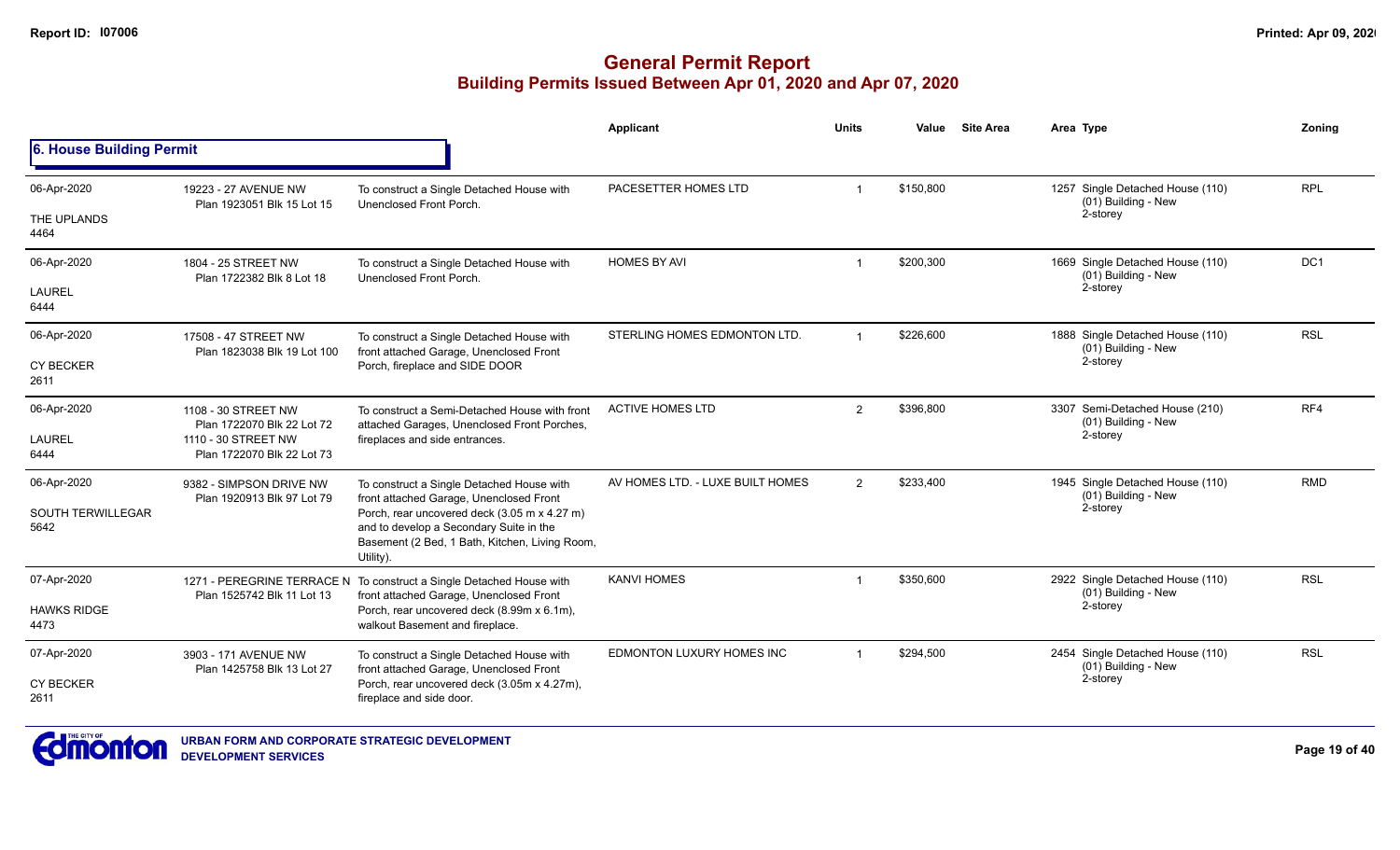|                                                            |                                                       |                                                                                                                                                                                                                                                                           | <b>Applicant</b>               | <b>Units</b>   | Value     | <b>Site Area</b> | Area Type                                                           | Zoning          |
|------------------------------------------------------------|-------------------------------------------------------|---------------------------------------------------------------------------------------------------------------------------------------------------------------------------------------------------------------------------------------------------------------------------|--------------------------------|----------------|-----------|------------------|---------------------------------------------------------------------|-----------------|
| 6. House Building Permit                                   |                                                       |                                                                                                                                                                                                                                                                           |                                |                |           |                  |                                                                     |                 |
| 07-Apr-2020<br><b>LENDRUM PLACE</b><br>5270                | 11406 - 55 AVENUE NW<br>Plan 2020400 Blk 1 Lot 70B    | To construct a Single Detached House with<br>Unenclosed Front Porch, Basement<br>development with wet bar (NOT to be used as<br>an additional Dwelling) (2 bedrooms, 1<br>bathroom, mechanical room), fireplace, rear<br>uncovered deck (6.71m x 2.44m) and SIDE<br>DOOR. | <b>JUSTIN GRAY HOMES LTD</b>   |                | \$219,400 |                  | 1908 Single Detached House (110)<br>(01) Building - New<br>2-storey | RF <sub>1</sub> |
| 07-Apr-2020<br>THE ORCHARDS AT<br><b>ELLERSLIE</b><br>6216 | 3369 - ORCHARDS LINK SW<br>Plan 1521074 Blk 14 Lot 19 | To construct a Single Detached House with<br>Unenclosed Front Porch, and rear uncovered<br>deck (1.22m x 2.13m).                                                                                                                                                          | FIVE STAR HOMES INC            | $\overline{2}$ | \$230,600 |                  | 2005 Single Detached House (110)<br>(01) Building - New<br>2-storey | <b>RPL</b>      |
| 07-Apr-2020<br>QUEEN ALEXANDRA<br>5330                     | 7208 - 105A STREET NW<br>Plan 2020233 Blk 49 Lot 12B  | To construct a Single Detached House with<br>Basement development (NOT to be used as an<br>additional Dwelling), fireplace, Unenclosed<br>Front Porch, rear Landing and solar<br>photovoltaic system.                                                                     | OGGI INC O/A OGGI HOMES, MARIO |                | \$244,100 |                  | 2034 Single Detached House (110)<br>(01) Building - New<br>2-storey | RF <sub>3</sub> |
| 07-Apr-2020<br><b>LAUREL</b><br>6444                       | 1492 - 25 STREET NW<br>Plan 1922772 Blk 12 Lot 43     | To construct a Single Detached House with<br>front attached Garage, Unenclosed Front<br>Porch, fireplace, rear uncovered deck (4.42m x)<br>2.74m) and side door.                                                                                                          | <b>VICTORY HOMES LTD</b>       |                | \$252,000 |                  | 2100 Single Detached House (110)<br>(01) Building - New<br>2-storey | <b>RSL</b>      |
| 07-Apr-2020<br>THE UPLANDS<br>4464                         | 2847 - 202 STREET NW<br>Plan 1721594 Blk 2 Lot 12     | To construct a Single Detached House with<br>attached Garage, Unenclosed Front Porch,<br>fireplace and Basement development (NOT to<br>be used as an additional Dwelling, 2 Bedrooms,<br>1 Bathroom, 1 Rec Area, 1 Mech Room).                                            | <b>COVENTRY HOMES INC</b>      |                | \$167.800 |                  | 1398 Single Detached House (110)<br>(01) Building - New<br>bungalow | <b>RSL</b>      |
| 07-Apr-2020<br><b>MCCONACHIE AREA</b><br>2521              | 17837 - 62A STREET NW<br>Plan 1823225 Blk 21 Lot 96   | To construct a Single Detached House with<br>front attached Garage, Unenclosed Front Porch<br>and SIDE DOOR.                                                                                                                                                              | STERLING HOMES EDMONTON LTD.   |                | \$213,400 |                  | 1778 Single Detached House (110)<br>(01) Building - New<br>2-storey | <b>RSL</b>      |

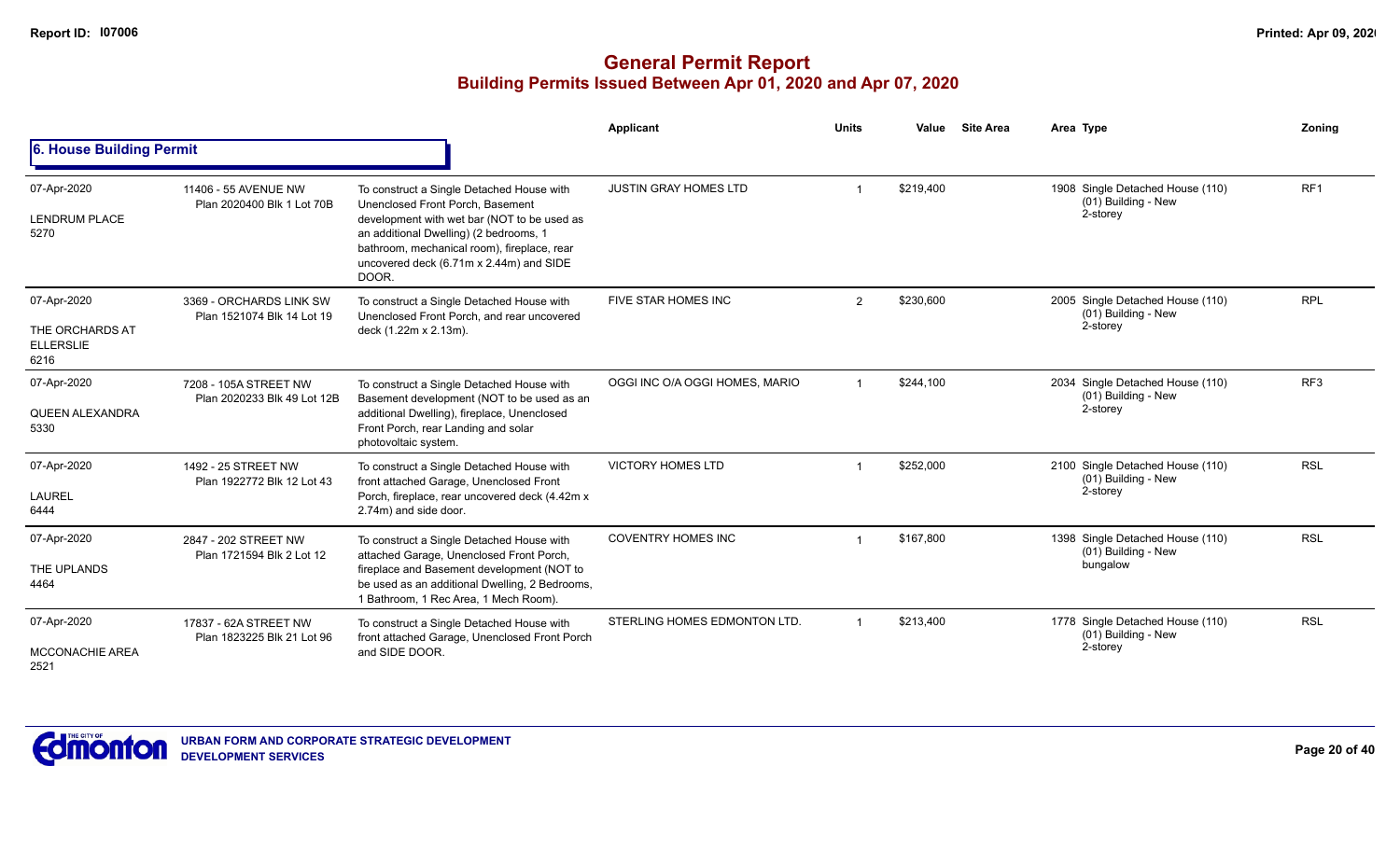|                                                  |                                                           |                                                                                                                                                                                                                                               | <b>Applicant</b>              | <b>Units</b> | Value     | <b>Site Area</b> | Area Type                                                           | Zonina          |
|--------------------------------------------------|-----------------------------------------------------------|-----------------------------------------------------------------------------------------------------------------------------------------------------------------------------------------------------------------------------------------------|-------------------------------|--------------|-----------|------------------|---------------------------------------------------------------------|-----------------|
| 6. House Building Permit                         |                                                           |                                                                                                                                                                                                                                               |                               |              |           |                  |                                                                     |                 |
| 07-Apr-2020<br>WESTMOUNT<br>3440                 | 10811 - 130 STREET NW<br>Plan 2020231 Blk 22 Lot 16B      | To construct a Single Detached House with<br>Unenclosed Front Porch, rear uncovered deck<br>(5.18m x 2.44m), Secondary Suite in the<br>basement (1 bedroom, 1 bathroom, mechanical<br>room, kitchen) and fireplace.                           | <b>JUSTIN GRAY HOMES LTD</b>  | 2            | \$208,200 |                  | 1810 Single Detached House (110)<br>(01) Building - New             | RF <sub>1</sub> |
| 07-Apr-2020<br><b>GLENRIDDING RAVINE</b><br>5579 | 15835 - 22 AVENUE SW<br>Plan 1823043 Blk 21 Lot 6         | To construct a Single Detached House with<br>front attached Garage Unenclosed Front Porch<br>and side entrance.                                                                                                                               | MORRISON HOMES (EDMONTON) LTD |              | \$218,800 |                  | 1823 Single Detached House (110)<br>(01) Building - New<br>2-storey | DC <sub>1</sub> |
| 07-Apr-2020<br><b>EDGEMONT</b><br>4462           | 1687 - ERKER WAY NW<br>Plan 1920341 Blk 4 Lot 53          | To construct a Single Detached House with<br>front attached Garage, Unenclosed Front<br>Porch, rear uncovered deck (3.40m x 3.05m)<br>fireplace and side entrance.                                                                            | PROMINENT HOMES EDMONTON LTD  |              | \$198,000 |                  | 1650 Single Detached House (110)<br>(01) Building - New<br>2-storey | DC <sub>1</sub> |
| 07-Apr-2020<br><b>ROSENTHAL</b><br>4750          | 8419 - 219 STREET NW<br>Plan 1521325 Blk 3 Lot 41         | To construct a Single Detached House with<br>front attached Garage, Unenclosed Front<br>Porch, rear uncovered deck (7.92m x 3.05m),<br>fireplace, Basement development (NOT to be<br>used as an additional Dwelling) and walkout<br>Basement. | PACESETTER HOMES LTD          |              | \$276,500 |                  | 2304 Single Detached House (110)<br>(01) Building - New<br>2-storey | <b>RSL</b>      |
| 07-Apr-2020<br><b>SUMMERSIDE</b><br>6213         | 4409 - SUZANNA CRESCENT SV<br>Plan 1820913 Blk 30 Lot 154 | To construct a Single Detached House with<br>front attached Garage, Unenclosed Front<br>Porch, side door and to develop a Secondary<br>Suite in the Basement, 2 Bedrooms, 1<br>Bathroom, 1 Sitting Room, 1 Mudroom, 1 Mech<br>Room.           | 2118218 ALBERTA LTD.          | 2            | \$337,900 |                  | 2816 Single Detached House (110)<br>(01) Building - New<br>2-storey | <b>RSL. RSL</b> |
| 07-Apr-2020<br>THE UPLANDS<br>4464               | 19219 - 27 AVENUE NW<br>Plan 1923051 Blk 15 Lot 16        | To construct a Single Detached House with<br>Unenclosed Front Porch.                                                                                                                                                                          | PACESETTER HOMES LTD          |              | \$142,100 |                  | 1184 Single Detached House (110)<br>(01) Building - New<br>2-storey | <b>RPL</b>      |

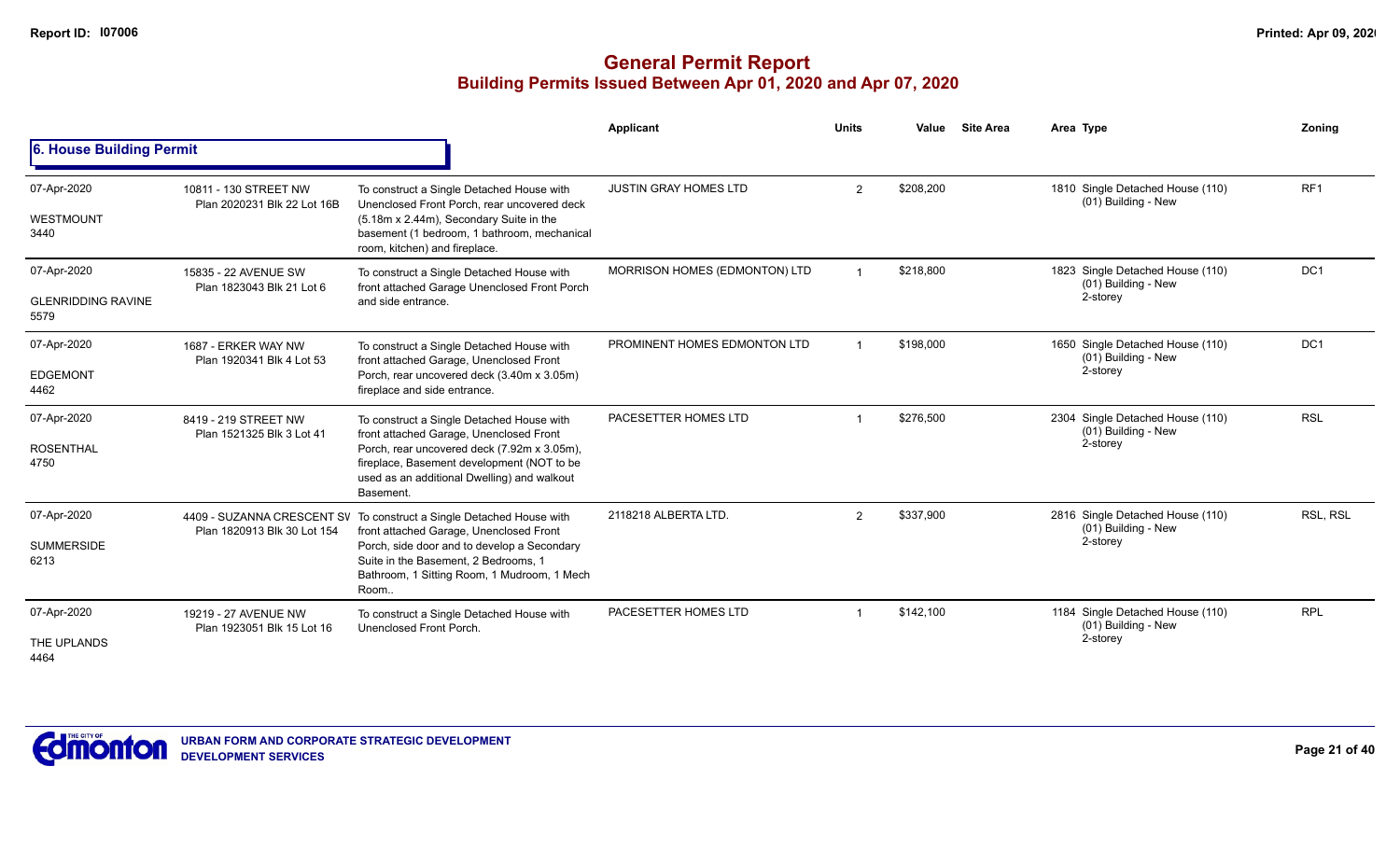|                                |                                                     |                                                                                                                                                                                                                                                                                   | Applicant | <b>Units</b> | Value     | <b>Site Area</b> | Area Type                                                | Zoning          |
|--------------------------------|-----------------------------------------------------|-----------------------------------------------------------------------------------------------------------------------------------------------------------------------------------------------------------------------------------------------------------------------------------|-----------|--------------|-----------|------------------|----------------------------------------------------------|-----------------|
| <b>Home Improvement Permit</b> |                                                     |                                                                                                                                                                                                                                                                                   |           |              |           |                  |                                                          |                 |
| 03-Apr-2020                    | 12611 - 73 STREET NW<br>Plan 3837W Blk E Lots 4-5   | To demolish a Single Detached House and rear<br>detached Garage.                                                                                                                                                                                                                  | N/A       | $\mathbf{0}$ | \$3,400   |                  | Detached Garage(010)<br>(99) Demolition                  | RF <sub>3</sub> |
| <b>BALWIN</b><br>2020          |                                                     |                                                                                                                                                                                                                                                                                   |           |              |           |                  |                                                          |                 |
| 03-Apr-2020                    | 12611 - 73 STREET NW<br>Plan 3837W Blk E Lots 4-5   | To demolish a Single Detached House and rear<br>detached Garage.                                                                                                                                                                                                                  | N/A       | $-1$         | \$6,500   |                  | Single Detached House (110)<br>(99) Demolition           | RF3             |
| <b>BALWIN</b><br>2020          |                                                     |                                                                                                                                                                                                                                                                                   |           |              |           |                  |                                                          |                 |
| 02-Apr-2020                    | 5553 - 138A AVENUE NW<br>Plan 9321690 Blk 22 Lot 48 | To construct an Accessory Building (gazebo,<br>$3.65m \times 3.65m$ ).                                                                                                                                                                                                            | N/A       | $\mathbf 0$  | \$0       |                  | 13 Gazebo (090)<br>(01) Building - New                   | RF1             |
| <b>YORK</b><br>2720            |                                                     |                                                                                                                                                                                                                                                                                   |           |              |           |                  |                                                          |                 |
| 06-Apr-2020                    | 12203 - 42 AVENUE NW<br>Plan 6773MC Blk 11 Lot 22   | To construct additions and interior alterations to<br>a Single Detached House (to enclose the side                                                                                                                                                                                | N/A       | $\Omega$     | \$150,000 |                  | Single Detached House (110)<br>(02) Addition             | RF1             |
| <b>ASPEN GARDENS</b><br>5020   |                                                     | flanking deck into a sunroom; construct a<br>sunroom in the side yard; expand the existing<br>Garage; expand the existing main floor for the                                                                                                                                      |           |              |           |                  |                                                          |                 |
|                                |                                                     | Craft Room; adding 2 bedrooms on second floor<br>with wall removals; and Basement<br>development, NOT to be used as an additional<br>Dwelling).                                                                                                                                   |           |              |           |                  |                                                          |                 |
| 06-Apr-2020                    | 12203 - 42 AVENUE NW<br>Plan 6773MC Blk 11 Lot 22   | To construct additions and interior alterations to<br>a Single Detached House (to enclose the side                                                                                                                                                                                | N/A       | $\mathbf 0$  |           |                  | Single Detached House (110)<br>(03) Interior Alterations | RF <sub>1</sub> |
| <b>ASPEN GARDENS</b><br>5020   |                                                     | flanking deck into a sunroom; construct a<br>sunroom in the side yard; expand the existing<br>Garage; expand the existing main floor for the<br>Craft Room; adding 2 bedrooms on second floor<br>with wall removals: and Basement<br>development, NOT to be used as an additional |           |              |           |                  |                                                          |                 |
|                                |                                                     | Dwelling).                                                                                                                                                                                                                                                                        |           |              |           |                  |                                                          |                 |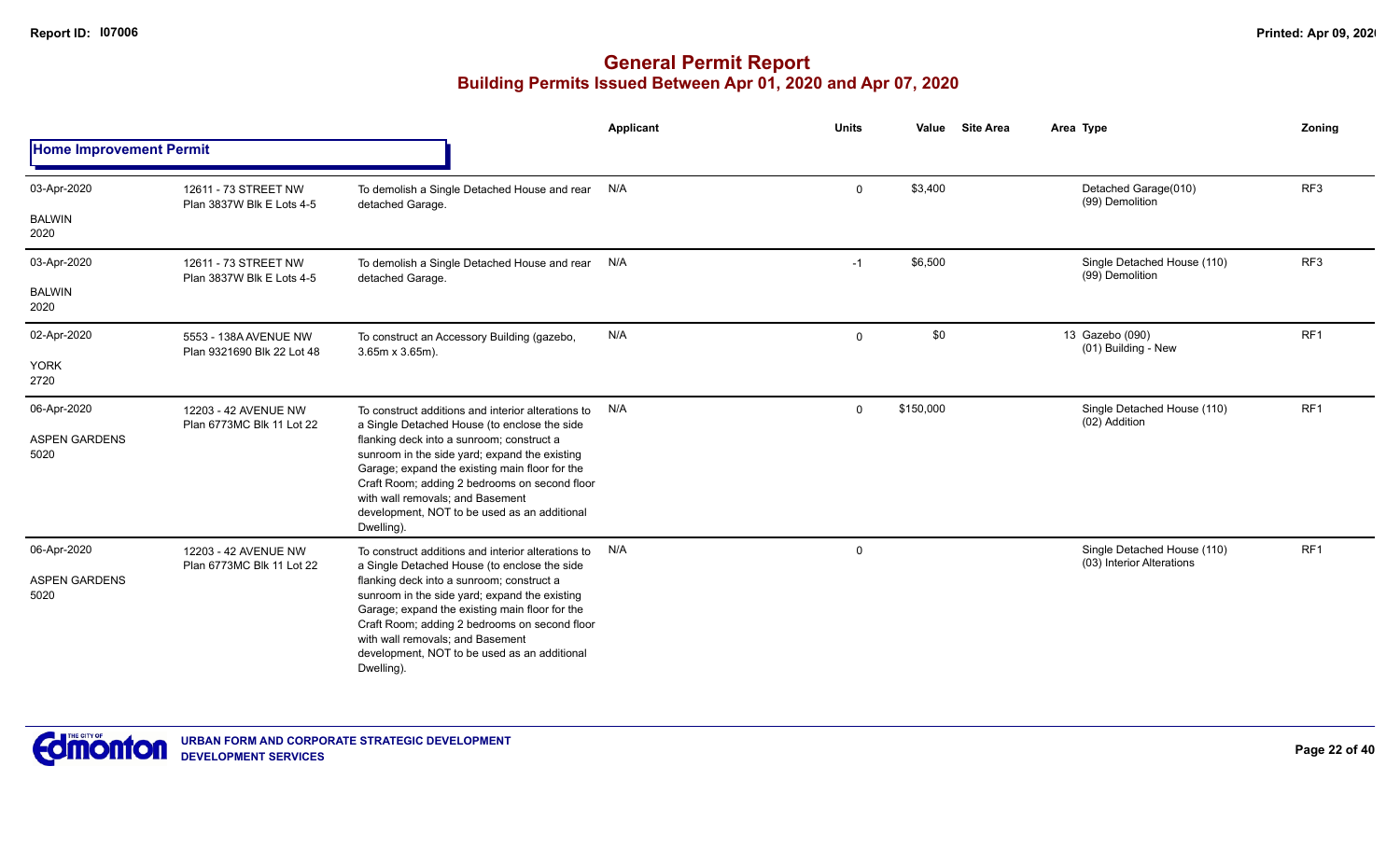|                                        |                                                        |                                                                                                                                                                                                                                                                                                                                                                                                                                                    | Applicant                                              | Units        | <b>Site Area</b><br>Value | Area Type                                                | Zoning          |
|----------------------------------------|--------------------------------------------------------|----------------------------------------------------------------------------------------------------------------------------------------------------------------------------------------------------------------------------------------------------------------------------------------------------------------------------------------------------------------------------------------------------------------------------------------------------|--------------------------------------------------------|--------------|---------------------------|----------------------------------------------------------|-----------------|
| <b>Home Improvement Permit</b>         |                                                        |                                                                                                                                                                                                                                                                                                                                                                                                                                                    |                                                        |              |                           |                                                          |                 |
| 01-Apr-2020                            | 4611 - 115 STREET NW<br>Plan 5591MC Blk 6 Lot 3        | To construct an addition to an existing Single<br>Detached House (add cover to an existing side                                                                                                                                                                                                                                                                                                                                                    | N/A                                                    | $\Omega$     |                           | Single Detached House (110)<br>(02) Addition             | RF <sub>1</sub> |
| <b>MALMO PLAINS</b><br>5280            |                                                        | deck, 2.13m x 9.17m).                                                                                                                                                                                                                                                                                                                                                                                                                              |                                                        |              |                           |                                                          |                 |
| 06-Apr-2020                            | 3123 - TRELLE LOOP NW<br>Plan 0426605 Blk 24 Lot 36    | To construct a second Storey rear addition and<br>interior alterations to a Single Detached House                                                                                                                                                                                                                                                                                                                                                  | N/A                                                    | $\mathbf 0$  |                           | Single Detached House (110)<br>(03) Interior Alterations | <b>TSLR</b>     |
| <b>TERWILLEGAR TOWNE</b><br>5640       |                                                        | (Basement development, NOT to be used as an<br>additional Dwelling).                                                                                                                                                                                                                                                                                                                                                                               |                                                        |              |                           |                                                          |                 |
| 06-Apr-2020                            | 3123 - TRELLE LOOP NW<br>Plan 0426605 Blk 24 Lot 36    | To construct a second Storey rear addition and<br>interior alterations to a Single Detached House                                                                                                                                                                                                                                                                                                                                                  | N/A                                                    | $\mathbf{0}$ | \$20,000                  | Single Detached House (110)<br>(02) Addition             | <b>TSLR</b>     |
| <b>TERWILLEGAR TOWNE</b><br>5640       |                                                        | (Basement development, NOT to be used as an<br>additional Dwelling).                                                                                                                                                                                                                                                                                                                                                                               |                                                        |              |                           |                                                          |                 |
| 06-Apr-2020<br><b>PARKVIEW</b><br>3330 | 14011 - 90 AVENUE NW<br>Plan 3792KS Blk 7 Lots 31U, 32 | To construct an addition, exterior and interior<br>alterations to a Single Detached House (carport<br>7.47m x 6.09m, remove/relocate windows,<br>replace roof, replace facade materials, main<br>floor alterations (2 bedrooms, 2 bathrooms,<br>den, kitchen, living room and dining room<br>alterations (wall relocations) and Basement<br>development, NOT to be used as an additional<br>Dwelling) (2 bedrooms 1 bathroom, mechanical<br>room). | 2002995 ALBERTA LTD O/A ALAIR<br><b>HOMES EDMONTON</b> | 0            |                           | Single Detached House (110)<br>(03) Exterior Alterations | RF <sub>1</sub> |
| 06-Apr-2020<br><b>PARKVIEW</b><br>3330 | 14011 - 90 AVENUE NW<br>Plan 3792KS Blk 7 Lots 31U, 32 | To construct an addition, exterior and interior<br>alterations to a Single Detached House (carport<br>7.47m x 6.09m, remove/relocate windows,<br>replace roof, replace facade materials, main<br>floor alterations (2 bedrooms, 2 bathrooms,<br>den, kitchen, living room and dining room<br>alterations (wall relocations) and Basement<br>development, NOT to be used as an additional<br>Dwelling) (2 bedrooms 1 bathroom, mechanical<br>room). | 2002995 ALBERTA LTD O/A ALAIR<br><b>HOMES EDMONTON</b> | $\Omega$     |                           | Single Detached House (110)<br>(03) Interior Alterations | RF <sub>1</sub> |

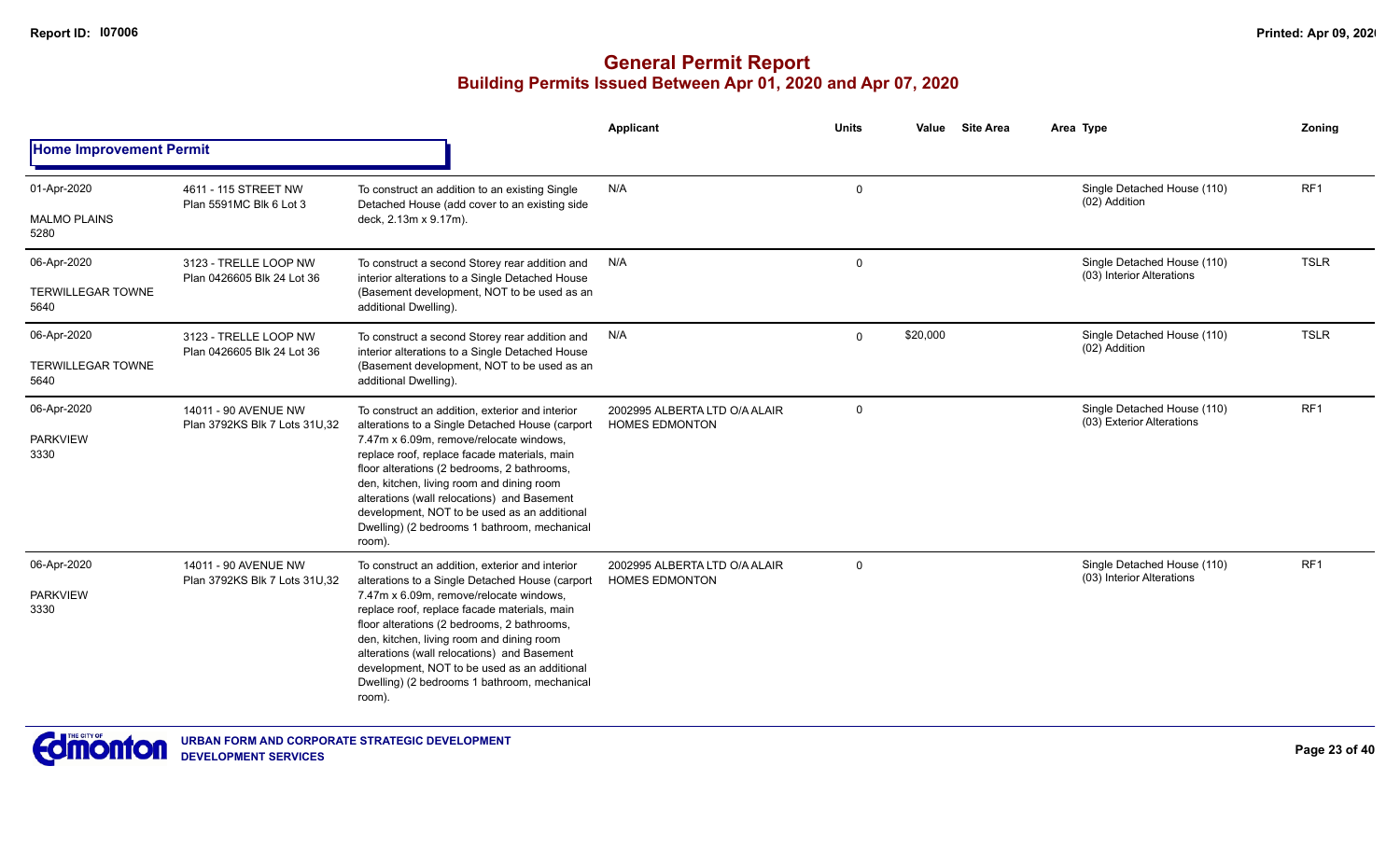|                                        |                                                       |                                                                                                                                                                                                                                                                                                                                                                                                                                                    | Applicant                                              | <b>Units</b> | Value    | <b>Site Area</b> | Area Type                                                              | Zoning          |
|----------------------------------------|-------------------------------------------------------|----------------------------------------------------------------------------------------------------------------------------------------------------------------------------------------------------------------------------------------------------------------------------------------------------------------------------------------------------------------------------------------------------------------------------------------------------|--------------------------------------------------------|--------------|----------|------------------|------------------------------------------------------------------------|-----------------|
| <b>Home Improvement Permit</b>         |                                                       |                                                                                                                                                                                                                                                                                                                                                                                                                                                    |                                                        |              |          |                  |                                                                        |                 |
| 06-Apr-2020<br><b>PARKVIEW</b><br>3330 | 14011 - 90 AVENUE NW<br>Plan 3792KS Blk 7 Lots 31U,32 | To construct an addition, exterior and interior<br>alterations to a Single Detached House (carport<br>7.47m x 6.09m, remove/relocate windows,<br>replace roof, replace facade materials, main<br>floor alterations (2 bedrooms, 2 bathrooms,<br>den, kitchen, living room and dining room<br>alterations (wall relocations) and Basement<br>development, NOT to be used as an additional<br>Dwelling) (2 bedrooms 1 bathroom, mechanical<br>room). | 2002995 ALBERTA LTD O/A ALAIR<br><b>HOMES EDMONTON</b> | $\mathbf 0$  | \$0      |                  | 45 Carport (090)<br>(01) Building - New                                | RF1             |
| 02-Apr-2020<br>WESTMOUNT<br>3440       | 10951 - 129 STREET NW<br>Plan 2020137 Blk 2 Lot 25B   | To construct an Accessory Building (rear<br>detached Garage (5.79m x 6.50m)).                                                                                                                                                                                                                                                                                                                                                                      | <b>URBANAGE HOMES</b>                                  | $\Omega$     | \$6,100  |                  | 38 Detached Garage (010)<br>(01) Building - New                        | RF1             |
| 01-Apr-2020<br>PLEASANTVIEW<br>5320    | 10626 - 60A AVENUE NW<br>Plan 3756HW Blk 31 Lot 50    | To demolish a Single Detached House and<br>detached Garage.                                                                                                                                                                                                                                                                                                                                                                                        | <b>BIRKHOLZ HOMES</b>                                  | $\Omega$     | \$3,400  |                  | Detached Garage(010)<br>(99) Demolition                                | RF1             |
| 01-Apr-2020<br>PLEASANTVIEW<br>5320    | 10626 - 60A AVENUE NW<br>Plan 3756HW Blk 31 Lot 50    | To demolish a Single Detached House and<br>detached Garage.                                                                                                                                                                                                                                                                                                                                                                                        | <b>BIRKHOLZ HOMES</b>                                  | $-1$         | \$6,500  |                  | Single Detached House (110)<br>(99) Demolition                         | RF <sub>1</sub> |
| 07-Apr-2020<br><b>LAUREL</b><br>6444   | 1656 - 19 STREET NW<br>Plan 1620504 Blk 1 Lot 14      | To develop a Secondary Suite in the Basement<br>of a Single Detached House.                                                                                                                                                                                                                                                                                                                                                                        | N/A                                                    |              | \$42,000 |                  | 1200 Single Detached House (110)<br>(07) Add Suites to Single Dwelling | <b>RSL</b>      |
| 02-Apr-2020<br><b>MCKERNAN</b><br>5290 | 7224 - 112 STREET NW<br>Plan 1324HW Blk 10 Lot 34     | To construct an Accessory Building (a mutual<br>detached Garage (5.79m x 10.98m)).                                                                                                                                                                                                                                                                                                                                                                 | <b>DIGNITY HOMES LTD</b>                               | $\Omega$     | \$10,600 |                  | 64 Detached Garage (010)<br>(01) Building - New                        | RF1             |

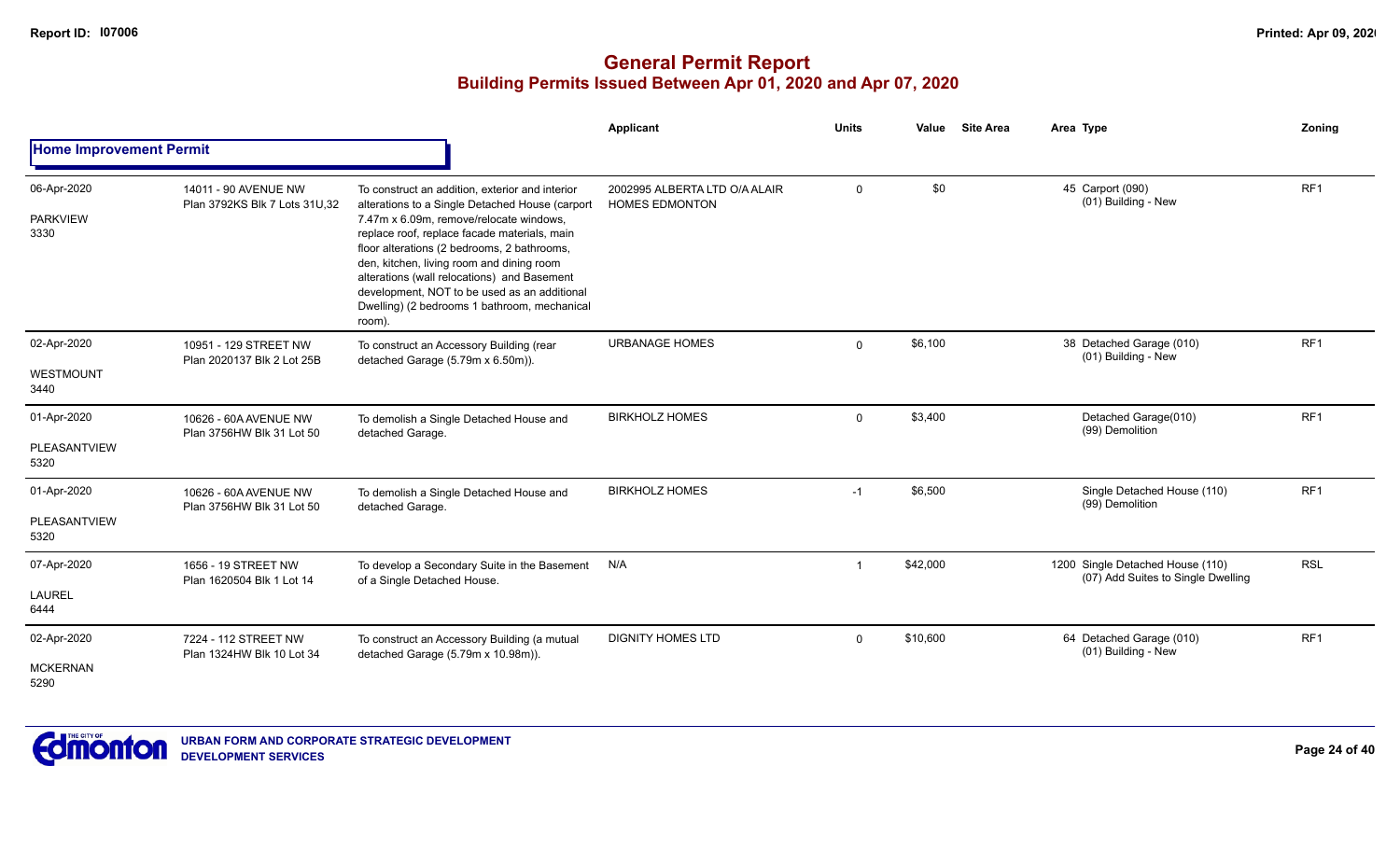|                                    |                                                     |                                                                                                                                                                                                                                                                                             | Applicant                   | <b>Units</b> | Value    | <b>Site Area</b> | Area Type                                                            | Zoning          |
|------------------------------------|-----------------------------------------------------|---------------------------------------------------------------------------------------------------------------------------------------------------------------------------------------------------------------------------------------------------------------------------------------------|-----------------------------|--------------|----------|------------------|----------------------------------------------------------------------|-----------------|
| <b>Home Improvement Permit</b>     |                                                     |                                                                                                                                                                                                                                                                                             |                             |              |          |                  |                                                                      |                 |
| 01-Apr-2020<br><b>KESWICK AREA</b> | 6435 - KING WYND SW<br>Plan 1920145 Blk 6 Lot 47    | To construct an Accessory Building (detached<br>Garage (6.1m x 6.71m)).                                                                                                                                                                                                                     | ROHIT COMMUNITIES INC       | $\mathbf 0$  | \$6,800  |                  | 41 Detached Garage (010)<br>(01) Building - New                      | RF4             |
| 5576                               |                                                     |                                                                                                                                                                                                                                                                                             |                             |              |          |                  |                                                                      |                 |
| 01-Apr-2020                        | 6331 - 112 STREET NW<br>Plan 2428HW Blk 8 Lot 44    | To construct an Accessory building (detached<br>Garage, 9.45m x 6.55m).                                                                                                                                                                                                                     | <b>FRANKEN HOMES LTD</b>    | $\mathbf 0$  | \$10,300 |                  | 62 Detached Garage (010)<br>(01) Building - New                      | RF <sub>1</sub> |
| <b>PARKALLEN</b><br>5310           |                                                     |                                                                                                                                                                                                                                                                                             |                             |              |          |                  |                                                                      |                 |
| 01-Apr-2020                        | 7007 - 132A AVENUE NW<br>Plan 5587MC Blk 12 Lot 20  | To develop a Secondary Suite in the Basement<br>of a Single Detached House and to construct                                                                                                                                                                                                 | N/A                         |              | \$49,500 |                  | 89 Single Detached House (110)<br>(07) Add Suites to Single Dwelling | RF <sub>1</sub> |
| <b>DELWOOD</b><br>2230             |                                                     | exterior alterations (adding 1 new window in<br>the Basement on the front elevation & enlarging<br>2 existing windows in the Basement on rear<br>and right elevations).<br>(Secondary Suite: 2 Bedrooms, 1 Storage, 1<br>Washroom, 1 Living room, 1 Kitchen, and 1<br>Utility/laundry room) |                             |              |          |                  |                                                                      |                 |
| 01-Apr-2020                        | 7007 - 132A AVENUE NW<br>Plan 5587MC Blk 12 Lot 20  | To develop a Secondary Suite in the Basement<br>of a Single Detached House and to construct                                                                                                                                                                                                 | N/A                         | 0            |          |                  | Single Detached House (110)<br>(03) Exterior Alterations             | RF <sub>1</sub> |
| <b>DELWOOD</b><br>2230             |                                                     | exterior alterations (adding 1 new window in<br>the Basement on the front elevation & enlarging<br>2 existing windows in the Basement on rear<br>and right elevations).<br>(Secondary Suite: 2 Bedrooms, 1 Storage, 1<br>Washroom, 1 Living room, 1 Kitchen, and 1<br>Utility/laundry room) |                             |              |          |                  |                                                                      |                 |
| 03-Apr-2020                        | 3804 - CLAXTON CLOSE SW<br>Plan 1027114 Blk 6 Lot 1 | To construct exterior alterations to a Single<br>Detached House (Driveway revision).                                                                                                                                                                                                        | <b>GLOW STONE HOMES LTD</b> | 0            |          |                  | Single Detached House (110)<br>(03) Exterior Alterations             | <b>RSL</b>      |
| <b>CHAPPELLE AREA</b><br>5462      |                                                     |                                                                                                                                                                                                                                                                                             |                             |              |          |                  |                                                                      |                 |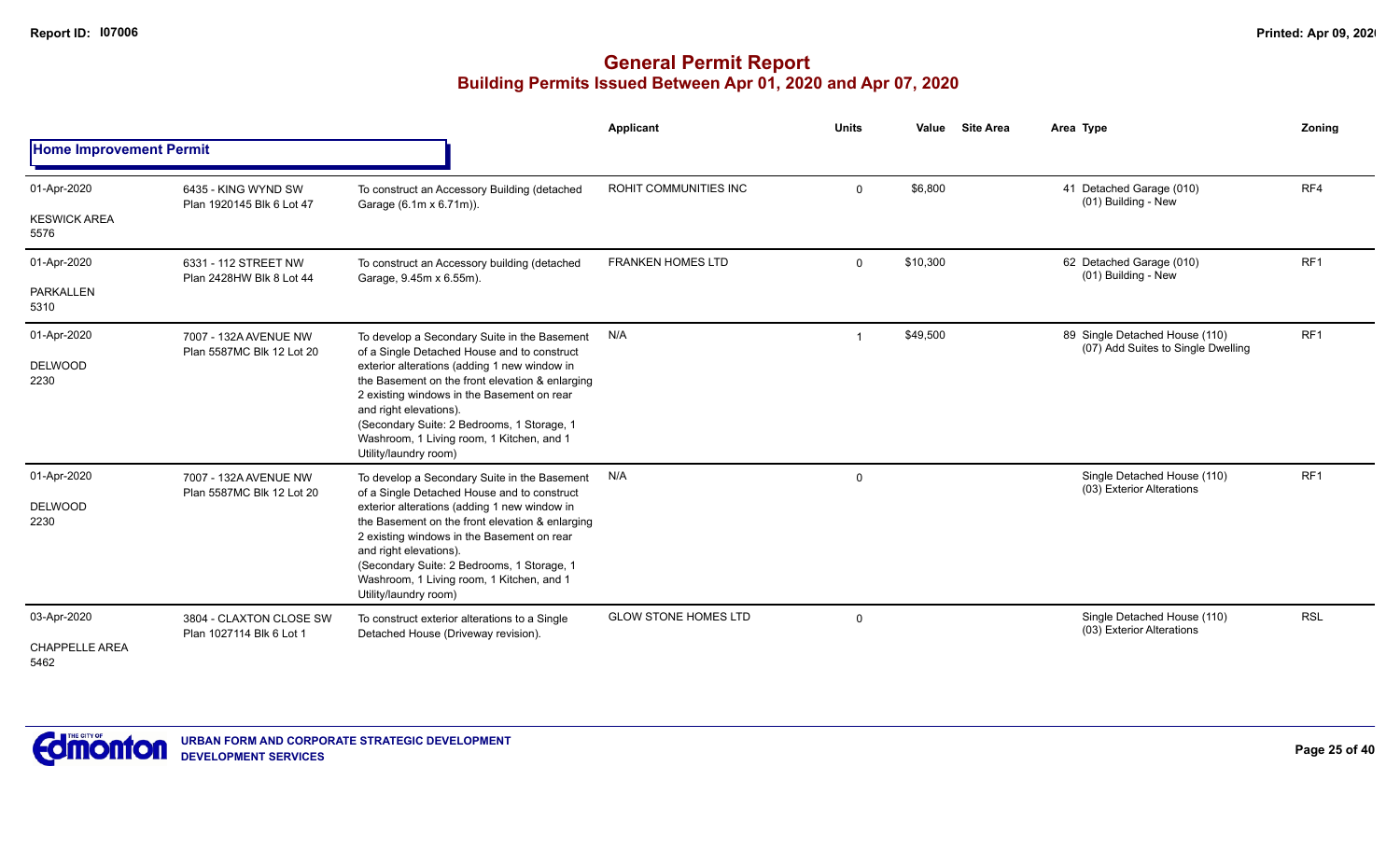|                                   |                                                     |                                                                                                                 | <b>Applicant</b>                 | <b>Units</b> | Value    | <b>Site Area</b> | Area Type                                        | Zoning                    |
|-----------------------------------|-----------------------------------------------------|-----------------------------------------------------------------------------------------------------------------|----------------------------------|--------------|----------|------------------|--------------------------------------------------|---------------------------|
| <b>Home Improvement Permit</b>    |                                                     |                                                                                                                 |                                  |              |          |                  |                                                  |                           |
| 02-Apr-2020<br><b>SIFTON PARK</b> | 13215 - 41 STREET NW<br>Plan 5130TR Blk 24 Lot 26   | To construct an Accessory structure (gazebo<br>(4.32m x 4.32m), irregular shaped), existing<br>without permits. | PETER B MASON PROFESSIONAL CORF  | 0            | \$0      |                  | 19 Gazebo (090)<br>(01) Building - New           | RF <sub>1</sub>           |
| 2710                              |                                                     |                                                                                                                 |                                  |              |          |                  |                                                  |                           |
| 01-Apr-2020                       | 1822 - 25A STREET NW<br>Plan 1722382 Blk 9 Lot 82   | To construct an Accessory Building (detached<br>Garage (6.1m x 6.1m)).                                          | <b>LANDMARK LEGACY HOMES INC</b> | $\mathbf{0}$ | \$6,200  |                  | 37 Detached Garage (010)<br>(01) Building - New  | DC <sub>1</sub>           |
| <b>LAUREL</b><br>6444             |                                                     |                                                                                                                 |                                  |              |          |                  |                                                  |                           |
| 01-Apr-2020                       | 13615 - 87 STREET NW<br>Plan 4095MC Blk 4 Lot 1     | To construct an Accessory structure (covered<br>roof, 5.60m x 7.67m), existing without permits.                 | N/A                              | 0            |          |                  | Single Detached House (110)<br>(02) Addition     | RF <sub>1</sub>           |
| <b>GLENGARRY</b><br>2290          |                                                     |                                                                                                                 |                                  |              |          |                  |                                                  |                           |
| 02-Apr-2020                       | 5353 - ADMIRAL GIROUARD<br><b>STREET NW</b>         | To construct an Accessory Building (detached<br>Garage 24.38m x 6.71m).                                         | <b>COVENTRY HOMES INC</b>        | $\mathbf 0$  | \$26,000 |                  | 156 Detached Garage (010)<br>(01) Building - New | RF5g, RF5g,<br>RF5g, RF5g |
| <b>GRIESBACH</b><br>3111          | Plan 1822492 Blk 25 Lot 69                          |                                                                                                                 |                                  |              |          |                  |                                                  |                           |
| 02-Apr-2020                       | 4811 - 11A AVENUE NW<br>Plan 8821508 Blk 43 Lot 104 | To construct a rear addition to a Single<br>Detached House (covered deck, 10.82m x                              | N/A                              | $\mathbf 0$  | \$10,000 |                  | Single Detached House (110)<br>(02) Addition     | RF <sub>1</sub>           |
| <b>CRAWFORD PLAINS</b><br>6140    |                                                     | $4.27m$ ).                                                                                                      |                                  |              |          |                  |                                                  |                           |
| 06-Apr-2020                       | 4104 - 123 STREET NW<br>Plan 6773MC Blk 10 Lot 74   | To demolish a Single Detached House and<br>detached Garage.                                                     | <b>EXHIBIT HOMES LTD</b>         | 0            | \$3,500  |                  | Detached Garage(010)<br>(99) Demolition          | RF <sub>1</sub>           |
| <b>ASPEN GARDENS</b><br>5020      |                                                     |                                                                                                                 |                                  |              |          |                  |                                                  |                           |
| 06-Apr-2020                       | 4104 - 123 STREET NW<br>Plan 6773MC Blk 10 Lot 74   | To demolish a Single Detached House and<br>detached Garage.                                                     | <b>EXHIBIT HOMES LTD</b>         | $-1$         | \$6,700  |                  | Single Detached House (110)<br>(99) Demolition   | RF <sub>1</sub>           |
| <b>ASPEN GARDENS</b><br>5020      |                                                     |                                                                                                                 |                                  |              |          |                  |                                                  |                           |

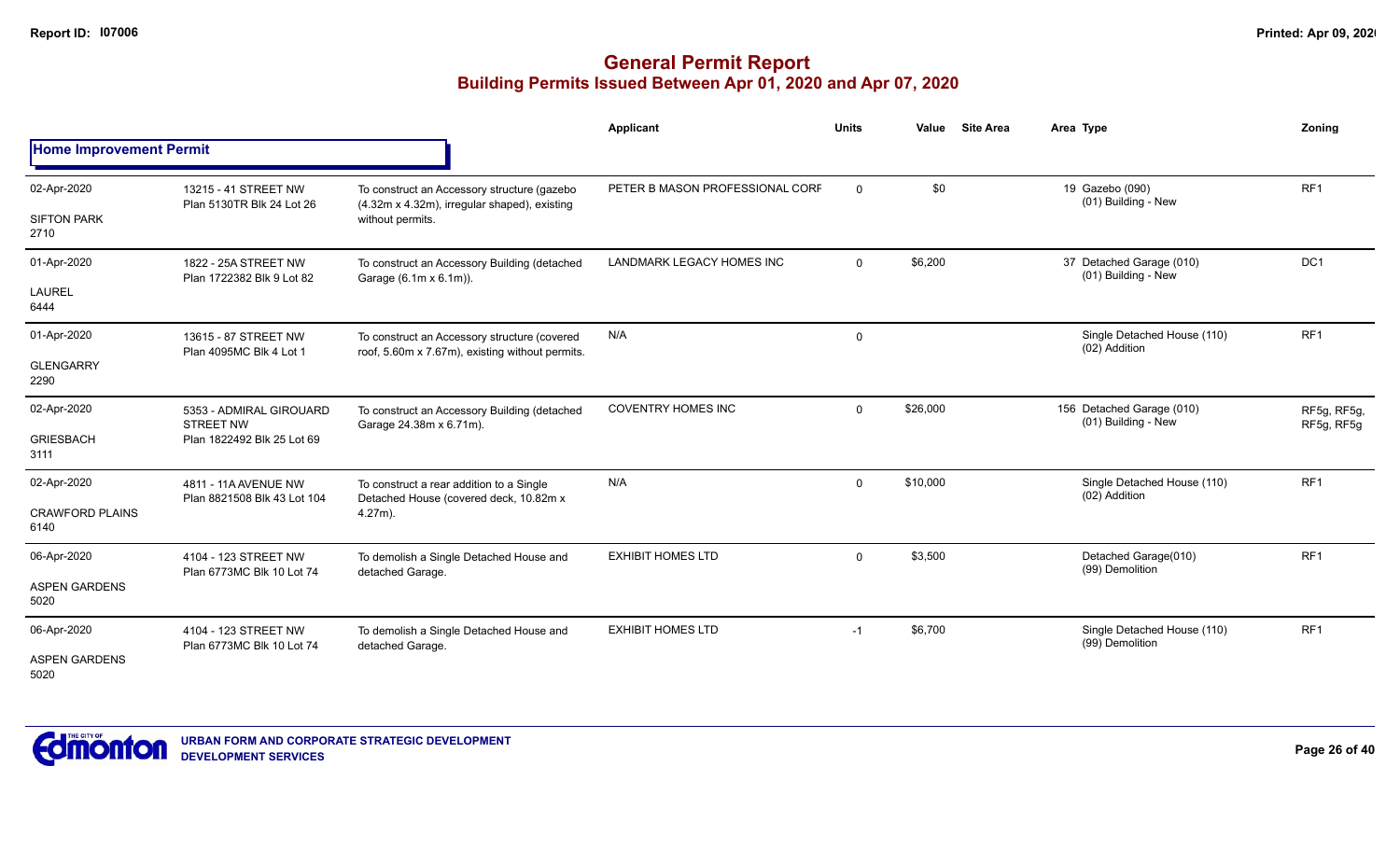|                                               |                                                     |                                                                                                                                                                                                                                                                     | Applicant                    | <b>Units</b> | Value    | <b>Site Area</b> | Area Type                                                            | Zoning          |
|-----------------------------------------------|-----------------------------------------------------|---------------------------------------------------------------------------------------------------------------------------------------------------------------------------------------------------------------------------------------------------------------------|------------------------------|--------------|----------|------------------|----------------------------------------------------------------------|-----------------|
| <b>Home Improvement Permit</b>                |                                                     |                                                                                                                                                                                                                                                                     |                              |              |          |                  |                                                                      |                 |
| 06-Apr-2020<br><b>STRATHCONA</b><br>5480      | 10069 - 91 AVENUE NW<br>Plan 9220873 Blk 2 Lot 27A  | To construct exterior alterations to a Single<br>Detached House (Adding a peaked roof and<br>eaves on top of existing rounded roof;<br>removing stucco and adding rigid insulation and<br>EIFS stucco and random plank.).                                           | <b>EVOLVE LANDSCAPES INC</b> | $\mathbf 0$  |          |                  | Single Detached House (110)<br>(03) Exterior Alterations             | RF <sub>2</sub> |
| 01-Apr-2020<br><b>MAPLE</b><br>6441           | 2852 - MAPLE WAY NW<br>Plan 1323576 Blk 6 Lot 106   | To construct interior alterations to a Single<br>Detached House (Basement development, NOT<br>to be used as an additional Dwelling) (1 Bed, 1<br>Bath, Living Room with Wet Bar, Utility).                                                                          | N/A                          | $\mathbf 0$  | \$20,000 |                  | Single Detached House (110)<br>(03) Interior Alterations             | <b>RSL</b>      |
| 02-Apr-2020<br><b>OTTEWELL</b><br>6550        | 9504 - 52 STREET NW<br>Plan 6258KS Blk 5 Lot 29     | To develop a Secondary Suite in the Basement<br>(New Suite) and to construct interior alterations<br>and exterior alterations (main floor renovation<br>and enlarging a Basement window on the<br>North, South, and West elevations) to a Single<br>Detached House. | N/A                          |              | \$80,000 |                  | 93 Single Detached House (110)<br>(07) Add Suites to Single Dwelling | RF <sub>1</sub> |
| 02-Apr-2020<br>PRINCE CHARLES<br>3350         | 12131 - 126 STREET NW<br>Plan 1025HW Blk 20 Lot 15  | To construct an addition to a Single Detached<br>House (Unenclosed Front Porch, 3.66m x<br>2.13m) Deck, with Pergola, NO ROOF<br><b>COVERING</b>                                                                                                                    | SHIPLEY CONSTRUCTION, PAT    | $\mathbf 0$  |          |                  | Single Detached House (110)<br>(02) Addition                         | RF <sub>3</sub> |
| 01-Apr-2020<br><b>MCCONACHIE AREA</b><br>2521 | 17919 - 60 STREET NW<br>Plan 1623830 Blk 21 Lot 28  | To construct an Accessory Building (detached<br>Garage 6.10m x 6.71m).                                                                                                                                                                                              | N/A                          | $\mathbf 0$  | \$6,800  |                  | 41 Detached Garage (010)<br>(01) Building - New                      | <b>RPL</b>      |
| 07-Apr-2020<br><b>MALMO PLAINS</b><br>5280    | 4620 - 117 STREET NW<br>Plan 1920285 Blk 19 Lot 10B | To construct an Accessory building (detached<br>Garage 6.10m x 6.10m).                                                                                                                                                                                              | <b>LINHAN DEVELOPMENTS</b>   | $\mathbf 0$  | \$6,200  |                  | 37 Detached Garage (010)<br>(01) Building - New                      | RF <sub>1</sub> |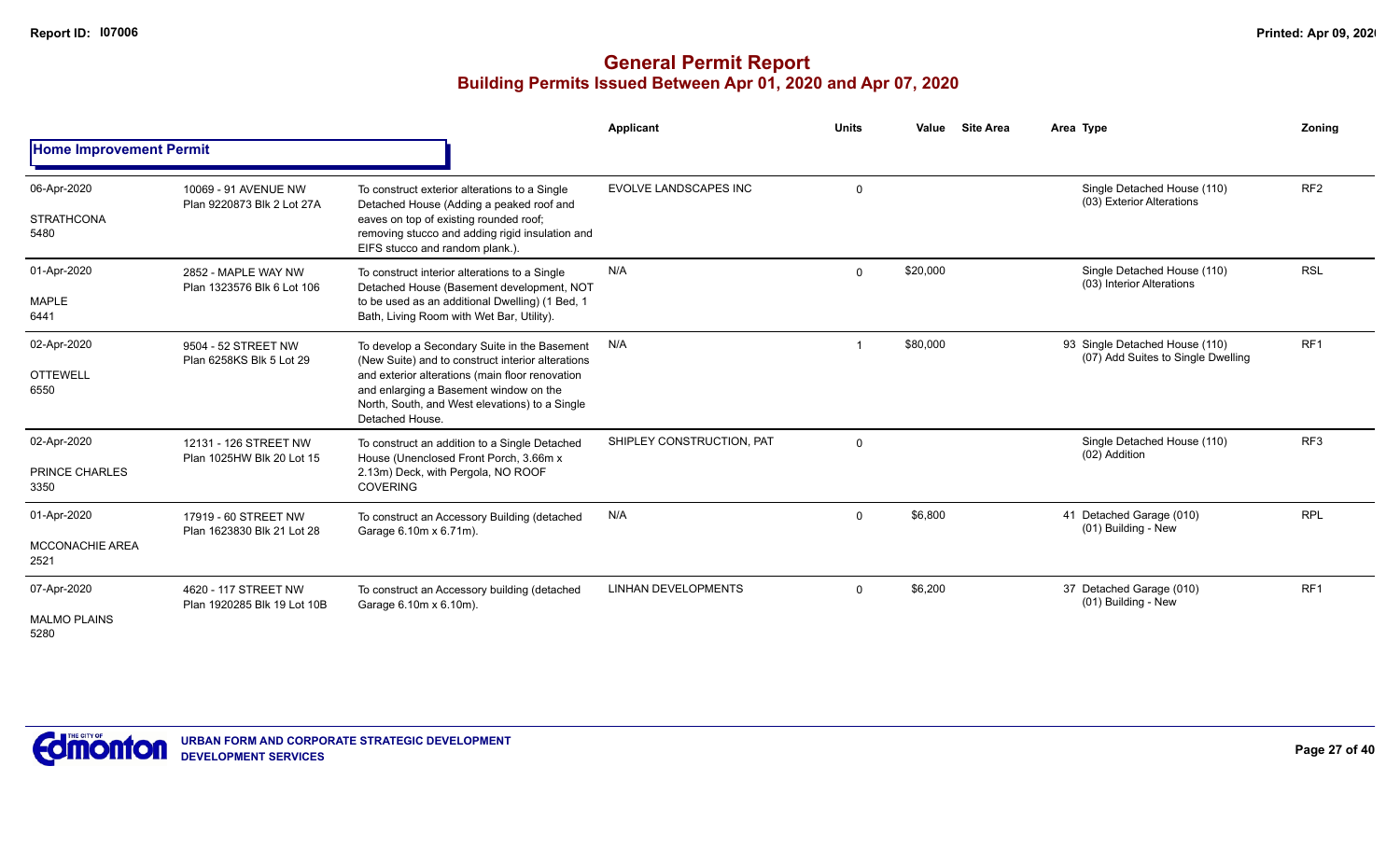|                                               |                                                                        |                                                                                                                                                                 | <b>Applicant</b>                                       | <b>Units</b> | Value     | <b>Site Area</b> | Area Type                                                | Zoning               |
|-----------------------------------------------|------------------------------------------------------------------------|-----------------------------------------------------------------------------------------------------------------------------------------------------------------|--------------------------------------------------------|--------------|-----------|------------------|----------------------------------------------------------|----------------------|
| <b>Home Improvement Permit</b>                |                                                                        |                                                                                                                                                                 |                                                        |              |           |                  |                                                          |                      |
| 01-Apr-2020<br><b>SPRUCE AVENUE</b><br>1230   | 11634 - 97 STREET NW<br>Plan RN43 Blk 6 Lot 20                         | To construct exterior alterations to a Single<br>Detached House (adding new roof to rear<br>bedroom).                                                           | SMART HOME BUILDING SYSTEMS LTD                        | $\mathbf 0$  |           |                  | Single Detached House (110)<br>(03) Exterior Alterations | RA7                  |
| 01-Apr-2020<br><b>MCCONACHIE AREA</b><br>2521 | 17927 - 60 STREET NW<br>Plan 1623830 Blk 21 Lot 30                     | To construct an Accessory Building (detached<br>Garage, 6.10m x 6.71m).                                                                                         | N/A                                                    | $\Omega$     | \$6,800   |                  | 41 Detached Garage (010)<br>(01) Building - New          | <b>RPL</b>           |
| 06-Apr-2020<br><b>LAURIER HEIGHTS</b><br>3270 | 8516 - 134 STREET NW<br>Plan 1822963 Blk 2 Lot 14D                     | To construct an addition and exterior alterations<br>(courtyard and attached Garage with Basement<br>development, NOT to be used as an additional<br>Dwelling). | 2002995 ALBERTA LTD O/A ALAIR<br><b>HOMES EDMONTON</b> | $\Omega$     | \$150,000 |                  | Detached Garage (010)<br>(03) Interior Alterations       | RF <sub>1</sub>      |
| 02-Apr-2020<br>MAPLE<br>6441                  | 2118 - MAPLE ROAD NW<br>Plan 1922185 Blk 2 Lot 46                      | To construct an Accessory Building (mutual<br>detached Garage, 11.56m x 6.1m).                                                                                  | <b>HOMES BY AVI</b>                                    | $\Omega$     | \$11,700  |                  | 70 Detached Garage (010)<br>(01) Building - New          | RMD, RMD             |
| 02-Apr-2020<br>MCCONACHIE AREA<br>2521        | 1286 - MCCONACHIE<br><b>BOULEVARD NW</b><br>Plan 1823225 Blk 29 Lot 10 | To construct an Accessory Building (rear<br>mutual detached Garage (12.20m x 6.71m)).                                                                           | STERLING HOMES EDMONTON LTD.                           | $\Omega$     | \$13,600  |                  | 82 Detached Garage (010)<br>(01) Building - New          | RLD, RF4, RLI<br>RF4 |
| 07-Apr-2020<br><b>HOLYROOD</b><br>6310        | 9312 - 79 STREET NW<br>Plan 1822959 Blk 17A Lot 10B                    | To construct an Accessory building (mutual<br>detached Garage, 13.42m x 6.71m).                                                                                 | <b>RAY STERN HOMES</b>                                 | $\Omega$     | \$8,400   |                  | 50 Detached Garage (010)<br>(01) Building - New          | RF1, RF1             |
| 02-Apr-2020<br><b>GROVENOR</b><br>3210        | 14715 - 104 AVENUE NW<br>Plan 3426HW Blk 8 Lot 21                      | To demolish a Single Detached House and<br>detached Garage.                                                                                                     | MIDWEST DEVELOPMENTS                                   | $\Omega$     | \$3,500   |                  | Detached Garage(010)<br>(99) Demolition                  | RF <sub>3</sub>      |

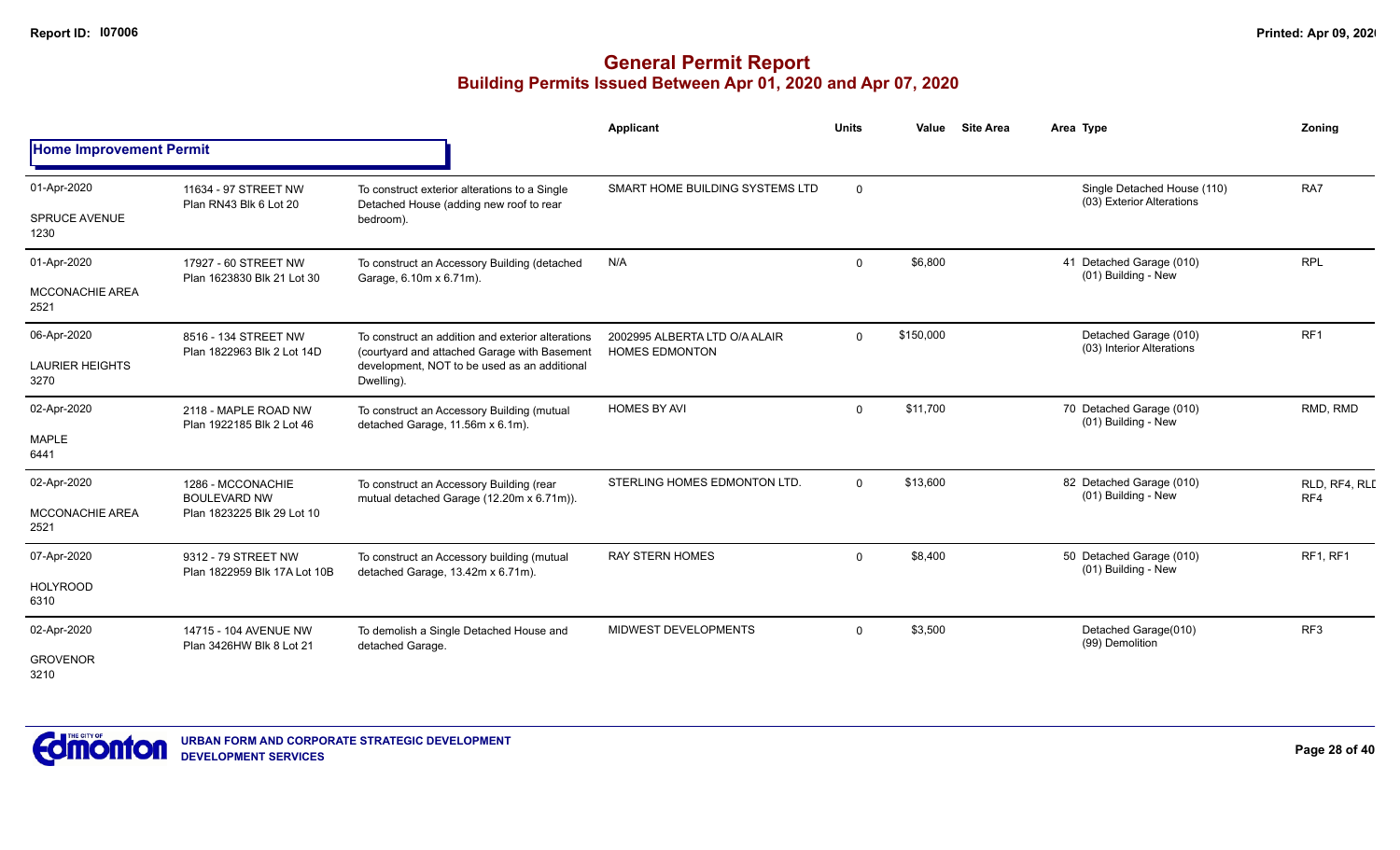|                                |                                                     |                                                                                            | Applicant                 | <b>Units</b> | <b>Site Area</b><br>Value | Area Type                                                | Zoning          |
|--------------------------------|-----------------------------------------------------|--------------------------------------------------------------------------------------------|---------------------------|--------------|---------------------------|----------------------------------------------------------|-----------------|
| <b>Home Improvement Permit</b> |                                                     |                                                                                            |                           |              |                           |                                                          |                 |
| 02-Apr-2020                    | 14715 - 104 AVENUE NW<br>Plan 3426HW Blk 8 Lot 21   | To demolish a Single Detached House and<br>detached Garage.                                | MIDWEST DEVELOPMENTS      | $-1$         | \$6,700                   | Single Detached House (110)<br>(99) Demolition           | RF <sub>3</sub> |
| <b>GROVENOR</b><br>3210        |                                                     |                                                                                            |                           |              |                           |                                                          |                 |
| 02-Apr-2020                    | 16527 - 106 STREET NW<br>Plan 3867TR Blk 37 Lot 19  | To construct an Accessory building (detached<br>Garage, 6.10m x 6.10m) and to demolish an  | <b>NELSON LUMBER</b>      | $\Omega$     | \$3,500                   | Detached Garage(010)<br>(99) Demolition                  | RF1             |
| <b>LORELEI</b><br>3280         |                                                     | Accessory building (detached Garage).                                                      |                           |              |                           |                                                          |                 |
| 02-Apr-2020                    | 16527 - 106 STREET NW<br>Plan 3867TR Blk 37 Lot 19  | To construct an Accessory building (detached<br>Garage, 6.10m x 6.10m) and to demolish an  | <b>NELSON LUMBER</b>      | $\mathbf 0$  | \$6,200                   | 37 Detached Garage (010)<br>(01) Building - New          | RF1             |
| <b>LORELEI</b><br>3280         |                                                     | Accessory building (detached Garage).                                                      |                           |              |                           |                                                          |                 |
| 03-Apr-2020                    | 1366 - KESWICK DRIVE SW<br>Plan 1920145 Blk 7 Lot 5 | To construct an Accessory Building (mutual<br>detached Garage, 17.07m x 6.71m).            | ROHIT COMMUNITIES INC     | $\Omega$     | \$19,100                  | 115 Detached Garage (010)<br>(01) Building - New         | DC1, DC1, DC    |
| <b>KESWICK AREA</b><br>5576    |                                                     |                                                                                            |                           |              |                           |                                                          |                 |
| 02-Apr-2020                    | 22320 - 80 AVENUE NW<br>Plan 1624112 Blk 4 Lot 21   | To construct an Accessory Building (detached<br>Garage 6.10m x 6.10m).                     | <b>ACTIVE HOMES LTD</b>   | $\Omega$     | \$6,200                   | 37 Detached Garage (010)<br>(01) Building - New          | <b>RPL</b>      |
| <b>ROSENTHAL</b><br>4750       |                                                     |                                                                                            |                           |              |                           |                                                          |                 |
| 01-Apr-2020                    | 2148 - 51 STREET SW<br>Plan 1822899 Blk 6 Lot 39    | To construct an Accessory Building (detached                                               | <b>MONTORIO HOMES LTD</b> | $\Omega$     | \$6,200                   | 37 Detached Garage (010)<br>(01) Building - New          | <b>RPL</b>      |
| <b>WALKER</b><br>6662          |                                                     | Garage 6.10m x 6.10m).                                                                     |                           |              |                           |                                                          |                 |
| 06-Apr-2020                    | 16730 - 65A STREET NW<br>Plan 1822753 Blk 11 Lot 40 | To construct interior alterations to a Single<br>Detached House (Basement development, NOT | N/A                       | $\Omega$     | \$19,000                  | Single Detached House (110)<br>(03) Interior Alterations | <b>RMD</b>      |
| <b>MCCONACHIE AREA</b><br>2521 |                                                     | to be used as an additional Dwelling).                                                     |                           |              |                           |                                                          |                 |

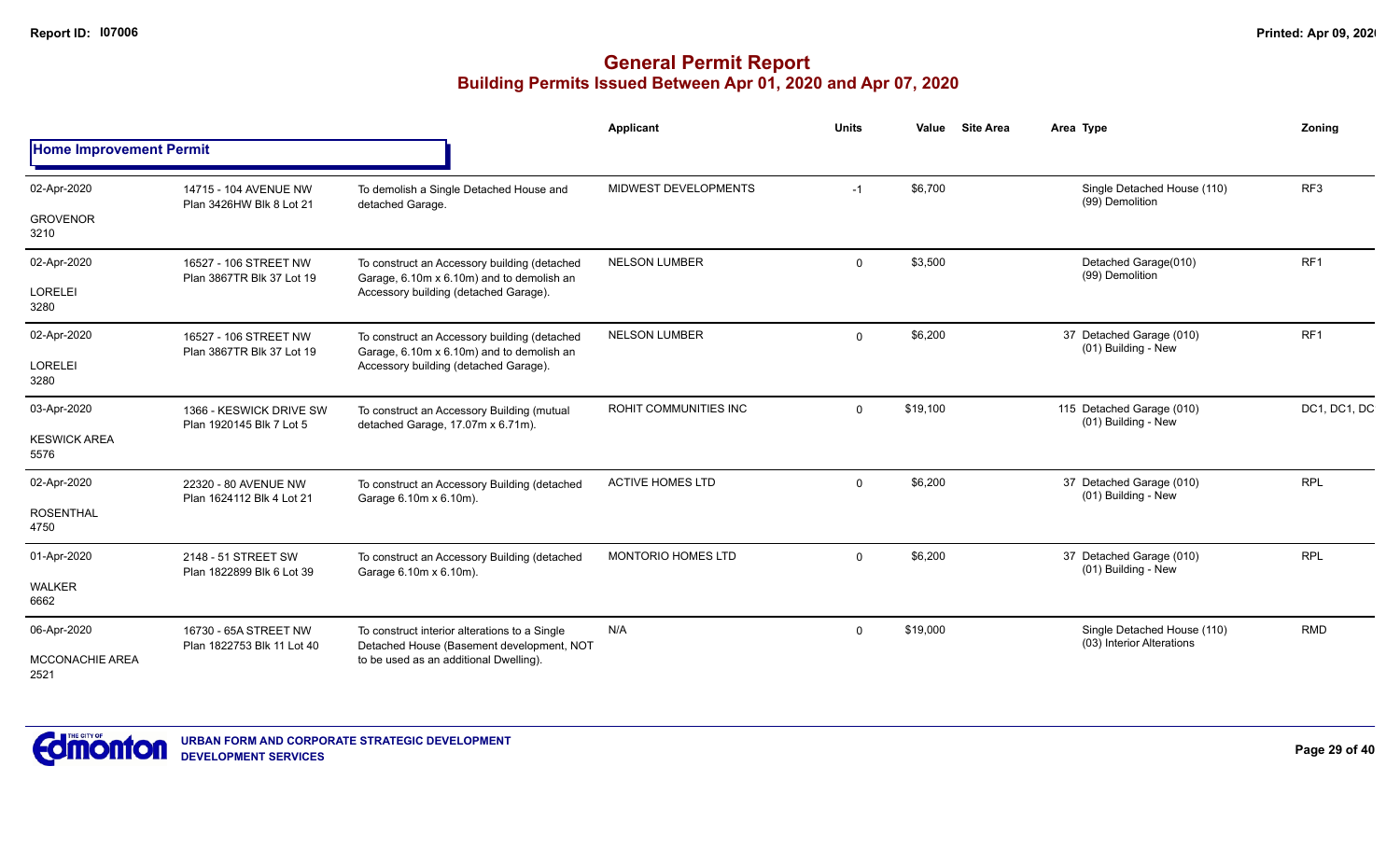|                                |                                                          |                                                                                              | Applicant                                         | <b>Units</b>            | Value    | <b>Site Area</b> | Area Type                                                            | Zoning          |
|--------------------------------|----------------------------------------------------------|----------------------------------------------------------------------------------------------|---------------------------------------------------|-------------------------|----------|------------------|----------------------------------------------------------------------|-----------------|
| <b>Home Improvement Permit</b> |                                                          |                                                                                              |                                                   |                         |          |                  |                                                                      |                 |
| 07-Apr-2020                    | 2965 - COUGHLAN GREEN SW<br>Plan 1822801 Blk 18 Lot 2    | To construct an Accessory Building (detached<br>Garage, 6.1m x 6.1m).                        | <b>BROOKFIELD RESIDENTIAL PROPERTIE</b>           | $\Omega$                | \$6,200  |                  | 37 Detached Garage (010)<br>(01) Building - New                      | <b>RPL</b>      |
| <b>CHAPPELLE AREA</b><br>5462  |                                                          |                                                                                              |                                                   |                         |          |                  |                                                                      |                 |
| 02-Apr-2020                    | 15011 - 59 STREET NW<br>Plan 5782NY Blk 42 Lot 35        | To develop a Secondary Suite in the Basement<br>of a Single Detached House (Existing Suite). | N/A                                               |                         | \$40,000 |                  | Single Detached House (110)<br>(07) Add Suites to Single Dwelling    | RF <sub>1</sub> |
| <b>MCLEOD</b><br>2530          |                                                          |                                                                                              |                                                   |                         |          |                  |                                                                      |                 |
| 02-Apr-2020                    | 9113 - 142 STREET NW<br>Plan 1720343 Blk 4 Lot 44        | To construct an Accessory Building (detached<br>Garage, 5.79m x 5.79m).                      | PLATINUM LIVING HOMES                             | $\Omega$                | \$5,500  |                  | 33 Detached Garage (010)<br>(01) Building - New                      | RF <sub>1</sub> |
| <b>PARKVIEW</b><br>3330        |                                                          |                                                                                              |                                                   |                         |          |                  |                                                                      |                 |
| 01-Apr-2020                    | 3944 - 3 STREET NW<br>Plan 1822333 Blk 14 Lot 61         | To construct an Accessory Building (rear<br>detached Garage, 6.71m x 7.32m).                 | <b>LANDMARK LEGACY HOMES INC</b>                  | $\Omega$                | \$87,900 |                  | 528 Detached Garage (010)<br>(01) Building - New                     | <b>RMD</b>      |
| <b>MAPLE</b><br>6441           |                                                          |                                                                                              |                                                   |                         |          |                  |                                                                      |                 |
| 03-Apr-2020                    | 1726 - GRAYDON HILL LINK SW<br>Plan 1822866 Blk 9 Lot 43 | To develop a Secondary Suite in the Basement<br>of Single Detached House (New Suite).        | JP ELECTRICAL SYSTEM LTD., PAUL<br><b>KUSHNIR</b> | $\overline{\mathbf{1}}$ | \$33,000 |                  | Single Detached House (110)<br>(07) Add Suites to Single Dwelling    | GHLD            |
| <b>GRAYDON HILL</b><br>5468    |                                                          |                                                                                              |                                                   |                         |          |                  |                                                                      |                 |
| 07-Apr-2020                    | 6060 - NADEN LANDING NW<br>Plan 1822264 Blk 26 Lot 10    | To construct an Accessory Building (rear<br>detached Garage, 6.71m x 6.71m).                 | <b>HOMES BY AVI</b>                               | $\mathbf 0$             | \$7,500  |                  | 45 Detached Garage (010)<br>(01) Building - New                      | <b>GLG</b>      |
| <b>GRIESBACH</b><br>3111       |                                                          |                                                                                              |                                                   |                         |          |                  |                                                                      |                 |
| 02-Apr-2020                    | 3717 - HUMMINGBIRD WAY NW<br>Plan 1720814 Blk 5 Lot 21   | To develop a Secondary Suite in the Basement<br>of a Single Detached House (New Suite). 1    | <b>F &amp; N BUILDERS LTD</b>                     |                         | \$35,000 |                  | 81 Single Detached House (110)<br>(07) Add Suites to Single Dwelling | <b>RSL</b>      |
| <b>STARLING</b><br>4474        |                                                          | Bedroom, 1 Bathroom, 1 Mech Room, 1 Living<br>Room, 1 Kitchen                                |                                                   |                         |          |                  |                                                                      |                 |

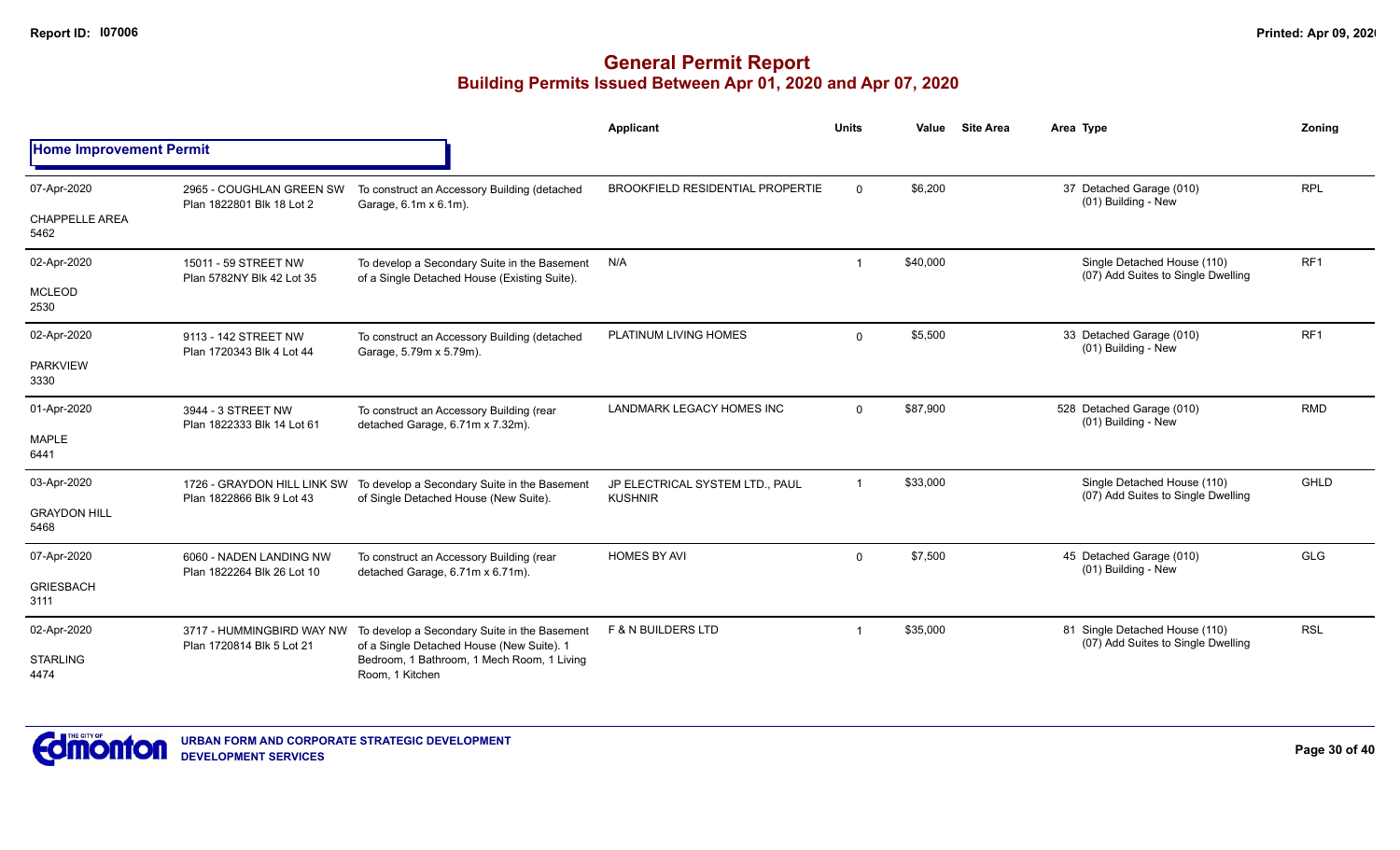|                                      |                                                        |                                                                                                                              | <b>Applicant</b>                             | <b>Units</b> | Value    | <b>Site Area</b> | Area Type                                                              | Zoning          |
|--------------------------------------|--------------------------------------------------------|------------------------------------------------------------------------------------------------------------------------------|----------------------------------------------|--------------|----------|------------------|------------------------------------------------------------------------|-----------------|
| <b>Home Improvement Permit</b>       |                                                        |                                                                                                                              |                                              |              |          |                  |                                                                        |                 |
| 01-Apr-2020                          | 9908 - 71 STREET NW<br>Plan 6083KS Blk 17A Lot 12      | To develop a Secondary Suite in the Basement<br>of a Single Detached House.                                                  | <b>CENTURYLAND HOMES LTD</b>                 |              | \$25,000 |                  | 1300 Single Detached House (110)<br>(07) Add Suites to Single Dwelling | RF <sub>1</sub> |
| <b>TERRACE HEIGHTS</b><br>6730       |                                                        |                                                                                                                              |                                              |              |          |                  |                                                                        |                 |
| 02-Apr-2020                          | 3360 - CUTLER CRESCENT SW<br>Plan 1320325 Blk 3 Lot 56 | To construct interior alterations to a Single<br>Detached House (Basement development with                                   | MCMASTER CUSTOM BUILDER LTD.<br><b>CHRIS</b> | $\mathbf{0}$ | \$45,000 |                  | Single Detached House (110)<br>(03) Interior Alterations               | <b>RSL</b>      |
| <b>CHAPPELLE AREA</b><br>5462        |                                                        | Wet Bar, NOT to be used as an additional<br>Dwelling) (1 Bed, 1 Bath, Living Room with Wet<br>Bar, Exercise Space, Utility). |                                              |              |          |                  |                                                                        |                 |
| 01-Apr-2020                          | 7412 - 178 AVENUE NW<br>Plan 1920842 Blk 9 Lot 30      | To construct an Accessory Building (detached<br>Garage (6.1m x 6.1m)).                                                       | <b>IMPACT HOMES LTD</b>                      | $\mathbf{0}$ | \$6,200  |                  | 37 Detached Garage (010)<br>(01) Building - New                        | RPL. RPL        |
| <b>CRYSTALLINA NERA WEST</b><br>2463 |                                                        |                                                                                                                              |                                              |              |          |                  |                                                                        |                 |
| 01-Apr-2020                          | 10415 - 175 AVENUE NW<br>Plan 9022677 Blk 67 Lot 74    | To construct interior alterations to a Single<br>Detached House (main floor interior alterations).                           | N/A                                          | $\mathbf{0}$ | \$3,500  |                  | Single Detached House (110)<br>(03) Interior Alterations               | RF <sub>1</sub> |
| <b>ELSINORE</b><br>3190              |                                                        |                                                                                                                              |                                              |              |          |                  |                                                                        |                 |
| 02-Apr-2020                          | 6223 - 12 AVENUE NW<br>Plan 7722531 Blk 32 Lot 16      | To demolish a Single Detached House.                                                                                         | <b>MOSAIC HOMES INC</b>                      | $-1$         | \$6,700  |                  | Single Detached House (110)<br>(99) Demolition                         | RF <sub>1</sub> |
| <b>SAKAW</b><br>6670                 |                                                        |                                                                                                                              |                                              |              |          |                  |                                                                        |                 |
| 02-Apr-2020                          | 14424 - 110 AVENUE NW<br>Plan 1361NY Blk 21 Lot 16A    | To demolish a Single Detached House.                                                                                         | URBIS DEVELOPMENTS LTD                       | $-1$         | \$6,700  |                  | Single Detached House (110)<br>(99) Demolition                         | RF <sub>1</sub> |
| <b>MCQUEEN</b><br>3300               |                                                        |                                                                                                                              |                                              |              |          |                  |                                                                        |                 |
| 07-Apr-2020                          | 1710 - 25A STREET NW<br>Plan 1722382 Blk 9 Lot 61      | To construct an Accessory Building (detached<br>Garage 6.10m x 6.71m).                                                       | <b>ART HOMES</b>                             | $\mathbf{0}$ | \$6,800  |                  | 41 Detached Garage (010)<br>(01) Building - New                        | DC1             |
| <b>LAUREL</b><br>6444                |                                                        |                                                                                                                              |                                              |              |          |                  |                                                                        |                 |

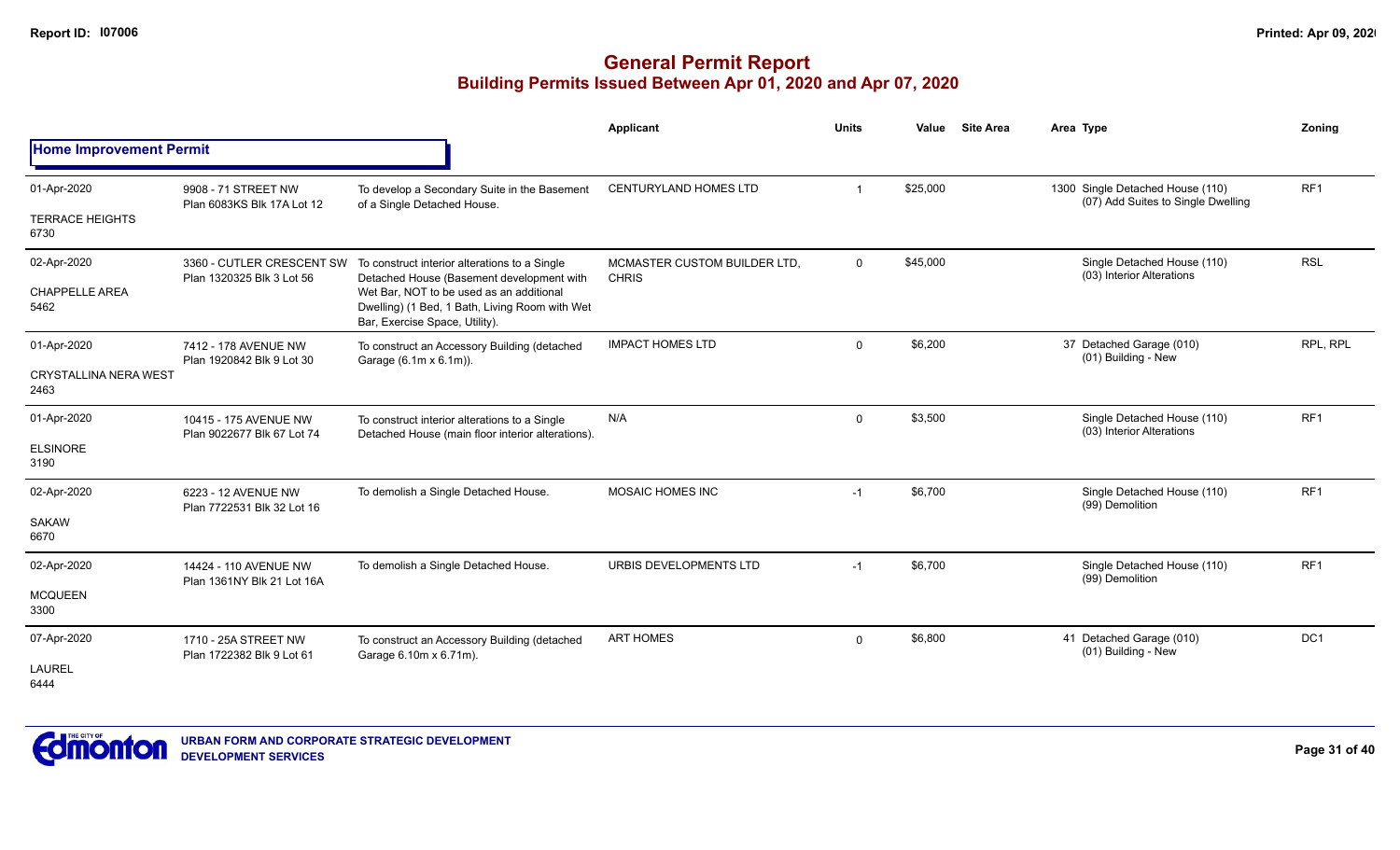# **General Permit Report Building Permits Issued Between Apr 01, 2020 and Apr 07, 2020**

|                                |                                                         |                                                                                                                 | Applicant                    | <b>Units</b> | Value    | <b>Site Area</b> | Area Type                                                | Zonina          |
|--------------------------------|---------------------------------------------------------|-----------------------------------------------------------------------------------------------------------------|------------------------------|--------------|----------|------------------|----------------------------------------------------------|-----------------|
| <b>Home Improvement Permit</b> |                                                         |                                                                                                                 |                              |              |          |                  |                                                          |                 |
| 01-Apr-2020                    | 10304 - 64 STREET NW<br>Plan 1841KS Blk 18 Lot 24       | To construct interior alterations to a Single<br>Detached House (main floor alterations and                     | N/A                          | $\mathbf{0}$ | \$25,000 |                  | Single Detached House (110)<br>(03) Interior Alterations | RF <sub>1</sub> |
| <b>FULTON PLACE</b><br>6240    |                                                         | Basement development, NOT to be used as an<br>additional Dwelling).                                             |                              |              |          |                  |                                                          |                 |
| 01-Apr-2020                    | 17641 - 63A STREET NW<br>Plan 1922721 Blk 31 Lot 21     | To construct an Accessory Building (detached<br>Garage 6.10m x 6.10m).                                          | STERLING HOMES EDMONTON LTD. | $\mathbf{0}$ | \$6,200  |                  | 37 Detached Garage (010)<br>(01) Building - New          | <b>RPL</b>      |
| <b>MCCONACHIE AREA</b><br>2521 |                                                         |                                                                                                                 |                              |              |          |                  |                                                          |                 |
| 02-Apr-2020                    | 7449 - CREIGHTON PLACE SW<br>Plan 1721785 Blk 14 Lot 31 | To construct an Accessory Building (detached<br>Garage, 6.1m x 6.1m).                                           | <b>KIRKLAND HOMES LTD</b>    | $\mathbf{0}$ | \$6,200  |                  | 37 Detached Garage (010)<br>(01) Building - New          | <b>RMD</b>      |
| <b>CHAPPELLE AREA</b><br>5462  |                                                         |                                                                                                                 |                              |              |          |                  |                                                          |                 |
| 07-Apr-2020                    | 22342 - 92A AVENUE NW<br>Plan 1922399 Blk 28 Lot 4      | To construct an Accessory Building (rear<br>detached Garage (6.1m x 6.1m)).                                     | <b>IMPACT HOMES LTD</b>      | $\Omega$     | \$6,200  |                  | 37 Detached Garage (010)<br>(01) Building - New          | <b>RMD</b>      |
| <b>SECORD</b><br>4487          |                                                         |                                                                                                                 |                              |              |          |                  |                                                          |                 |
| 03-Apr-2020                    | 17533 - 60A STREET NW<br>Plan 1421109 Blk 11 Lot 34     | To construct interior alterations to a Single<br>Detached House (Basement development, NOT                      | N/A                          | $\mathbf{0}$ | \$5,000  |                  | Single Detached House (110)<br>(03) Interior Alterations | <b>RSL</b>      |
| MCCONACHIE AREA<br>2521        |                                                         | to be used as an additional Dwelling), (1<br>bathroom, living room, mechanical room, NO<br>wet bar or kitchen). |                              |              |          |                  |                                                          |                 |
| 03-Apr-2020                    | 2140 - 51 STREET SW<br>Plan 1822899 Blk 6 Lot 41        | To construct an Accessory Building (detached<br>Garage 6.10m x 6.71m).                                          | <b>MONTORIO HOMES LTD</b>    | $\Omega$     | \$6.800  |                  | 41 Detached Garage (010)<br>(01) Building - New          | <b>RPL</b>      |
| <b>WALKER</b><br>6662          |                                                         |                                                                                                                 |                              |              |          |                  |                                                          |                 |
| 02-Apr-2020                    | 9027 - 145 STREET NW<br>Plan 1760KS Blk 3 Lot 7         | To construct a front uncovered deck (irregular<br>shape, 5.94m x 2.84m @ 0.36m in Height),                      | N/A                          | $\mathbf{0}$ | \$4,400  |                  | 17 Single Detached House (110)<br>(03) Deck Attached     | RF <sub>1</sub> |
| <b>PARKVIEW</b><br>3330        |                                                         | existing without permits.                                                                                       |                              |              |          |                  |                                                          |                 |



**Page 32 of 40**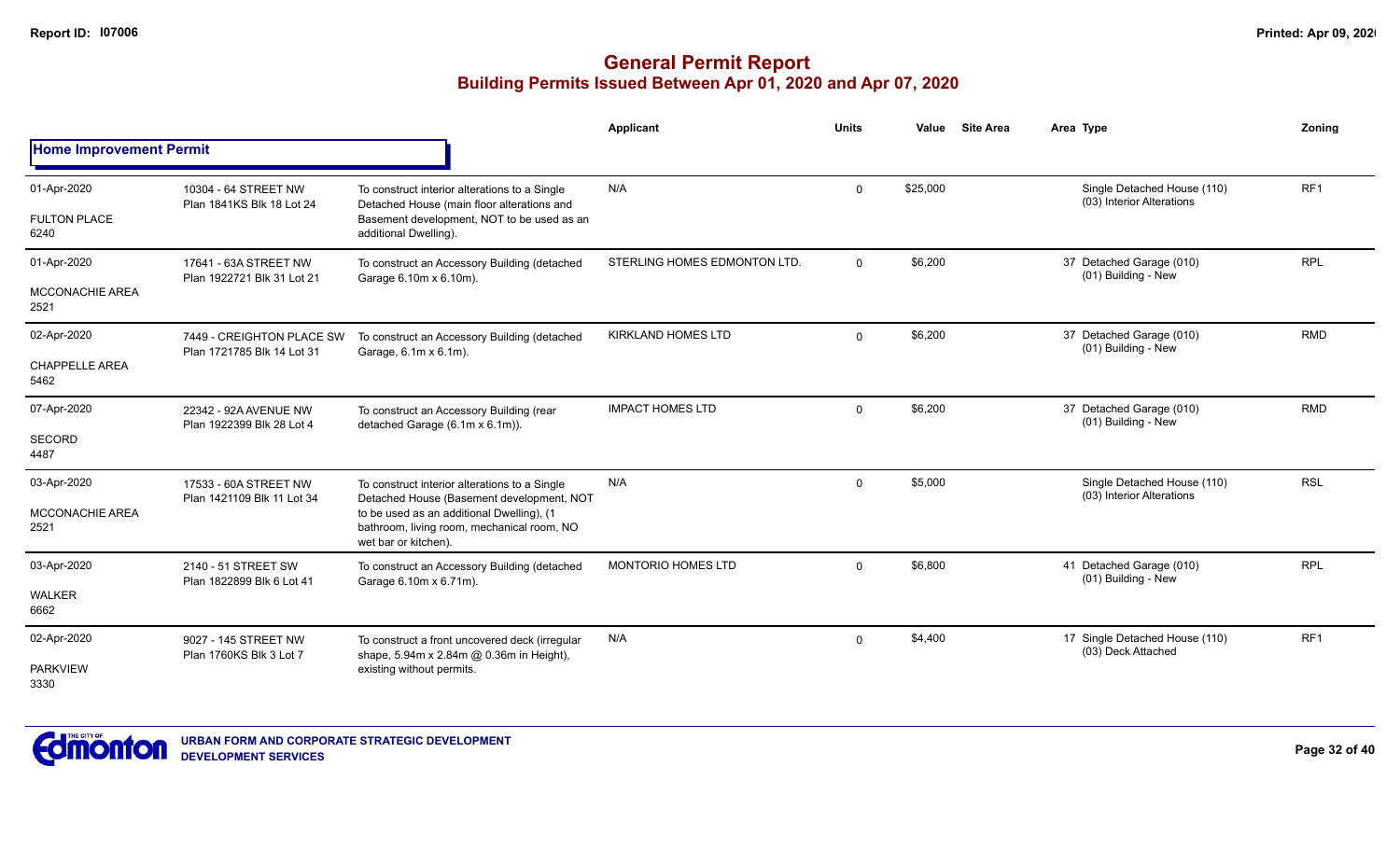|                                |                                                     |                                                                                                                                                   | Applicant                 | <b>Units</b> | Value    | <b>Site Area</b> | Area Type |                                                          | Zoning          |
|--------------------------------|-----------------------------------------------------|---------------------------------------------------------------------------------------------------------------------------------------------------|---------------------------|--------------|----------|------------------|-----------|----------------------------------------------------------|-----------------|
| <b>Home Improvement Permit</b> |                                                     |                                                                                                                                                   |                           |              |          |                  |           |                                                          |                 |
| 07-Apr-2020                    | 8811 - 143 STREET NW<br>Plan 1760KS Blk 12 Lot 16   | To construct interior alterations to a Single<br>Detached House (Basement development, NOT                                                        | N/A                       | $\mathbf 0$  | \$5,000  |                  |           | Single Detached House (110)<br>(03) Interior Alterations | RF <sub>1</sub> |
| <b>PARKVIEW</b><br>3330        |                                                     | to be used as an additional Dwelling).                                                                                                            |                           |              |          |                  |           |                                                          |                 |
| 07-Apr-2020                    | 108 - 37 STREET SW<br>Plan 1922728 Blk 12 Lot 13    | To construct interior alterations (Basement<br>development, NOT to be used as an additional                                                       | <b>JAI HOMES LTD</b>      | $\mathbf 0$  | \$37,500 |                  |           | Single Detached House (110)<br>(03) Interior Alterations | <b>RMD</b>      |
| <b>CHARLESWORTH</b><br>6661    |                                                     | Dwelling).                                                                                                                                        |                           |              |          |                  |           |                                                          |                 |
| 01-Apr-2020                    | 10415 - 139 STREET NW<br>Plan 3875P Blk 73 Lot 17   | To demolish a Single Detached House and<br>detached Garage.                                                                                       | TWO WIRE ELECTRIC         | $\mathbf 0$  | \$3,500  |                  |           | Detached Garage(010)<br>(99) Demolition                  | RF <sub>1</sub> |
| <b>GLENORA</b><br>3200         |                                                     |                                                                                                                                                   |                           |              |          |                  |           |                                                          |                 |
| 01-Apr-2020                    | 10415 - 139 STREET NW<br>Plan 3875P Blk 73 Lot 17   | To demolish a Single Detached House and<br>detached Garage.                                                                                       | TWO WIRE ELECTRIC         | $-1$         | \$6,700  |                  |           | Single Detached House (110)<br>(99) Demolition           | RF <sub>1</sub> |
| <b>GLENORA</b><br>3200         |                                                     |                                                                                                                                                   |                           |              |          |                  |           |                                                          |                 |
| 03-Apr-2020                    | 11547 - 122 STREET NW<br>Plan 1720350 Blk 36 Lot 20 | To install a Renewable Energy Device On a<br>Semi-Detached House (10 Solar PhotoVoltaic                                                           | KUBY RENEWABLE ENERGY LTD | $\mathbf 0$  | \$0      |                  |           | Semi-Detached House (210)<br>(03) Exterior Alterations   | RF <sub>3</sub> |
| <b>INGLEWOOD</b><br>3240       |                                                     | (PV) Panel(s) on the Roof) and on an<br>Accessory Building, mutual detached Garage (5<br>Solar PhotoVoltaic (PV) Panel(s) on the Roof)<br>LOT 20. |                           |              |          |                  |           |                                                          |                 |
| 01-Apr-2020                    | 14428 - 87 AVENUE NW<br>Plan 1760KS Blk 12 Lot 45   | To install a Renewable Energy Device On a<br>Single Detached House House (24 Solar                                                                | KUBY RENEWABLE ENERGY LTD | $\mathbf 0$  | \$0      |                  |           | Single Detached House (110)<br>(03) Exterior Alterations | RF <sub>1</sub> |
| <b>PARKVIEW</b><br>3330        |                                                     | PhotoVoltaic (PV) Panel(s) on the Roof).                                                                                                          |                           |              |          |                  |           |                                                          |                 |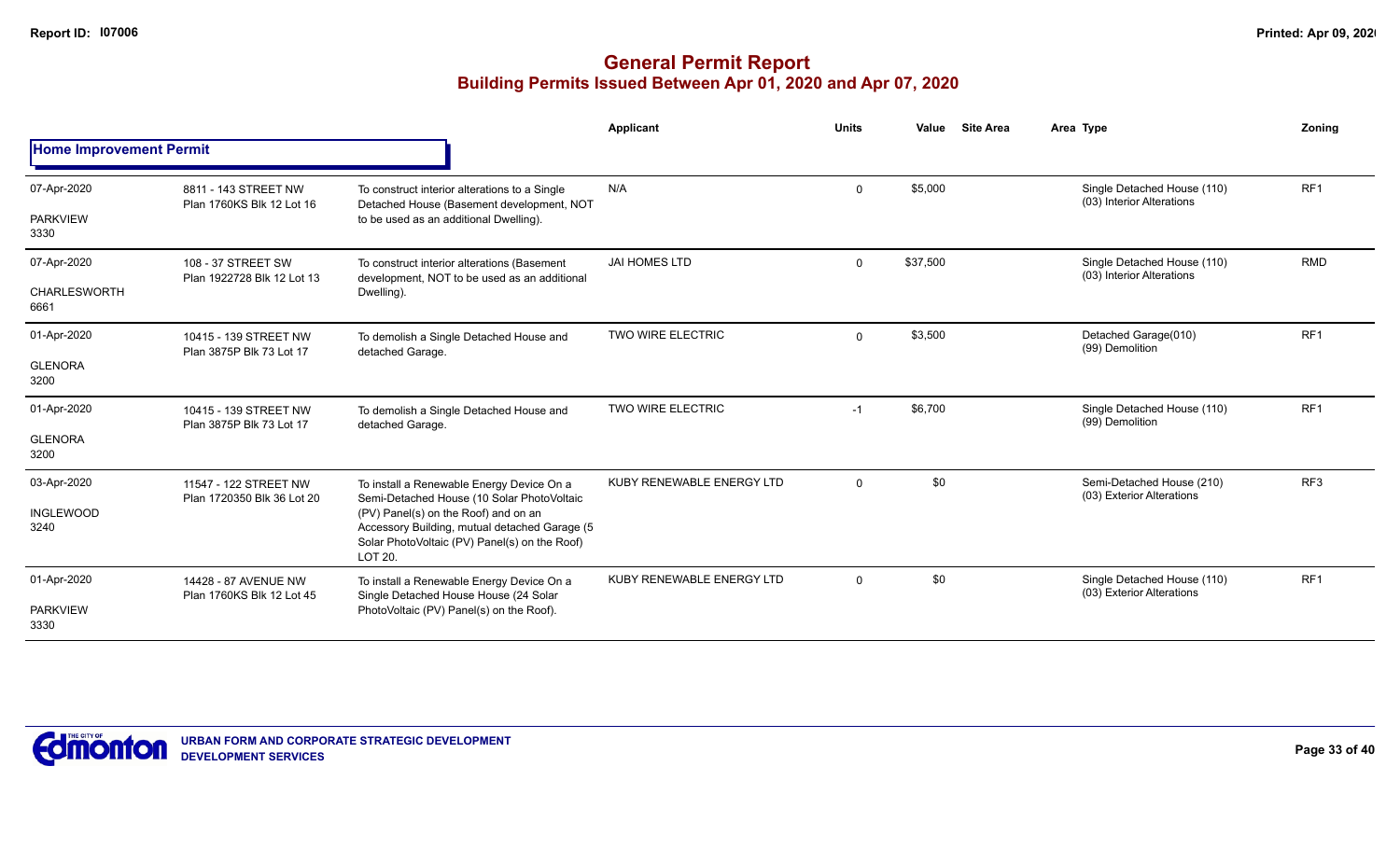|                                                   |                                                         |                                                                                                                                                                                                                                                                    | Applicant                                       | <b>Units</b> | Value    | <b>Site Area</b> | Area Type                                                            | Zoning     |
|---------------------------------------------------|---------------------------------------------------------|--------------------------------------------------------------------------------------------------------------------------------------------------------------------------------------------------------------------------------------------------------------------|-------------------------------------------------|--------------|----------|------------------|----------------------------------------------------------------------|------------|
| <b>Home Improvement Permit</b>                    |                                                         |                                                                                                                                                                                                                                                                    |                                                 |              |          |                  |                                                                      |            |
| 01-Apr-2020<br>THE HAMPTONS<br>4461               | 3335 - HILTON CRESCENT NW<br>Plan 1223701 Blk 13 Lot 27 | To construct interior alterations to a Single<br>Detached House (Basement development, NOT<br>to be used as an additional Dwelling), (1<br>bathroom, open area (with wet bar),<br>mechanical room).                                                                | N/A                                             | $\Omega$     | \$10,000 |                  | Single Detached House (110)<br>(03) Interior Alterations             | <b>RSL</b> |
| 02-Apr-2020<br><b>GLENRIDDING HEIGHTS</b><br>5578 | 1416 - 158 STREET SW<br>Plan 1425763 Blk 9 Lot 104      | To construct interior alterations to a Single<br>Detached House (Basement development, NOT<br>to be used as an additional Dwelling).<br>(1 Bedroom, 1 Washroom, 1 Media/recreation, 1<br>Linen, 1 Utility room, 1 Wetbar, and 1 Mech<br>room)                      | N/A                                             | $\mathbf 0$  | \$22,000 |                  | Single Detached House (110)<br>(03) Interior Alterations             | <b>RSL</b> |
| 02-Apr-2020<br><b>INGLEWOOD</b><br>3240           | 11735 - 130 STREET NW<br>Plan 1721788 Blk 6 Lot 9A      | To develop a Secondary Suite in the Basement<br>of a Single Detached House (1 Bed, 1 Bath,<br>Kitchen, Family Room, Laundry, Utility).                                                                                                                             | N/A                                             | -1           | \$25,000 |                  | 60 Single Detached House (110)<br>(07) Add Suites to Single Dwelling | RF4        |
| 07-Apr-2020<br><b>TAMARACK</b><br>6443            | 1106 - 30 AVENUE NW<br>Plan 1521297 Blk 4 Lot 23        | To construct interior alterations to a<br>Semi-Detached House (Basement development<br>with Wet Bar, NOT to be used as an additional<br>Dwelling).                                                                                                                 | N/A                                             | $\mathbf 0$  | \$23,000 |                  | Semi-Detached House (210)<br>(03) Interior Alterations               | RF4        |
| 02-Apr-2020<br>CARLTON<br>3470                    | 16011 - 139 STREET NW<br>Plan 1123460 Blk 61 Lot 39     | To develop a Secondary Suite in the Basement<br>of a Single Detached House and to construct<br>interior and exterior alterations (adding a side<br>entrance to the basement from attached<br>Garage). 2 bedroom, bathroom, mechanical<br>room, kitchen/living area | ALBERTA CAPITAL CITY CONSTRUCTION<br><b>LTD</b> |              | \$48,000 |                  | 67 Single Detached House (110)<br>(07) Add Suites to Single Dwelling | <b>RSL</b> |
| 02-Apr-2020<br>CARLTON<br>3470                    | 16011 - 139 STREET NW<br>Plan 1123460 Blk 61 Lot 39     | To develop a Secondary Suite in the Basement<br>of a Single Detached House and to construct<br>interior and exterior alterations (adding a side<br>entrance to the basement from attached<br>Garage). 2 bedroom, bathroom, mechanical<br>room, kitchen/living area | ALBERTA CAPITAL CITY CONSTRUCTION<br><b>LTD</b> | $\Omega$     |          |                  | Single Detached House (110)<br>(03) Exterior Alterations             | <b>RSL</b> |

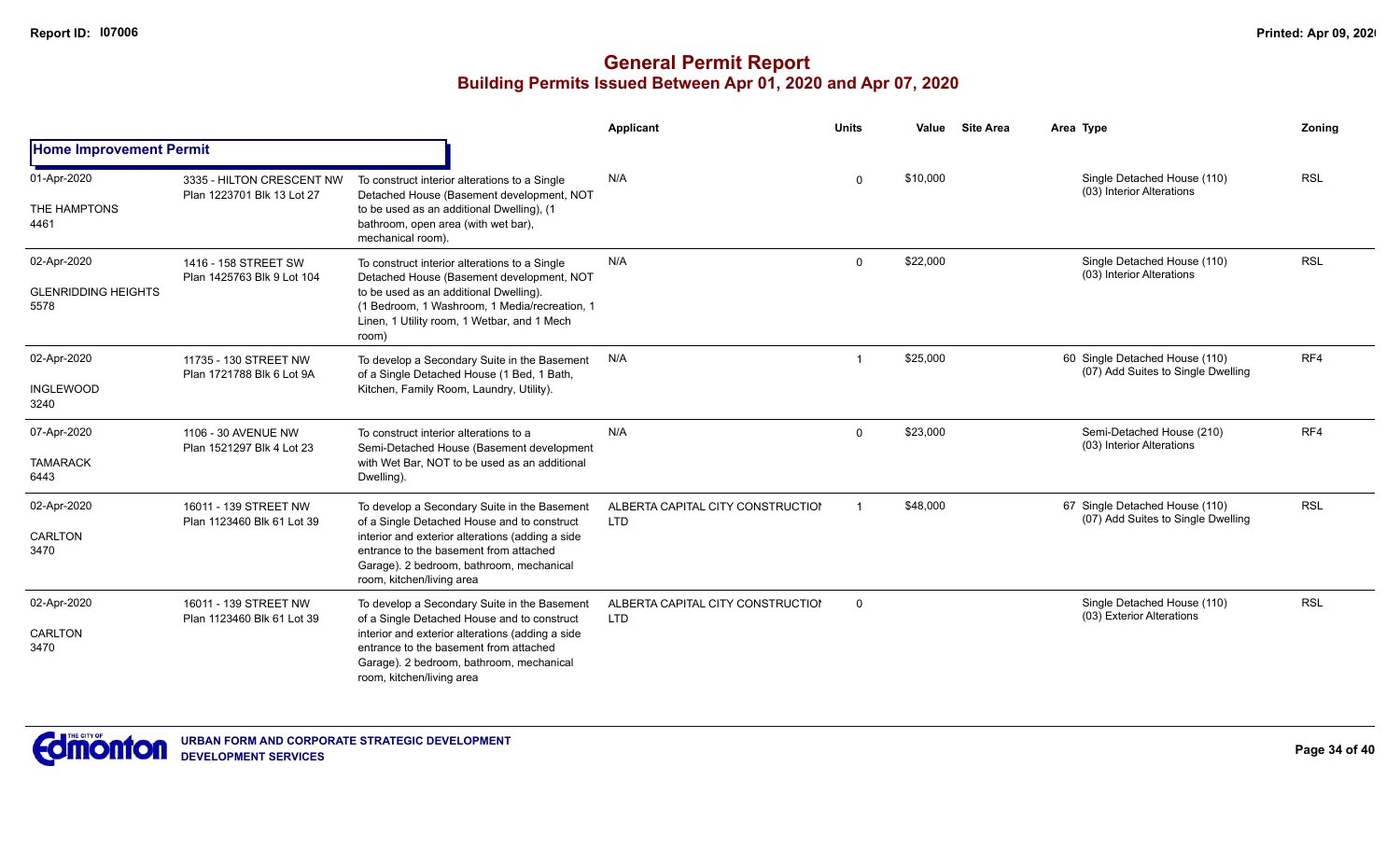|                                           |                                                        |                                                                                                                                                                                                                                                                    | Applicant                                       | <b>Units</b> | Value    | <b>Site Area</b><br>Area Type                            | Zonina          |
|-------------------------------------------|--------------------------------------------------------|--------------------------------------------------------------------------------------------------------------------------------------------------------------------------------------------------------------------------------------------------------------------|-------------------------------------------------|--------------|----------|----------------------------------------------------------|-----------------|
| <b>Home Improvement Permit</b>            |                                                        |                                                                                                                                                                                                                                                                    |                                                 |              |          |                                                          |                 |
| 02-Apr-2020<br>CARLTON<br>3470            | 16011 - 139 STREET NW<br>Plan 1123460 Blk 61 Lot 39    | To develop a Secondary Suite in the Basement<br>of a Single Detached House and to construct<br>interior and exterior alterations (adding a side<br>entrance to the basement from attached<br>Garage). 2 bedroom, bathroom, mechanical<br>room, kitchen/living area | ALBERTA CAPITAL CITY CONSTRUCTION<br><b>LTD</b> | $\mathsf{O}$ |          | Single Detached House (110)<br>(03) Interior Alterations | <b>RSL</b>      |
| 01-Apr-2020<br><b>LA PERLE</b><br>4240    | 18921 - 98 AVENUE NW<br>Plan 8022785 Blk 58 Lot 16     | To install a Renewable Energy Device to a<br>Single Detached House (26 Solar PhotoVoltaic<br>(PV) Panel(s) on the House Roof).                                                                                                                                     | DANDELION RENEWABLES                            | 0            | \$0      | Single Detached House (110)<br>(03) Exterior Alterations | RF <sub>1</sub> |
| 07-Apr-2020<br><b>ROSENTHAL</b><br>4750   | 8616 - 223 STREET NW<br>Plan 1723490 Blk 20 Lot 32     | To construct a rear uncovered deck to a Single<br>Detached House (3.05m x 3.05m @ 0.65m in<br>Height).                                                                                                                                                             | ENCORE MASTER BUILDER INC                       | $\mathbf{0}$ | \$2,400  | 9 Single Detached House (110)<br>(03) Deck Attached      | <b>RMD</b>      |
| 03-Apr-2020<br><b>GLASTONBURY</b><br>4720 | 1109 - GOODWIN CIRCLE NW<br>Plan 0424513 Blk 26 Lot 46 | To construct interior alterations (Basement<br>development with a wet bar, NOT to be used as<br>an additional Dwelling).                                                                                                                                           | N/A                                             | $\mathbf 0$  | \$2,500  | Single Detached House (110)<br>(03) Interior Alterations | <b>RSL</b>      |
| 06-Apr-2020<br>WESTWOOD<br>1250           | 12222 - 106 STREET NW<br>Plan 1056HW Blk 2 Lot 19      | To demolish a rear detached Garage.                                                                                                                                                                                                                                | <b>RG DRAFTING &amp; DESIGN</b>                 | $\mathbf 0$  | \$3,500  | Detached Garage(010)<br>(99) Demolition                  | RF <sub>1</sub> |
| 06-Apr-2020<br><b>RITCHIE</b><br>6610     | 9857 - 79 AVENUE NW<br>Plan 1923245 Blk 36 Lot 43      | To construct interior alterations to a<br>Semi-Detached House (Basement development,<br>NOT to be used as an additional Dwelling).<br>(1 Bedroom, 1 Wet bar, 1 Washroom, 1<br>Mechanical room, and 1 Rec room)                                                     | <b>GEODETIC SURVEYS &amp; ENGINEERING L</b>     | $\Omega$     | \$19,000 | Semi-Detached House (210)<br>(03) Interior Alterations   | RF <sub>3</sub> |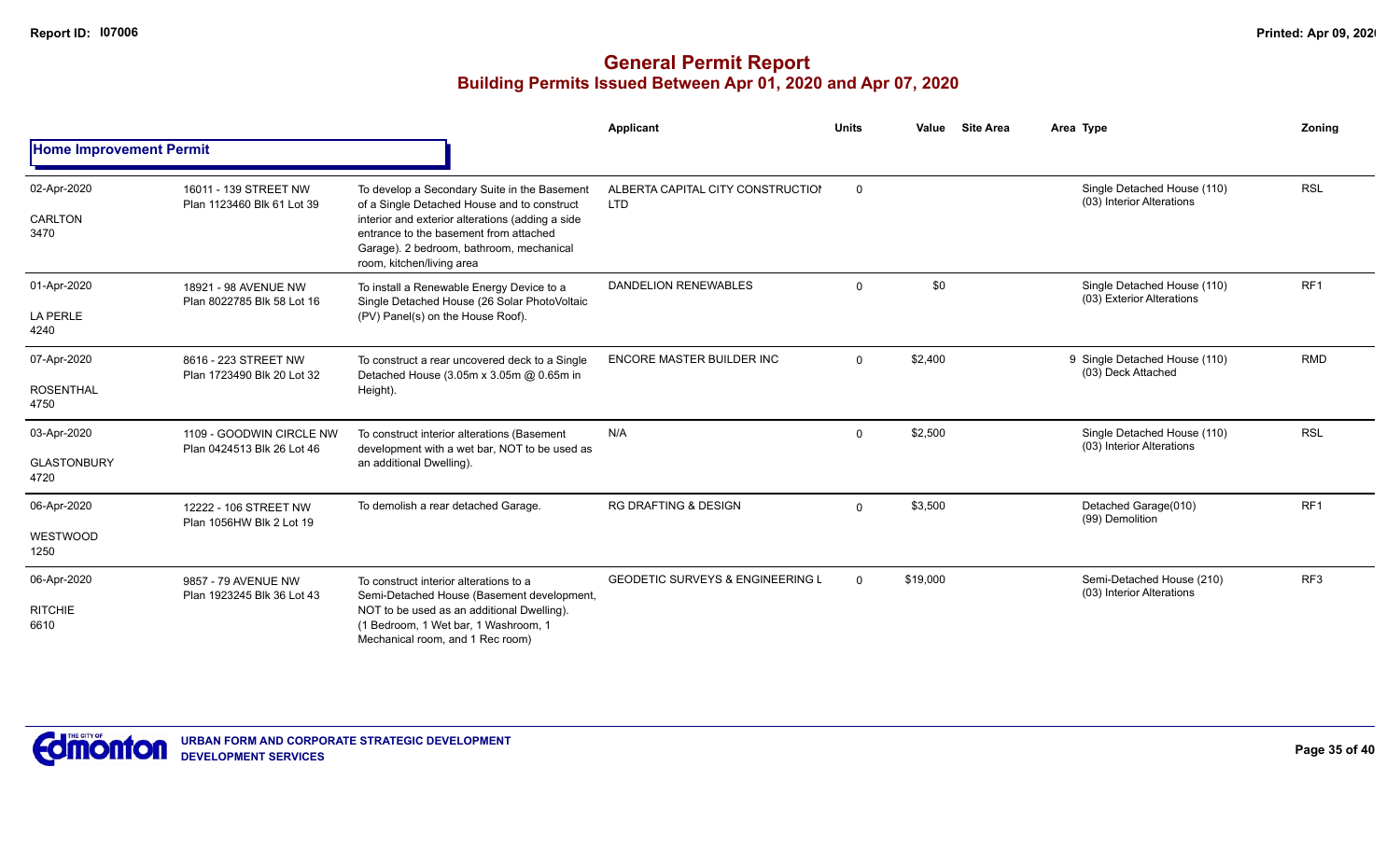|                                             |                                                                         |                                                                                                                      | <b>Applicant</b>             | <b>Units</b>        | Value    | <b>Site Area</b>                                     | Area Type                                                | Zoning          |
|---------------------------------------------|-------------------------------------------------------------------------|----------------------------------------------------------------------------------------------------------------------|------------------------------|---------------------|----------|------------------------------------------------------|----------------------------------------------------------|-----------------|
| <b>Home Improvement Permit</b>              |                                                                         |                                                                                                                      |                              |                     |          |                                                      |                                                          |                 |
| 06-Apr-2020                                 | Plan 8922892 Blk 114 Lot 3                                              | 455 - OSBORNE CRESCENT NW To install a Renewable Energy Device On a<br>House (17 Solar PhotoVoltaic (PV) Panel(s) on | KUBY RENEWABLE ENERGY LTD    | $\Omega$            | \$0      |                                                      | Single Detached House (110)<br>(03) Exterior Alterations | RF <sub>1</sub> |
| <b>OGILVIE RIDGE</b><br>5300                |                                                                         | the Roof).                                                                                                           |                              |                     |          |                                                      |                                                          |                 |
| 06-Apr-2020                                 | 13727 - 130 AVENUE NW<br>Plan 9924163 Blk 5 Lot 22                      | To install a Renewable Energy Device On a<br>House (31 Solar PhotoVoltaic (PV) Panel(s) on                           | KUBY RENEWABLE ENERGY LTD    | $\mathbf 0$         | \$0      |                                                      | Single Detached House (110)<br>(03) Exterior Alterations | RF <sub>1</sub> |
| <b>ATHLONE</b><br>3010                      |                                                                         | the Roof).                                                                                                           |                              |                     |          |                                                      |                                                          |                 |
| 01-Apr-2020                                 | 346 - REEVES WAY NW<br>Plan 9021701 Blk 97 Lot 63                       | To construct a rear uncovered deck to a Single<br>Detached House (4.98m x 5.02m @ 1.20m in                           | ALESUND CONSTRUCTION LTD     | \$7,500<br>$\Omega$ |          | 29 Single Detached House (110)<br>(03) Deck Attached | RF <sub>1</sub>                                          |                 |
| <b>RHATIGAN RIDGE</b><br>5350               |                                                                         | Height), existing without permits.                                                                                   |                              |                     |          |                                                      |                                                          |                 |
| 03-Apr-2020                                 | 8032 - ORCHARDS GREEN SW<br>Plan 1723624 Blk 23 Lot 16                  | To construct an Accessory Building (detached<br>Garage 6.10m x 6.10m).                                               | <b>ROHIT COMMUNITIES INC</b> | $\Omega$            | \$6,200  |                                                      | 37 Detached Garage (010)<br>(01) Building - New          | <b>RMD</b>      |
| THE ORCHARDS AT<br><b>ELLERSLIE</b><br>6216 |                                                                         |                                                                                                                      |                              |                     |          |                                                      |                                                          |                 |
| 03-Apr-2020                                 | 311 - WESTRIDGE ROAD NW<br>Plan 4697TR Blk 2 Lot 40                     | To install a Renewable Energy Device On a<br>Single Detached House (18 Solar PhotoVoltaic                            | KUBY RENEWABLE ENERGY LTD    | $\mathbf 0$         | \$0      |                                                      | Single Detached House (110)<br>(03) Exterior Alterations | RF <sub>1</sub> |
| <b>WESTRIDGE</b><br>4610                    |                                                                         | (PV) Panel(s) on the Roof).                                                                                          |                              |                     |          |                                                      |                                                          |                 |
| 03-Apr-2020                                 | 6740 - SPEAKER PLACE NW<br>Plan 0728967 Blk 5 Lot 13                    | To construct a rear uncovered deck (irregular<br>shape, 7.81m x 4.93m @ 0.69m in Height) to a                        | N/A                          | $\mathbf 0$         | \$10,000 |                                                      | 39 Single Detached House (110)<br>(03) Deck Attached     | <b>RSL</b>      |
| <b>SOUTH TERWILLEGAR</b><br>5642            |                                                                         | Single Detached House, deck existing without<br>permits.                                                             |                              |                     |          |                                                      |                                                          |                 |
| 07-Apr-2020                                 | 6612 - KNOX PLACE SW<br>Plan 1723517 Blk 1 Lot 38                       | To construct an addition and interior alterations<br>to a Single Detached House (rear covered Deck                   | <b>KANVI HOMES</b>           | $\Omega$            | \$14,500 |                                                      | Single Detached House (110)<br>(02) Addition             | <b>RSL</b>      |
| <b>KESWICK AREA</b><br>5576                 | 4.88m x 3.05m; and to add a gas-fireplace on<br>main floor great-room). |                                                                                                                      |                              |                     |          |                                                      |                                                          |                 |

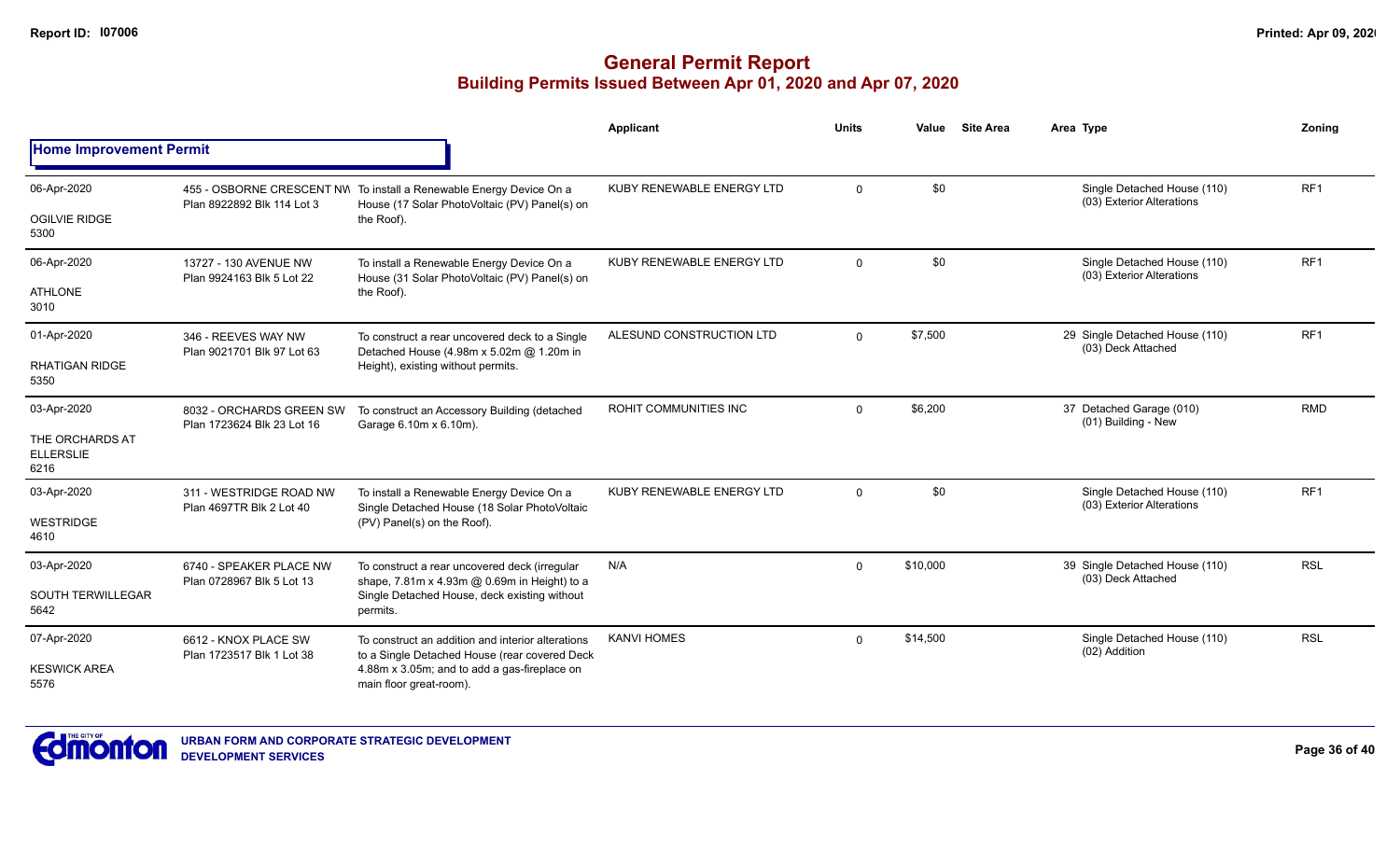|                                    |                                                             |                                                                                                                                                    | <b>Applicant</b>                                | <b>Units</b> | Value    | <b>Site Area</b> | Area Type                                                             | Zonina          |  |
|------------------------------------|-------------------------------------------------------------|----------------------------------------------------------------------------------------------------------------------------------------------------|-------------------------------------------------|--------------|----------|------------------|-----------------------------------------------------------------------|-----------------|--|
| <b>Home Improvement Permit</b>     |                                                             |                                                                                                                                                    |                                                 |              |          |                  |                                                                       |                 |  |
| 07-Apr-2020<br><b>KESWICK AREA</b> | 6612 - KNOX PLACE SW<br>Plan 1723517 Blk 1 Lot 38           | To construct an addition and interior alterations<br>to a Single Detached House (rear covered Deck<br>4.88m x 3.05m; and to add a gas-fireplace on | <b>KANVI HOMES</b>                              | 0            |          |                  | Single Detached House (110)<br>(03) Interior Alterations              | <b>RSL</b>      |  |
| 5576                               |                                                             | main floor great-room).                                                                                                                            |                                                 |              |          |                  |                                                                       |                 |  |
| 07-Apr-2020                        | 10315 - 47 STREET NW<br>Plan 4022KS Blk 84 Lot 17           | To construct a front uncovered deck to a Single<br>Detached House (irregular shape, 3.82m x                                                        | N/A                                             | $\Omega$     | \$4,400  |                  | 17 Single Detached House (110)<br>(03) Deck Attached                  | RF <sub>1</sub> |  |
| <b>GOLD BAR</b><br>6270            |                                                             | 6.04m @ 0.50m in Height), existing without<br>permits.                                                                                             |                                                 |              |          |                  |                                                                       |                 |  |
| 01-Apr-2020                        | 6333 - 13 AVENUE NW<br>Plan 7722530 Blk 20 Lot 18           | To develop a Secondary Suite in the Basement<br>of a Single Detached House and construct                                                           | N/A                                             | -1           | \$90,000 |                  | 100 Single Detached House (110)<br>(07) Add Suites to Single Dwelling | RF <sub>1</sub> |  |
| <b>SAKAW</b><br>6670               |                                                             | interior alterations (adding wall to close off<br>entrance to Basement).                                                                           |                                                 |              |          |                  |                                                                       |                 |  |
| 03-Apr-2020                        | 2607 - 17 AVENUE NW<br>Plan 1621876 Blk 7 Lot 73            | To develop a Secondary Suite in the Basement<br>of the Single Detached House. 2 Bedrooms, 1                                                        | <b>ART HOMES</b>                                | -1           | \$25,000 |                  | 90 Single Detached House (110)<br>(07) Add Suites to Single Dwelling  | <b>RSL</b>      |  |
| <b>LAUREL</b><br>6444              |                                                             | Bathrooms, 1 Mech Room, 1 Kitchen, 1 Living<br>Room.                                                                                               |                                                 |              |          |                  |                                                                       |                 |  |
| 06-Apr-2020                        | 12129 - 82 STREET NW<br>Condo Common Area (Plan<br>0926416) | To construct interior alterations to a Row House<br>(Basement development, NOT to be used as an                                                    | BRIKON CONTRACTING LTD, (PLUMBING               | $\Omega$     | \$15,000 |                  | Row House (330)<br>(03) Interior Alterations                          | RA7             |  |
| <b>EASTWOOD</b><br>1100            |                                                             | additional Dwelling).<br>(1 Bedroom, 1 Bathroom, 1 Furnace room, and<br>1 Living room)                                                             |                                                 |              |          |                  |                                                                       |                 |  |
| 03-Apr-2020                        | 1686 - HECTOR ROAD NW<br>Plan 0425230 Blk 13 Lot 50         | To install a Renewable Energy Device On a<br>Single Detached House (28 Solar PhotoVoltaic<br>(PV) Panel(s) on the Roof).                           | SKYFIRE ENERGY INC                              | $\mathbf 0$  | \$0      |                  | Single Detached House (110)<br>(03) Exterior Alterations              | RF <sub>1</sub> |  |
| <b>HADDOW</b><br>5610              |                                                             |                                                                                                                                                    |                                                 |              |          |                  |                                                                       |                 |  |
| 02-Apr-2020                        | 3904 - 5 STREET NW<br>Plan 1623032 Blk 6 Lot 158            | To construct interior alterations to a Single<br>Detached House (Basement development, NOT                                                         | POWER GENERAL CONTRACTING<br><b>RENOVATIONS</b> | $\mathbf 0$  | \$9,000  |                  | Single Detached House (110)<br>(03) Interior Alterations              | <b>RMD</b>      |  |
| <b>MAPLE</b><br>6441               |                                                             | to be used as an additional Dwelling). 1<br>bedroom, bathroom, Mech room, storage room,<br>and family area                                         |                                                 |              |          |                  |                                                                       |                 |  |

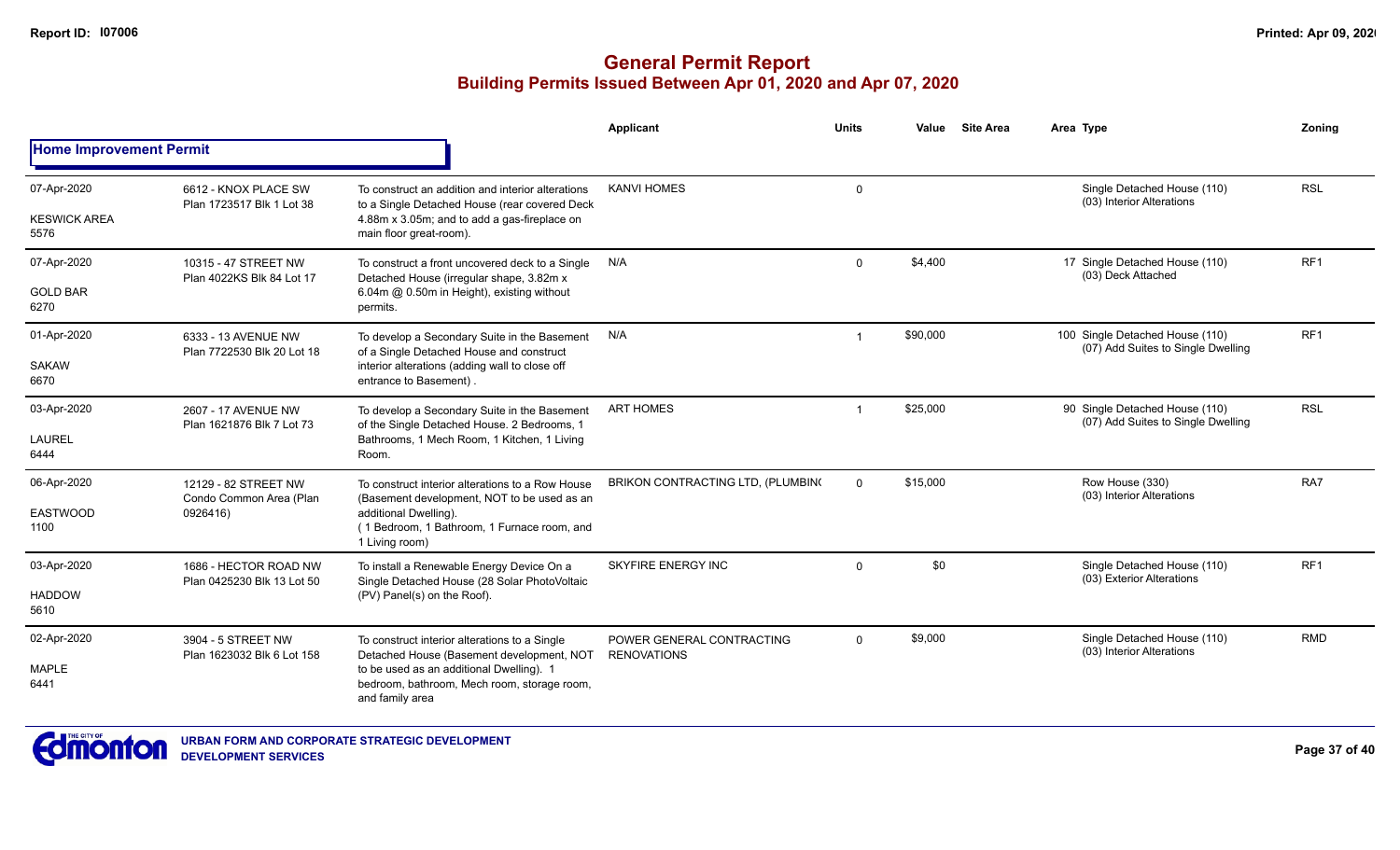|                                |                                                        |                                                                                                                                                                            | Applicant | <b>Units</b> | Value    | <b>Site Area</b> | Area Type                                                | Zonina          |
|--------------------------------|--------------------------------------------------------|----------------------------------------------------------------------------------------------------------------------------------------------------------------------------|-----------|--------------|----------|------------------|----------------------------------------------------------|-----------------|
| <b>Home Improvement Permit</b> |                                                        |                                                                                                                                                                            |           |              |          |                  |                                                          |                 |
| 07-Apr-2020                    | 9840 - 83 AVENUE NW<br>Plan I8 Blk 75 Lot 8            | To demolish a detached Garage.                                                                                                                                             | N/A       | $\mathbf 0$  | \$3,500  |                  | Detached Garage(010)<br>(99) Demolition                  | RF <sub>2</sub> |
| <b>STRATHCONA</b><br>5480      |                                                        |                                                                                                                                                                            |           |              |          |                  |                                                          |                 |
| 01-Apr-2020                    | 17724 - 58 STREET NW<br>Plan 1525713 Blk 14 Lot 90     | To construct interior alterations to a Single<br>Detached House (Basement development, NOT<br>to be used as an additional Dwelling). 1<br>BEDROOM, 1 BATHROOM              | N/A       | $\Omega$     | \$6,000  |                  | Single Detached House (110)<br>(03) Interior Alterations | <b>RPL</b>      |
| <b>MCCONACHIE AREA</b><br>2521 |                                                        |                                                                                                                                                                            |           |              |          |                  |                                                          |                 |
| 02-Apr-2020                    | 12148 - 177 AVENUE NW<br>Plan 1425124 Blk 108 Lot 80   | To construct interior alterations to a Single<br>Detached House (Basement development, NOT<br>to be used as an additional Dwelling).                                       | N/A       | $\mathbf 0$  | \$20,000 |                  | Single Detached House (110)<br>(03) Interior Alterations | DC1             |
| <b>RAPPERSWILL</b><br>3370     |                                                        |                                                                                                                                                                            |           |              |          |                  |                                                          |                 |
| 06-Apr-2020                    | 3929 - 159 AVENUE NW<br>Plan 0426348 Blk 5 Lot 14      | To construct an Accessory Building (detached<br>Garage, 9.75m x 8.53m).                                                                                                    | N/A       | $\mathbf 0$  | \$13,800 |                  | 83 Detached Garage (010)<br>(01) Building - New          | <b>RPL</b>      |
| <b>BRINTNELL</b><br>2110       |                                                        |                                                                                                                                                                            |           |              |          |                  |                                                          |                 |
| 02-Apr-2020                    | 6928 - 22 AVENUE SW<br>Plan 1024855 Blk 54 Lot 19      | To construct interior alterations to a Single<br>Detached House (Basement development, NOT                                                                                 | N/A       | $\Omega$     | \$20,000 |                  | Single Detached House (110)<br>(03) Interior Alterations | <b>RPL</b>      |
| <b>SUMMERSIDE</b><br>6213      |                                                        | to be used as an additional Dwelling) and<br>interior alterations on the 3rd floor (adding<br>bathroom & bedroom). 1 bedroom, bathroom,<br>mech/furnace room & family area |           |              |          |                  |                                                          |                 |
| 01-Apr-2020                    | 6930 - 19A AVENUE SW<br>Plan 0740221 Blk 40 Lot 19     | To construct interior alterations to a<br>Semi-detached House (Basement development,                                                                                       | N/A       | $\Omega$     | \$5,000  |                  | Semi-Detached House (210)<br>(03) Interior Alterations   | RF4             |
| <b>SUMMERSIDE</b><br>6213      |                                                        | NOT to be used as an additional Dwelling). 1<br>BATHROOM, 0 BEDROOMS                                                                                                       |           |              |          |                  |                                                          |                 |
| 07-Apr-2020                    | 3885 - ROBINS CRESCENT NW<br>Plan 1720814 Blk 6 Lot 69 | To construct interior alterations to a<br>Semi-detached House (Basement development,<br>NOT to be used as an additional Dwelling) (1<br>Bath, Rec Room, Utility).          | N/A       | $\mathbf 0$  | \$5,000  |                  | Semi-Detached House (210)<br>(03) Interior Alterations   | RF4             |
| <b>STARLING</b><br>4474        |                                                        |                                                                                                                                                                            |           |              |          |                  |                                                          |                 |

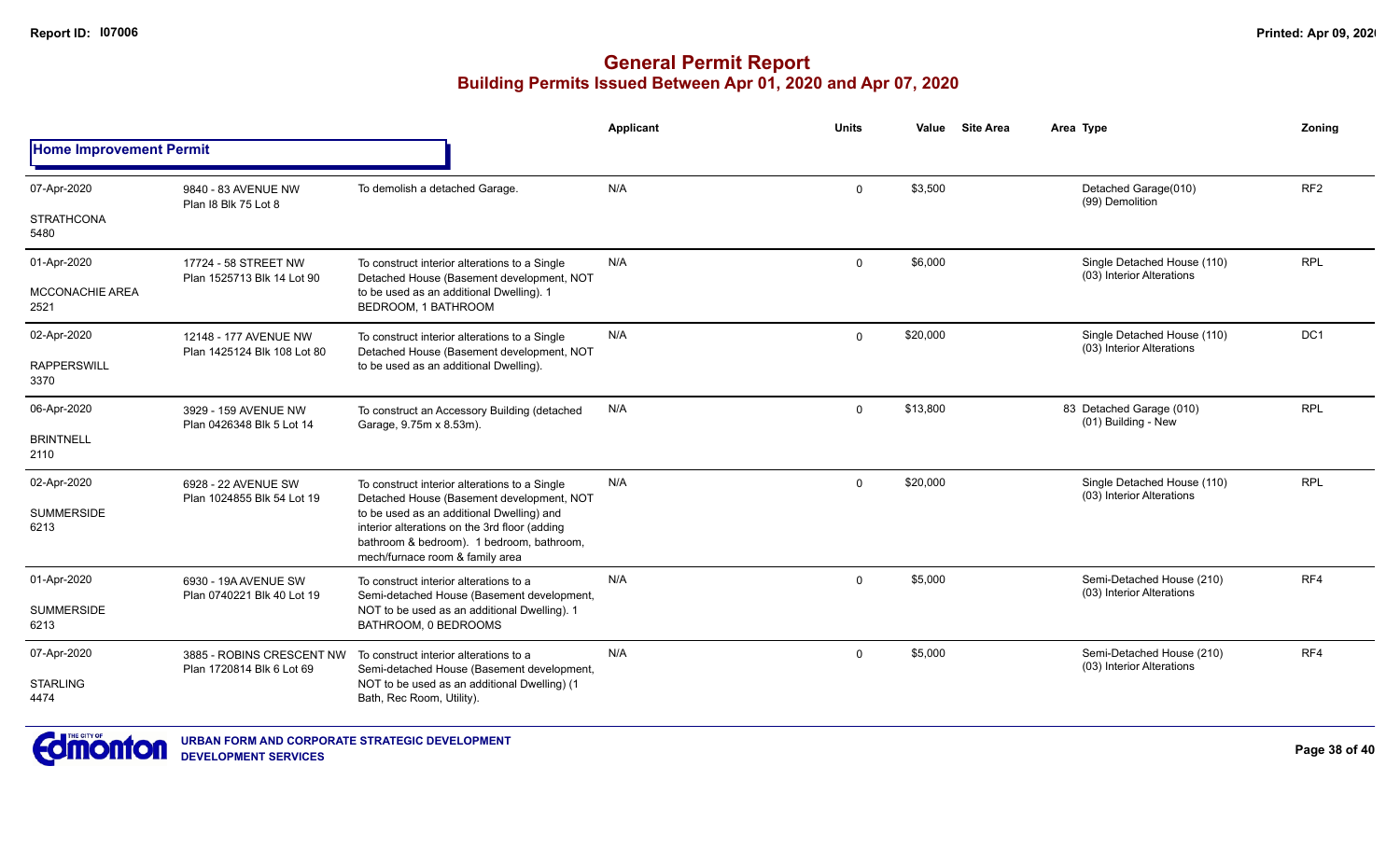|                                               |                                                                    |                                                                                                                                                                                                                                                        | Applicant                                           | <b>Units</b> | Value    | <b>Site Area</b> | Area Type                                                | Zoning          |  |
|-----------------------------------------------|--------------------------------------------------------------------|--------------------------------------------------------------------------------------------------------------------------------------------------------------------------------------------------------------------------------------------------------|-----------------------------------------------------|--------------|----------|------------------|----------------------------------------------------------|-----------------|--|
| <b>Home Improvement Permit</b>                |                                                                    |                                                                                                                                                                                                                                                        |                                                     |              |          |                  |                                                          |                 |  |
| 07-Apr-2020<br><b>SECORD</b><br>4487          | 9944 - 223 STREET NW<br>Plan 1820330 Blk 23 Lot 126                | To construct interior alterations to a Single<br>Detached House (Basement development, NOT<br>to be used as an additional Dwelling) (1 Bed, 1<br>Bath, Living Room, Utility, NO Kitchen/ Wet Bar).                                                     | <b>CAMERON HOMES INC</b>                            | $\mathbf{0}$ | \$18,000 |                  | Single Detached House (110)<br>(03) Interior Alterations | <b>RMD</b>      |  |
| 01-Apr-2020<br><b>JACKSON HEIGHTS</b><br>6330 | 559 - JELLETT WAY NW<br>Plan 9122906 Blk 16 Lot 28                 | To construct a rear uncovered deck (5.79m x<br>3.66m @ 0.91m in Height) to a Single Detached<br>House.                                                                                                                                                 | RED ISLE CONTRACTING LTD, CRAIG<br><b>MACARTHUR</b> | $\mathbf{0}$ | \$5,500  |                  | 21 Single Detached House (110)<br>(03) Deck Attached     | RF <sub>1</sub> |  |
| 07-Apr-2020<br><b>MCLEOD</b><br>2530          | 15108 - 59 STREET NW<br>Plan 5782NY Blk 41 Lot 12                  | To construct an addition to a Single Detached<br>House (Covered Deck 6.56m x 3.00m @0.58m<br>in Height), existing without permits.                                                                                                                     | <b>PERMIT MASTERS</b>                               | $\mathbf{0}$ |          |                  | Single Detached House (110)<br>(02) Addition             | RF <sub>1</sub> |  |
| 01-Apr-2020<br>CRESTWOOD<br>3140              | 9535 - 148 STREET NW<br>Plan 6334HW Blk 85 Lot 9                   | To construct interior alterations to a Single<br>Detached House (Basement development, NOT<br>to be used as an additional Dwelling), (1<br>bathroom, 2 dens, 1 laundry room, family room,<br>mechanical room, NO wet bar or kitchen, 0 -<br>BEDROOMS). | N/A                                                 | 0            | \$8,500  |                  | Single Detached House (110)<br>(03) Interior Alterations | RF <sub>1</sub> |  |
| 02-Apr-2020<br><b>HAWKS RIDGE</b><br>4473     | 1191 - GYRFALCON CRESCENT<br><b>NW</b><br>Plan 1525742 Blk 9 Lot 5 | To construct interior alterations to a Single<br>Detached House (Basement development, NOT<br>to be used as an additional Dwelling), (2<br>bedrooms, 1 bathroom, family room,<br>mechanical/storage room, NO wet bar or<br>kitchen).                   | N/A                                                 | $\mathbf{0}$ | \$6,000  |                  | Single Detached House (110)<br>(03) Interior Alterations | <b>RSL</b>      |  |
| 02-Apr-2020<br><b>LYMBURN</b><br>4270         | 18211 - 76 AVENUE NW<br>Plan 7723094 Blk 23 Lot 3                  | To construct a rear uncovered deck to a Single<br>Detached House (1.29m x 1.19m @1.60m in<br>Height).                                                                                                                                                  | N/A                                                 | $\mathbf{0}$ | \$400    |                  | 2 Single Detached House (110)<br>(03) Deck Attached      | RF <sub>1</sub> |  |